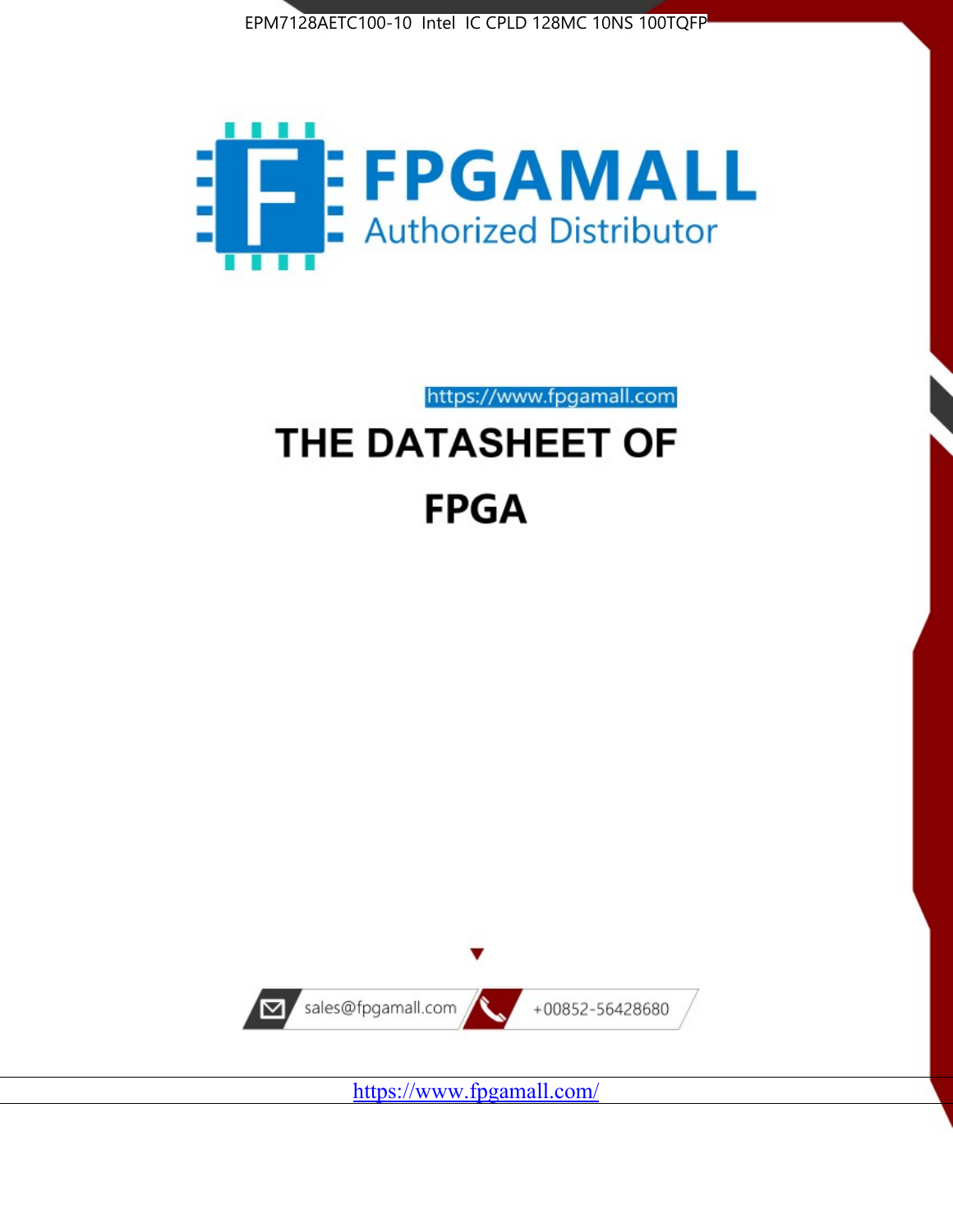



## **MAX 7000A**

**Programmable Logic Device**

#### **September 2003, ver. 4.5** Data Sheet

- **Features...** High-performance 3.3-V EEPROM-based programmable logic devices (PLDs) built on second-generation Multiple Array MatriX (MAX®) architecture (see Table 1)
	- 3.3-V in-system programmability (ISP) through the built-in IEEE Std. 1149.1 Joint Test Action Group (JTAG) interface with advanced pin-locking capability
		- MAX 7000AE device in-system programmability (ISP) circuitry compliant with IEEE Std. 1532
		- EPM7128A and EPM7256A device ISP circuitry compatible with IEEE Std. 1532
	- Built-in boundary-scan test (BST) circuitry compliant with IEEE Std. 1149.1
	- Supports JEDEC Jam Standard Test and Programming Language (STAPL) JESD-71
	- Enhanced ISP features
		- Enhanced ISP algorithm for faster programming (excluding EPM7128A and EPM7256A devices)
		- ISP\_Done bit to ensure complete programming (excluding EPM7128A and EPM7256A devices)
		- Pull-up resistor on I/O pins during in-system programming
	- Pin-compatible with the popular 5.0-V MAX 7000S devices
	- High-density PLDs ranging from 600 to 10,000 usable gates
	- Extended temperature range

For information on in-system programmable 5.0-V MAX 7000 or 2.5-V MAX 7000B devices, see the *MAX 7000 Programmable Logic Device Family Data Sheet* or the *MAX 7000B Programmable Logic Device Family Data Sheet*.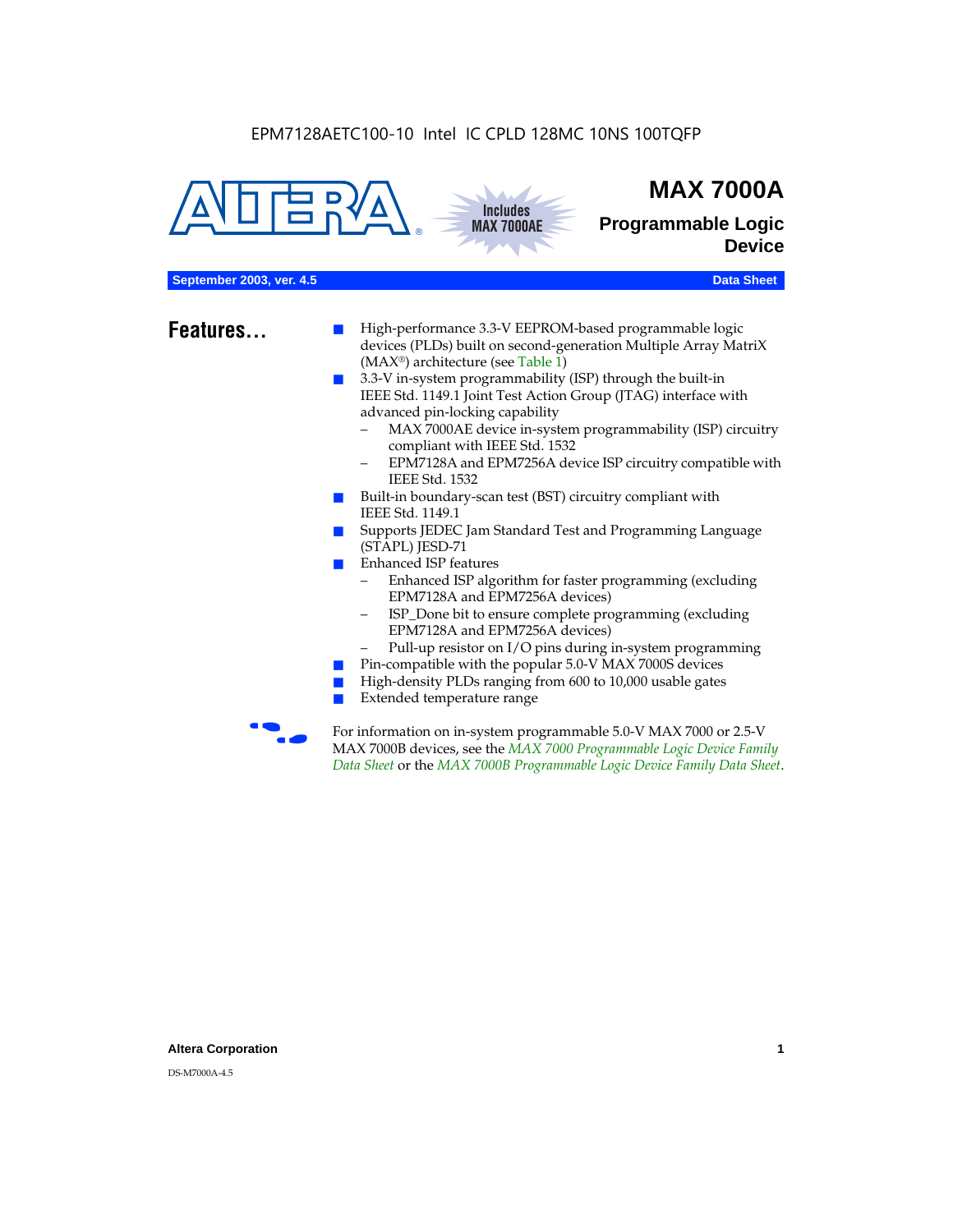| <b>Table 1. MAX 7000A Device Features</b> |                  |                  |                  |                  |                  |  |  |  |
|-------------------------------------------|------------------|------------------|------------------|------------------|------------------|--|--|--|
| <b>Feature</b>                            | <b>EPM7032AE</b> | <b>EPM7064AE</b> | <b>EPM7128AE</b> | <b>EPM7256AE</b> | <b>EPM7512AE</b> |  |  |  |
| Usable gates                              | 600              | 1,250            | 2,500            | 5,000            | 10,000           |  |  |  |
| Macrocells                                | 32               | 64               | 128              | 256              | 512              |  |  |  |
| Logic array blocks                        | 2                | 4                | 8                | 16               | 32               |  |  |  |
| Maximum user I/O<br>pins                  | 36               | 68               | 100              | 164              | 212              |  |  |  |
| $t_{PD}$ (ns)                             | 4.5              | 4.5              | 5.0              | 5.5              | 7.5              |  |  |  |
| $t_{\text{SU}}$ (ns)                      | 2.9              | 2.8              | 3.3              | 3.9              | 5.6              |  |  |  |
| $t_{\text{FSU}}$ (ns)                     | 2.5              | 2.5              | 2.5              | 2.5              | 3.0              |  |  |  |
| $t_{CO1}$ (ns)                            | 3.0              | 3.1              | 3.4              | 3.5              | 4.7              |  |  |  |
| $f_{CNT}$ (MHz)                           | 227.3            | 222.2            | 192.3            | 172.4            | 116.3            |  |  |  |

### **...and More Features**

- 4.5-ns pin-to-pin logic delays with counter frequencies of up to 227.3 MHz
- $Multivolt<sup>TM</sup> I/O interface enables device core to run at 3.3 V, while$ I/O pins are compatible with 5.0-V, 3.3-V, and 2.5-V logic levels
- Pin counts ranging from 44 to 256 in a variety of thin quad flat pack (TQFP), plastic quad flat pack (PQFP), ball-grid array (BGA), spacesaving FineLine BGATM, and plastic J-lead chip carrier (PLCC) packages
- Supports hot-socketing in MAX 7000AE devices
- Programmable interconnect array (PIA) continuous routing structure for fast, predictable performance
- PCI-compatible
- Bus-friendly architecture, including programmable slew-rate control
- Open-drain output option
- Programmable macrocell registers with individual clear, preset, clock, and clock enable controls
- Programmable power-up states for macrocell registers in MAX 7000AE devices
- Programmable power-saving mode for 50% or greater power reduction in each macrocell
- Configurable expander product-term distribution, allowing up to 32 product terms per macrocell
- Programmable security bit for protection of proprietary designs
- 6 to 10 pin- or logic-driven output enable signals
- Two global clock signals with optional inversion
- Enhanced interconnect resources for improved routability
- Fast input setup times provided by a dedicated path from  $I/O$  pin to macrocell registers
- Programmable output slew-rate control
- Programmable ground pins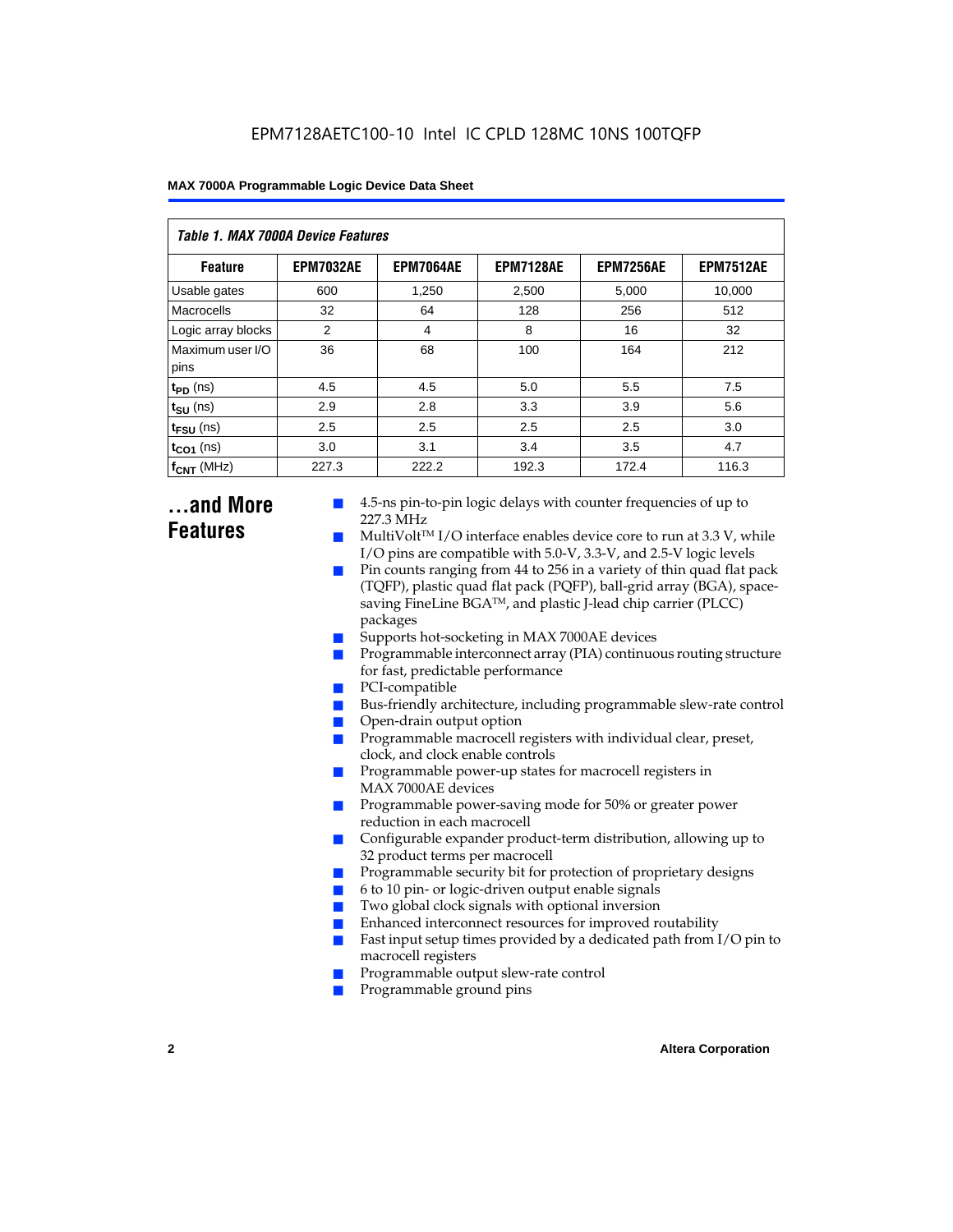### EPM7128AETC100-10 Intel IC CPLD 128MC 10NS 100TQFP

#### **MAX 7000A Programmable Logic Device Data Sheet**

- Software design support and automatic place-and-route provided by Altera's development systems for Windows-based PCs and Sun SPARCstation, and HP 9000 Series 700/800 workstations
- Additional design entry and simulation support provided by EDIF 2 0 0 and 3 0 0 netlist files, library of parameterized modules (LPM), Verilog HDL, VHDL, and other interfaces to popular EDA tools from manufacturers such as Cadence, Exemplar Logic, Mentor Graphics, OrCAD, Synopsys, Synplicity, and VeriBest
- Programming support with Altera's Master Programming Unit (MPU), MasterBlaster™ serial/universal serial bus (USB) communications cable, ByteBlasterMVTM parallel port download cable, and BitBlaster™ serial download cable, as well as programming hardware from third-party manufacturers and any JamTM STAPL File (**.jam**), Jam Byte-Code File (**.jbc**), or Serial Vector Format File- (**.svf**) capable in-circuit tester

### **General Description**

MAX 7000A (including MAX 7000AE) devices are high-density, highperformance devices based on Altera's second-generation MAX architecture. Fabricated with advanced CMOS technology, the EEPROMbased MAX 7000A devices operate with a 3.3-V supply voltage and provide 600 to 10,000 usable gates, ISP, pin-to-pin delays as fast as 4.5 ns, and counter speeds of up to 227.3 MHz. MAX 7000A devices in the -4, -5, -6, -7, and some -10 speed grades are compatible with the timing requirements for 33 MHz operation of the PCI Special Interest Group (PCI SIG) *PCI Local Bus Specification, Revision 2.2*. See Table 2.

| Table 2. MAX 7000A Speed Grades |    |    |    |                    |     |       |  |
|---------------------------------|----|----|----|--------------------|-----|-------|--|
| <b>Device</b>                   |    |    |    | <b>Speed Grade</b> |     |       |  |
|                                 | -4 | -5 | -6 | -7                 | -10 | $-12$ |  |
| EPM7032AE                       |    |    |    |                    |     |       |  |
| EPM7064AE                       |    |    |    |                    |     |       |  |
| <b>EPM7128A</b>                 |    |    |    |                    |     |       |  |
| EPM7128AE                       |    |    |    |                    |     |       |  |
| <b>EPM7256A</b>                 |    |    |    |                    |     |       |  |
| EPM7256AE                       |    |    |    |                    |     |       |  |
| EPM7512AE                       |    |    |    |                    |     |       |  |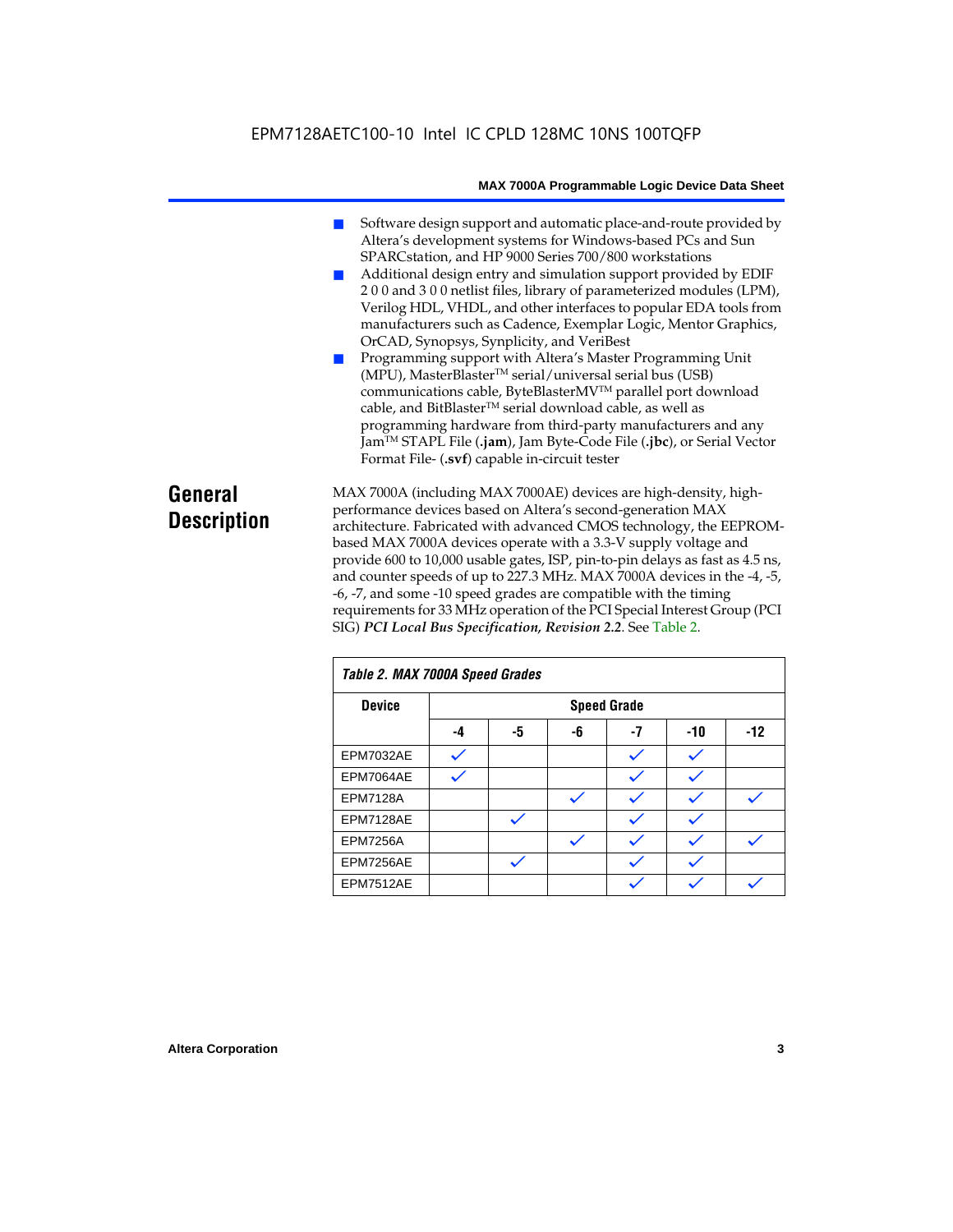The MAX 7000A architecture supports 100% transistor-to-transistor logic (TTL) emulation and high-density integration of SSI, MSI, and LSI logic functions. It easily integrates multiple devices including PALs, GALs, and 22V10s devices. MAX 7000A devices are available in a wide range of packages, including PLCC, BGA, FineLine BGA, Ultra FineLine BGA, PQFP, and TQFP packages. See Table 3 and Table 4.

| Table 3. MAX 7000A Maximum User I/O Pins |             |             | Note $(1)$                                |             |                               |                                           |
|------------------------------------------|-------------|-------------|-------------------------------------------|-------------|-------------------------------|-------------------------------------------|
| <b>Device</b>                            | 44-Pin PLCC | 44-Pin TQFP | 49-Pin Ultra<br><b>FineLine</b><br>BGA(2) | 84-Pin PLCC | <b>100-Pin</b><br><b>TQFP</b> | $100-Pin$<br><b>FineLine</b><br>BGA $(3)$ |
| EPM7032AE                                | 36          | 36          |                                           |             |                               |                                           |
| EPM7064AE                                | 36          | 36          | 41                                        |             | 68                            | 68                                        |
| <b>EPM7128A</b>                          |             |             |                                           | 68          | 84                            | 84                                        |
| EPM7128AE                                |             |             |                                           | 68          | 84                            | 84                                        |
| <b>EPM7256A</b>                          |             |             |                                           |             | 84                            |                                           |
| EPM7256AE                                |             |             |                                           |             | 84                            | 84                                        |
| <b>EPM7512AE</b>                         |             |             |                                           |             |                               |                                           |

| Table 4. MAX 7000A Maximum User I/O Pins<br>Note (1) |              |                                     |              |             |                            |  |  |
|------------------------------------------------------|--------------|-------------------------------------|--------------|-------------|----------------------------|--|--|
| <b>Device</b>                                        | 144-Pin TQFP | 169-Pin Ultra<br>FineLine BGA $(2)$ | 208-Pin PQFP | 256-Pin BGA | 256-Pin FineLine<br>BGA(3) |  |  |
| EPM7032AE                                            |              |                                     |              |             |                            |  |  |
| EPM7064AE                                            |              |                                     |              |             |                            |  |  |
| <b>EPM7128A</b>                                      | 100          |                                     |              |             | 100                        |  |  |
| EPM7128AE                                            | 100          | 100                                 |              |             | 100                        |  |  |
| <b>EPM7256A</b>                                      | 120          |                                     | 164          |             | 164                        |  |  |
| EPM7256AE                                            | 120          |                                     | 164          |             | 164                        |  |  |
| EPM7512AE                                            | 120          |                                     | 176          | 212         | 212                        |  |  |

#### *Notes to tables:*

- (1) When the IEEE Std. 1149.1 (JTAG) interface is used for in-system programming or boundary-scan testing, four I/O pins become JTAG pins.
- (2) All Ultra FineLine BGA packages are footprint-compatible via the SameFrame<sup>TM</sup> feature. Therefore, designers can design a board to support a variety of devices, providing a flexible migration path across densities and pin counts. Device migration is fully supported by Altera development tools. See "SameFrame Pin-Outs" on page 15 for more details.
- (3) All FineLine BGA packages are footprint-compatible via the SameFrame feature. Therefore, designers can design a board to support a variety of devices, providing a flexible migration path across densities and pin counts. Device migration is fully supported by Altera development tools. See "SameFrame Pin-Outs" on page 15 for more details.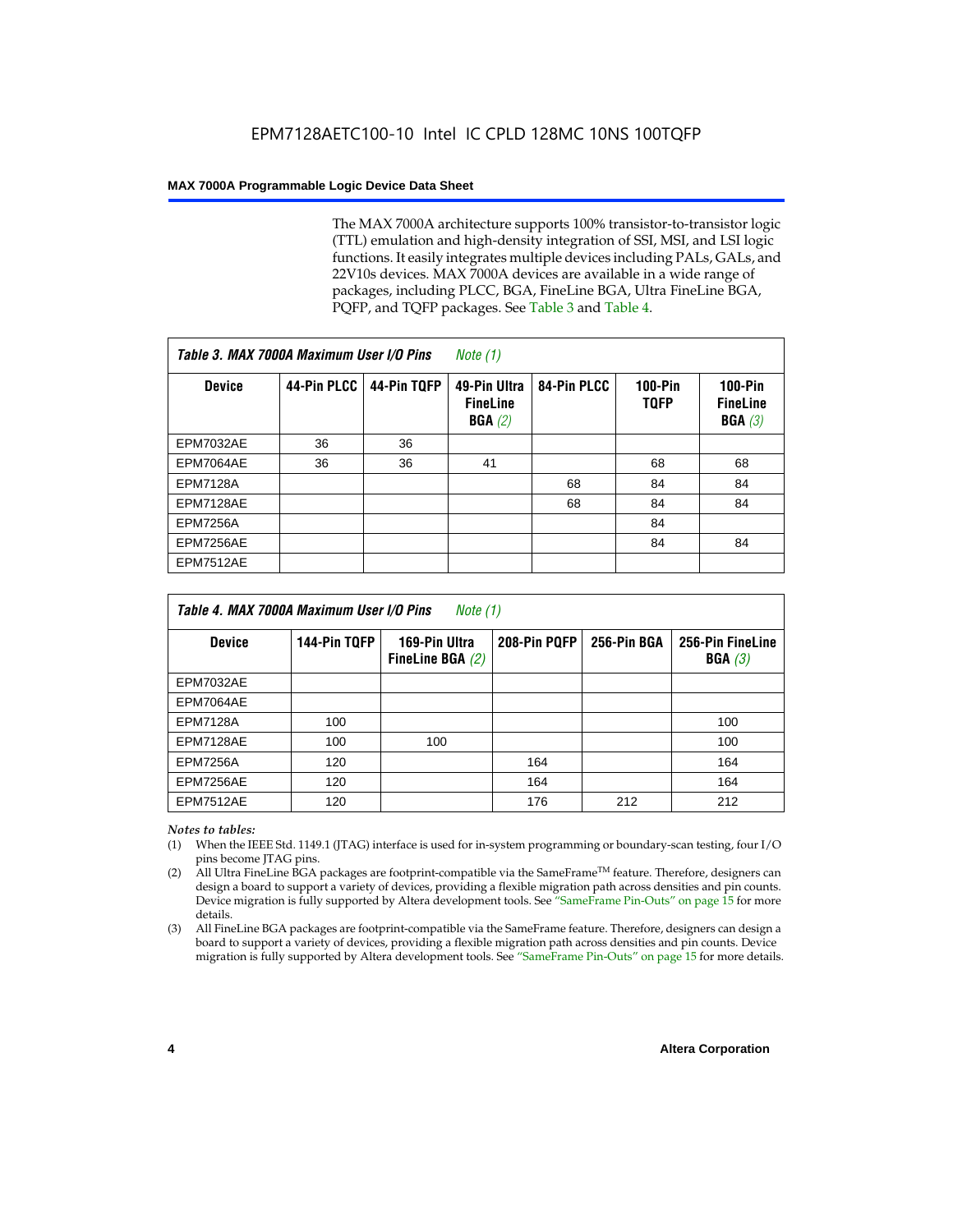MAX 7000A devices use CMOS EEPROM cells to implement logic functions. The user-configurable MAX 7000A architecture accommodates a variety of independent combinatorial and sequential logic functions. The devices can be reprogrammed for quick and efficient iterations during design development and debug cycles, and can be programmed and erased up to 100 times.

MAX 7000A devices contain from 32 to 512 macrocells that are combined into groups of 16 macrocells, called logic array blocks (LABs). Each macrocell has a programmable-AND/fixed-OR array and a configurable register with independently programmable clock, clock enable, clear, and preset functions. To build complex logic functions, each macrocell can be supplemented with both shareable expander product terms and highspeed parallel expander product terms, providing up to 32 product terms per macrocell.

MAX 7000A devices provide programmable speed/power optimization. Speed-critical portions of a design can run at high speed/full power, while the remaining portions run at reduced speed/low power. This speed/power optimization feature enables the designer to configure one or more macrocells to operate at 50% or lower power while adding only a nominal timing delay. MAX 7000A devices also provide an option that reduces the slew rate of the output buffers, minimizing noise transients when non-speed-critical signals are switching. The output drivers of all MAX 7000A devices can be set for 2.5 V or 3.3 V, and all input pins are 2.5-V, 3.3-V, and 5.0-V tolerant, allowing MAX 7000A devices to be used in mixed-voltage systems.

MAX 7000A devices are supported by Altera development systems, which are integrated packages that offer schematic, text—including VHDL, Verilog HDL, and the Altera Hardware Description Language (AHDL)—and waveform design entry, compilation and logic synthesis, simulation and timing analysis, and device programming. The software provides EDIF 2 0 0 and 3 0 0, LPM, VHDL, Verilog HDL, and other interfaces for additional design entry and simulation support from other industry-standard PC- and UNIX-workstation-based EDA tools. The software runs on Windows-based PCs, as well as Sun SPARCstation, and HP 9000 Series 700/800 workstations.

**For more information on development tools, see the** *MAX+PLUS II Programmable Logic Development System & Software Data Sheet* and the *Quartus Programmable Logic Development System & Software Data Sheet*.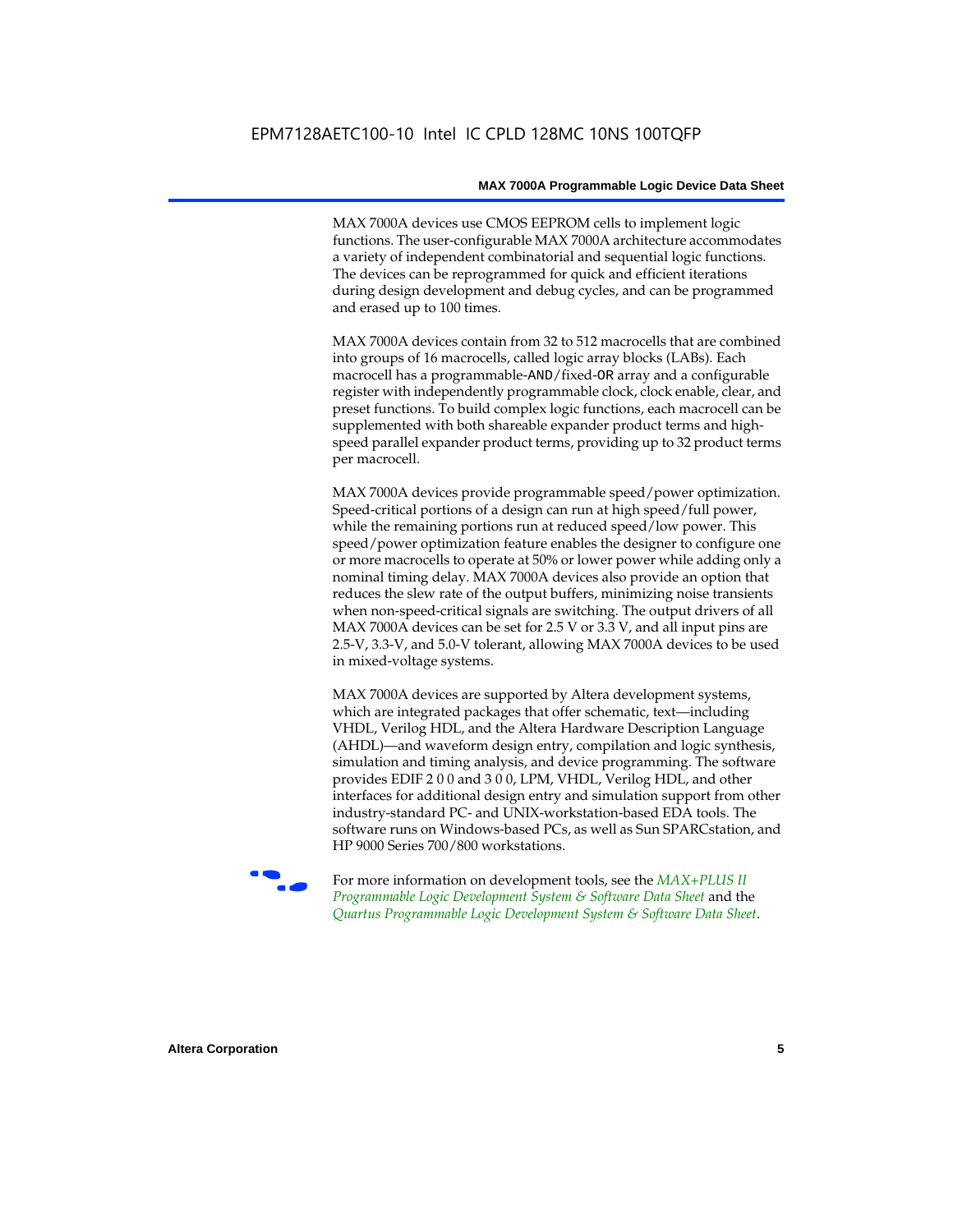### **Functional Description**

The MAX 7000A architecture includes the following elements:

- Logic array blocks (LABs)
- Macrocells
- Expander product terms (shareable and parallel)
- Programmable interconnect array
- I/O control blocks

The MAX 7000A architecture includes four dedicated inputs that can be used as general-purpose inputs or as high-speed, global control signals (clock, clear, and two output enable signals) for each macrocell and I/O pin. Figure 1 shows the architecture of MAX 7000A devices.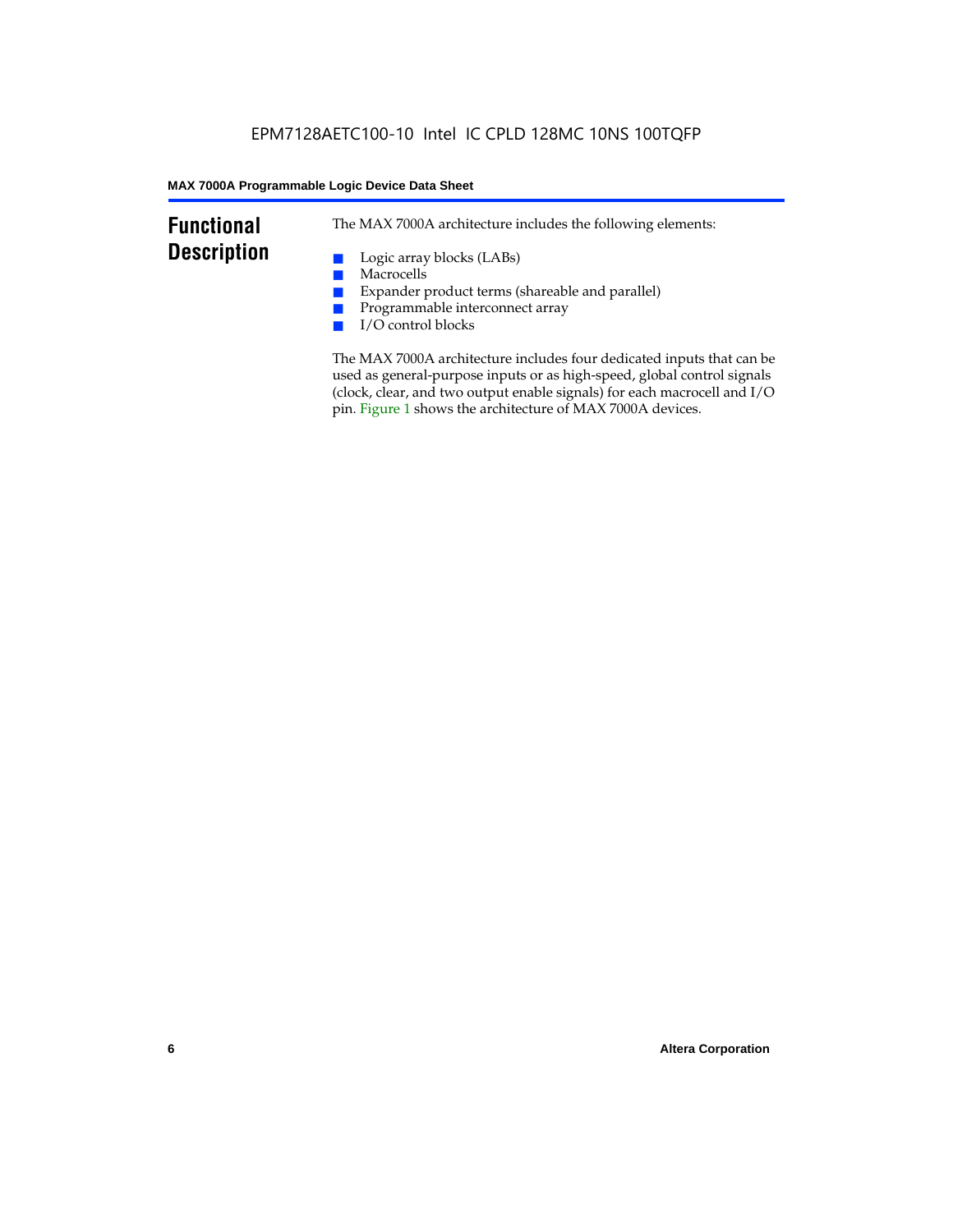

#### *Figure 1. MAX 7000A Device Block Diagram*

#### *Note:*

(1) EPM7032AE, EPM7064AE, EPM7128A, EPM7128AE, EPM7256A, and EPM7256AE devices have six output enables. EPM7512AE devices have 10 output enables.

#### **Logic Array Blocks**

The MAX 7000A device architecture is based on the linking of high-performance LABs. LABs consist of 16-macrocell arrays, as shown in Figure 1. Multiple LABs are linked together via the PIA, a global bus that is fed by all dedicated input pins, I/O pins, and macrocells.

Each LAB is fed by the following signals:

- 36 signals from the PIA that are used for general logic inputs
- Global controls that are used for secondary register functions
- Direct input paths from  $I/O$  pins to the registers that are used for fast setup times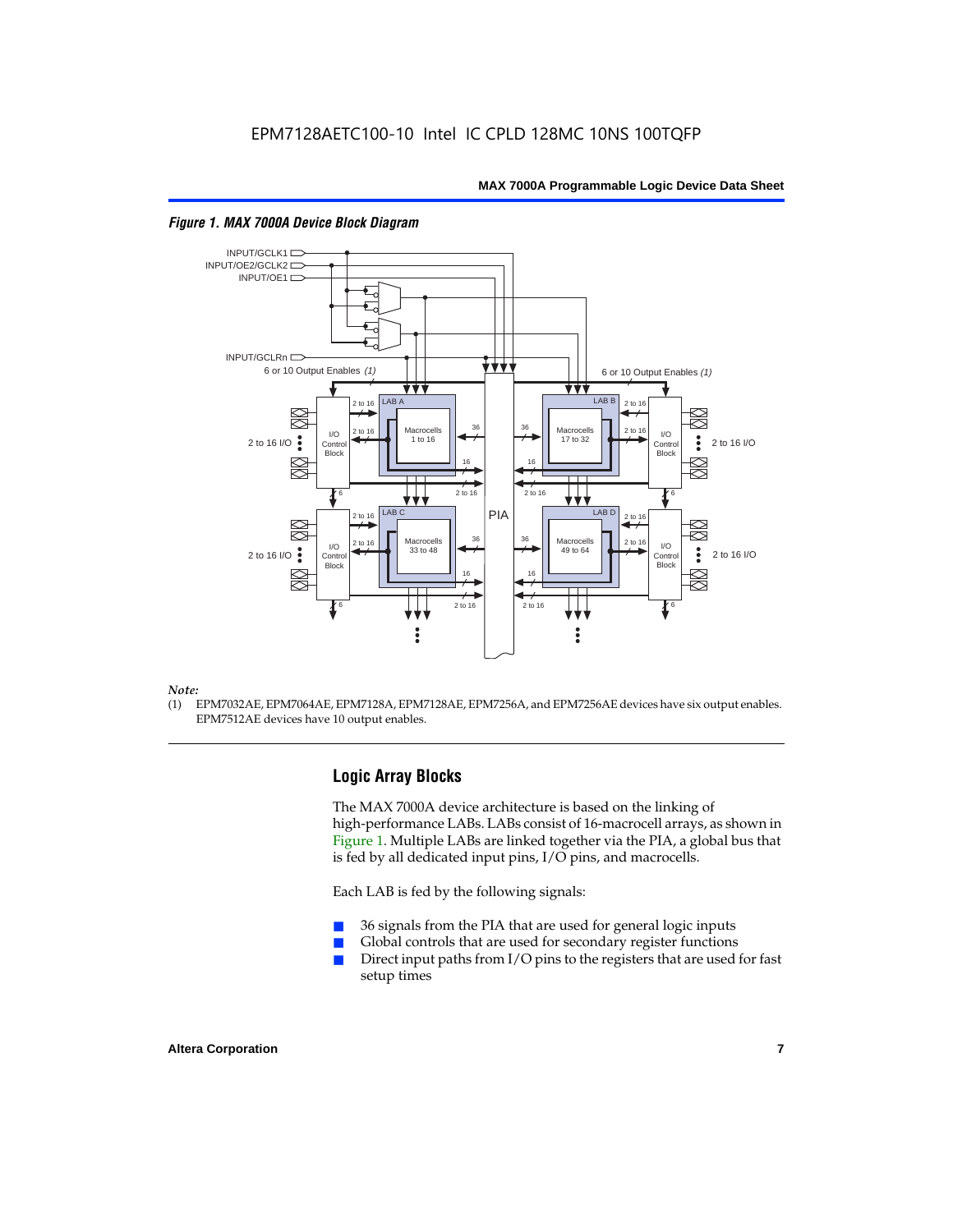#### **Macrocells**

MAX 7000A macrocells can be individually configured for either sequential or combinatorial logic operation. The macrocells consist of three functional blocks: the logic array, the product-term select matrix, and the programmable register. Figure 2 shows a MAX 7000A macrocell.



Combinatorial logic is implemented in the logic array, which provides five product terms per macrocell. The product-term select matrix allocates these product terms for use as either primary logic inputs (to the OR and XOR gates) to implement combinatorial functions, or as secondary inputs to the macrocell's register preset, clock, and clock enable control functions.

Two kinds of expander product terms ("expanders") are available to supplement macrocell logic resources:

- Shareable expanders, which are inverted product terms that are fed back into the logic array
- Parallel expanders, which are product terms borrowed from adjacent macrocells

The Altera development system automatically optimizes product-term allocation according to the logic requirements of the design.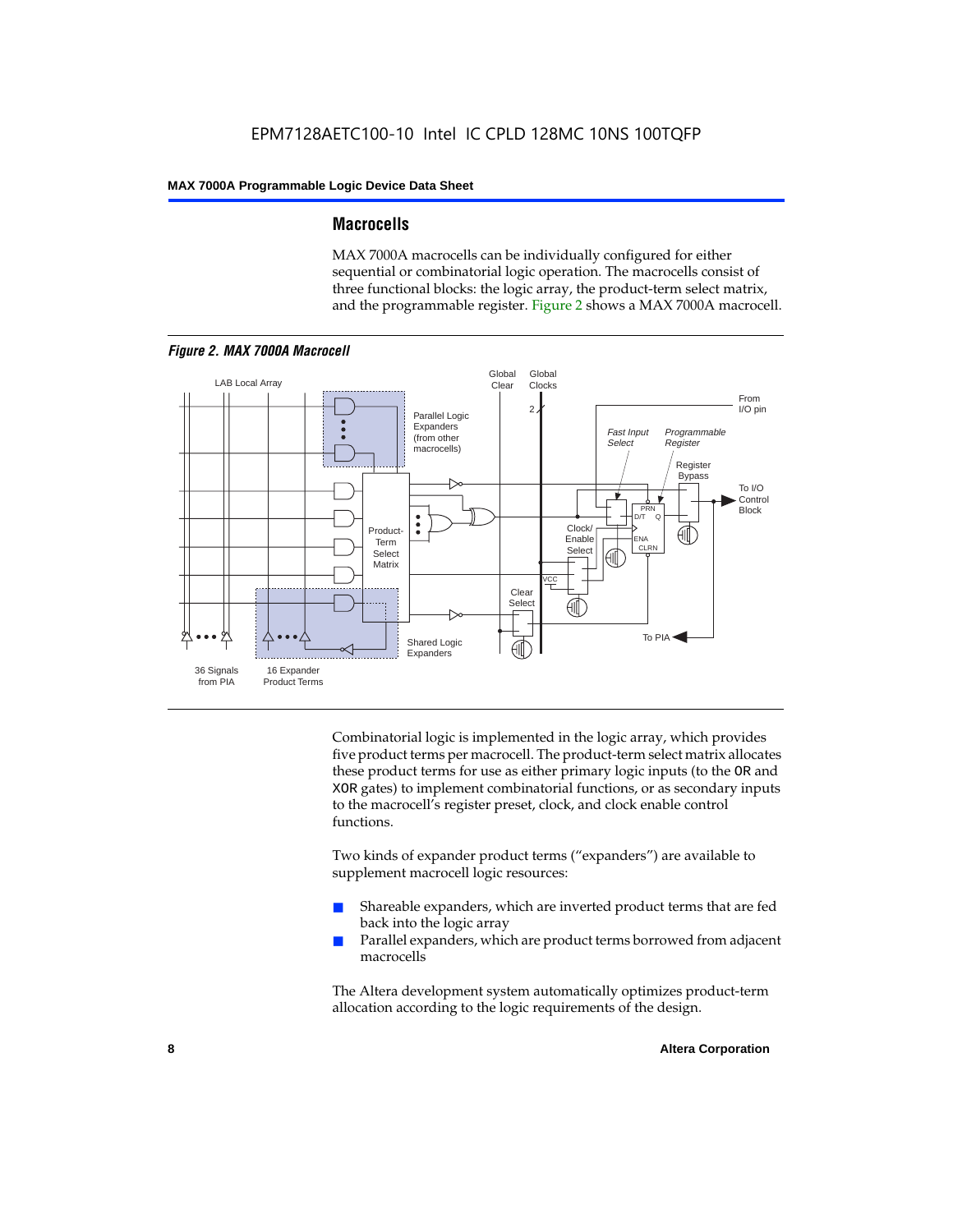For registered functions, each macrocell flipflop can be individually programmed to implement D, T, JK, or SR operation with programmable clock control. The flipflop can be bypassed for combinatorial operation. During design entry, the designer specifies the desired flipflop type; the Altera software then selects the most efficient flipflop operation for each registered function to optimize resource utilization.

Each programmable register can be clocked in three different modes:

- Global clock signal. This mode achieves the fastest clock-to-output performance.
- Global clock signal enabled by an active-high clock enable. A clock enable is generated by a product term. This mode provides an enable on each flipflop while still achieving the fast clock-to-output performance of the global clock.
- Array clock implemented with a product term. In this mode, the flipflop can be clocked by signals from buried macrocells or I/O pins.

Two global clock signals are available in MAX 7000A devices. As shown in Figure 1, these global clock signals can be the true or the complement of either of the global clock pins, GCLK1 or GCLK2.

Each register also supports asynchronous preset and clear functions. As shown in Figure 2, the product-term select matrix allocates product terms to control these operations. Although the product-term-driven preset and clear from the register are active high, active-low control can be obtained by inverting the signal within the logic array. In addition, each register clear function can be individually driven by the active-low dedicated global clear pin (GCLRn). Upon power-up, each register in a MAX 7000AE device may be set to either a high or low state. This power-up state is specified at design entry. Upon power-up, each register in EPM7128A and EPM7256A devices are set to a low state.

All MAX 7000A I/O pins have a fast input path to a macrocell register. This dedicated path allows a signal to bypass the PIA and combinatorial logic and be clocked to an input D flipflop with an extremely fast (as low as 2.5 ns) input setup time.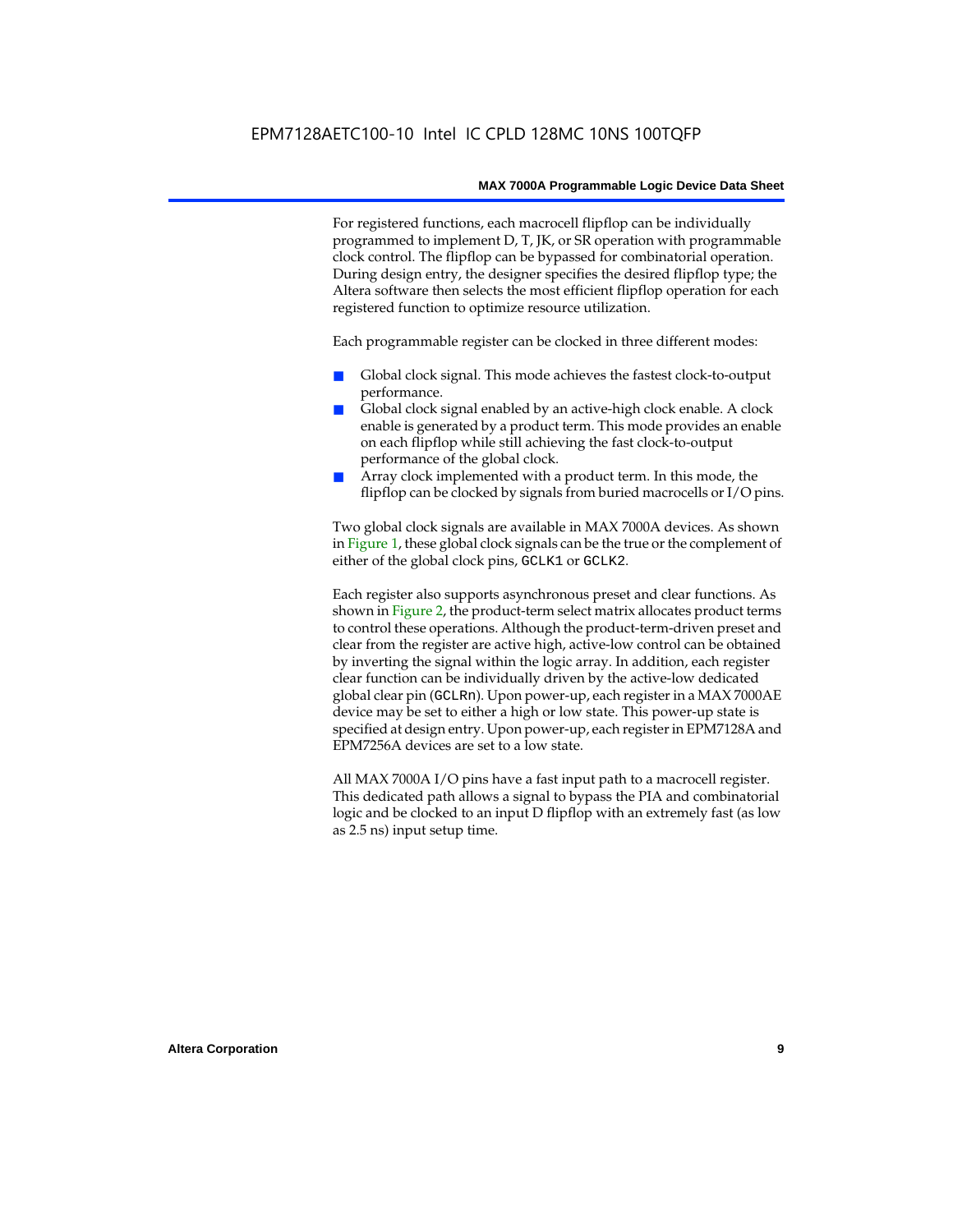#### **Expander Product Terms**

Although most logic functions can be implemented with the five product terms available in each macrocell, more complex logic functions require additional product terms. Another macrocell can be used to supply the required logic resources. However, the MAX 7000A architecture also offers both shareable and parallel expander product terms that provide additional product terms directly to any macrocell in the same LAB. These expanders help ensure that logic is synthesized with the fewest possible logic resources to obtain the fastest possible speed.

#### *Shareable Expanders*

Each LAB has 16 shareable expanders that can be viewed as a pool of uncommitted single product terms (one from each macrocell) with inverted outputs that feed back into the logic array. Each shareable expander can be used and shared by any or all macrocells in the LAB to build complex logic functions. A small delay  $(t_{SFXP})$  is incurred when shareable expanders are used. Figure 3 shows how shareable expanders can feed multiple macrocells.



**Macrocell** Product-Term Logic Product-Term Select Matrix **Macrocell** Product-Term Logic 36 Signals from PIA 16 Shared Expanders

*Shareable expanders can be shared by any or all macrocells in an LAB.*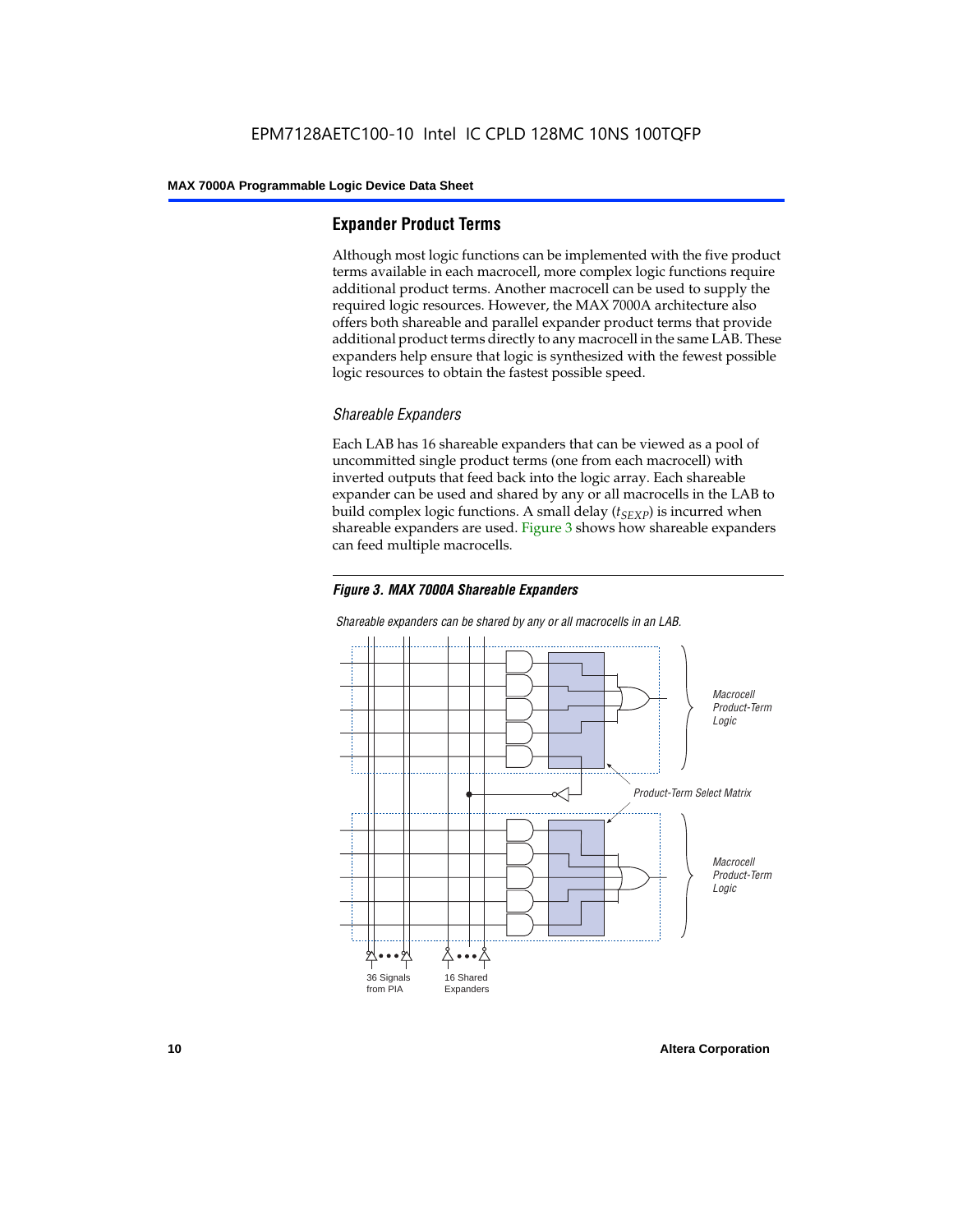#### *Parallel Expanders*

Parallel expanders are unused product terms that can be allocated to a neighboring macrocell to implement fast, complex logic functions. Parallel expanders allow up to 20 product terms to directly feed the macrocell OR logic, with five product terms provided by the macrocell and 15 parallel expanders provided by neighboring macrocells in the LAB.

The compiler can allocate up to three sets of up to five parallel expanders to the macrocells that require additional product terms. Each set of five parallel expanders incurs a small, incremental timing delay (*t<sub>PEXP</sub>*). For example, if a macrocell requires 14 product terms, the compiler uses the five dedicated product terms within the macrocell and allocates two sets of parallel expanders; the first set includes five product terms, and the second set includes four product terms, increasing the total delay by  $2 \times t_{PEXP}$ .

Two groups of eight macrocells within each LAB (e.g., macrocells 1 through 8 and 9 through 16) form two chains to lend or borrow parallel expanders. A macrocell borrows parallel expanders from lowernumbered macrocells. For example, macrocell 8 can borrow parallel expanders from macrocell 7, from macrocells 7 and 6, or from macrocells 7, 6, and 5. Within each group of eight, the lowest-numbered macrocell can only lend parallel expanders, and the highest-numbered macrocell can only borrow them. Figure 4 shows how parallel expanders can be borrowed from a neighboring macrocell.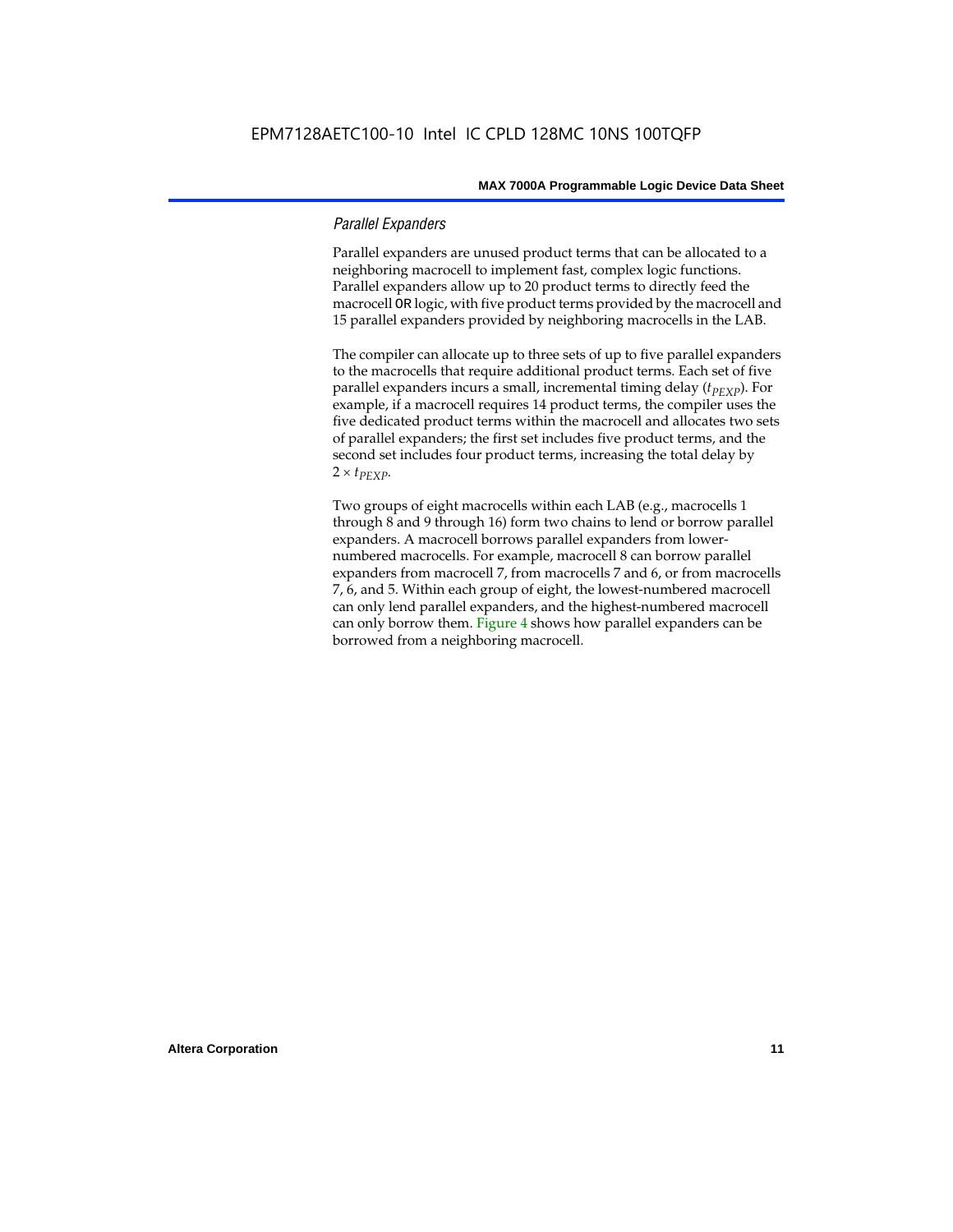#### *Figure 4. MAX 7000A Parallel Expanders*



*Unused product terms in a macrocell can be allocated to a neighboring macrocell.*

#### **Programmable Interconnect Array**

Logic is routed between LABs on the PIA. This global bus is a programmable path that connects any signal source to any destination on the device. All MAX 7000A dedicated inputs, I/O pins, and macrocell outputs feed the PIA, which makes the signals available throughout the entire device. Only the signals required by each LAB are actually routed from the PIA into the LAB. Figure 5 shows how the PIA signals are routed into the LAB. An EEPROM cell controls one input to a 2-input AND gate, which selects a PIA signal to drive into the LAB.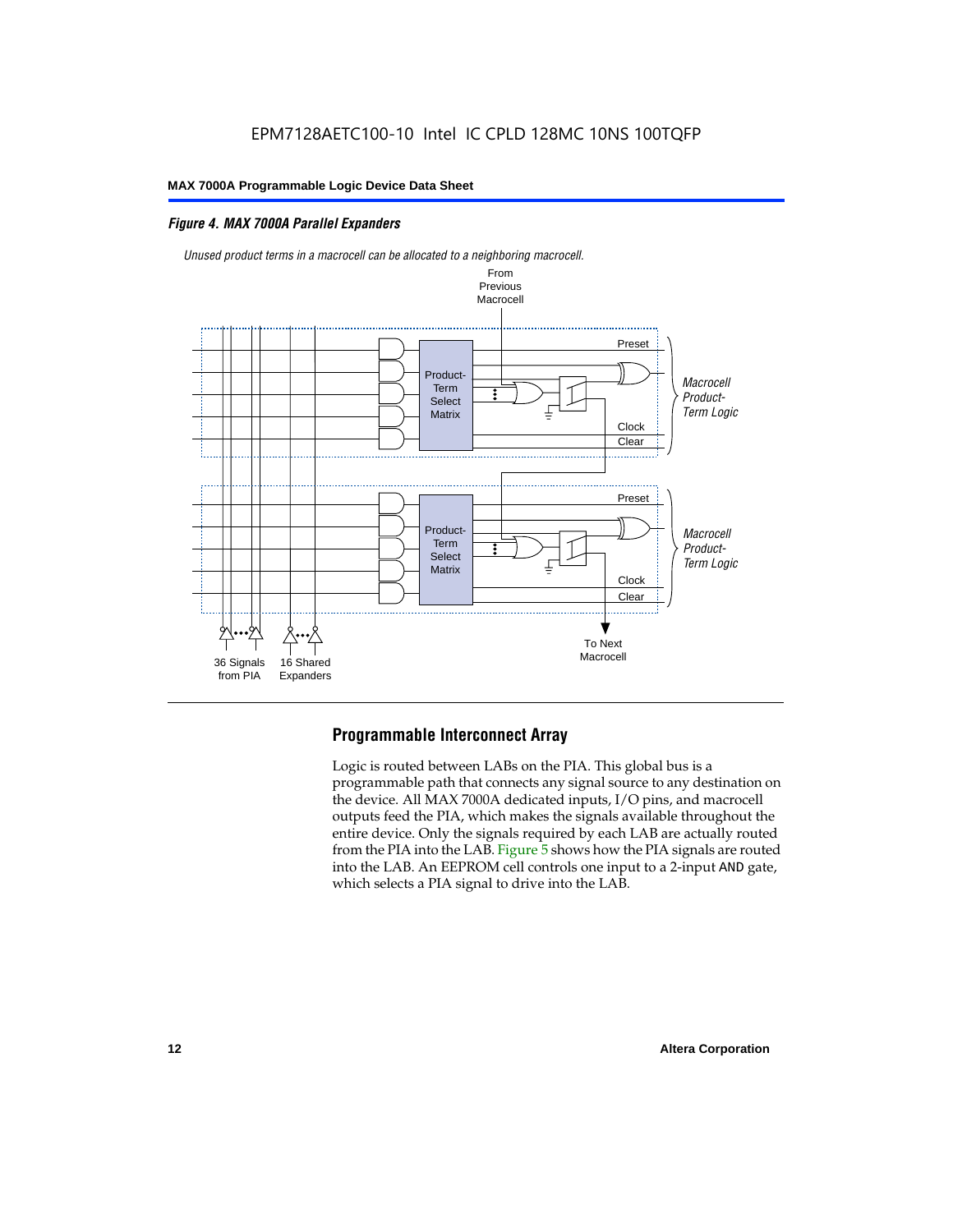

While the routing delays of channel-based routing schemes in masked or FPGAs are cumulative, variable, and path-dependent, the MAX 7000A PIA has a predictable delay. The PIA makes a design's timing performance easy to predict.

#### **I/O Control Blocks**

The I/O control block allows each I/O pin to be individually configured for input, output, or bidirectional operation. All I/O pins have a tri-state buffer that is individually controlled by one of the global output enable signals or directly connected to ground or  $V_{CC}$ . Figure 6 shows the I/O control block for MAX 7000A devices. The I/O control block has 6 or 10 global output enable signals that are driven by the true or complement of two output enable signals, a subset of the I/O pins, or a subset of the I/O macrocells.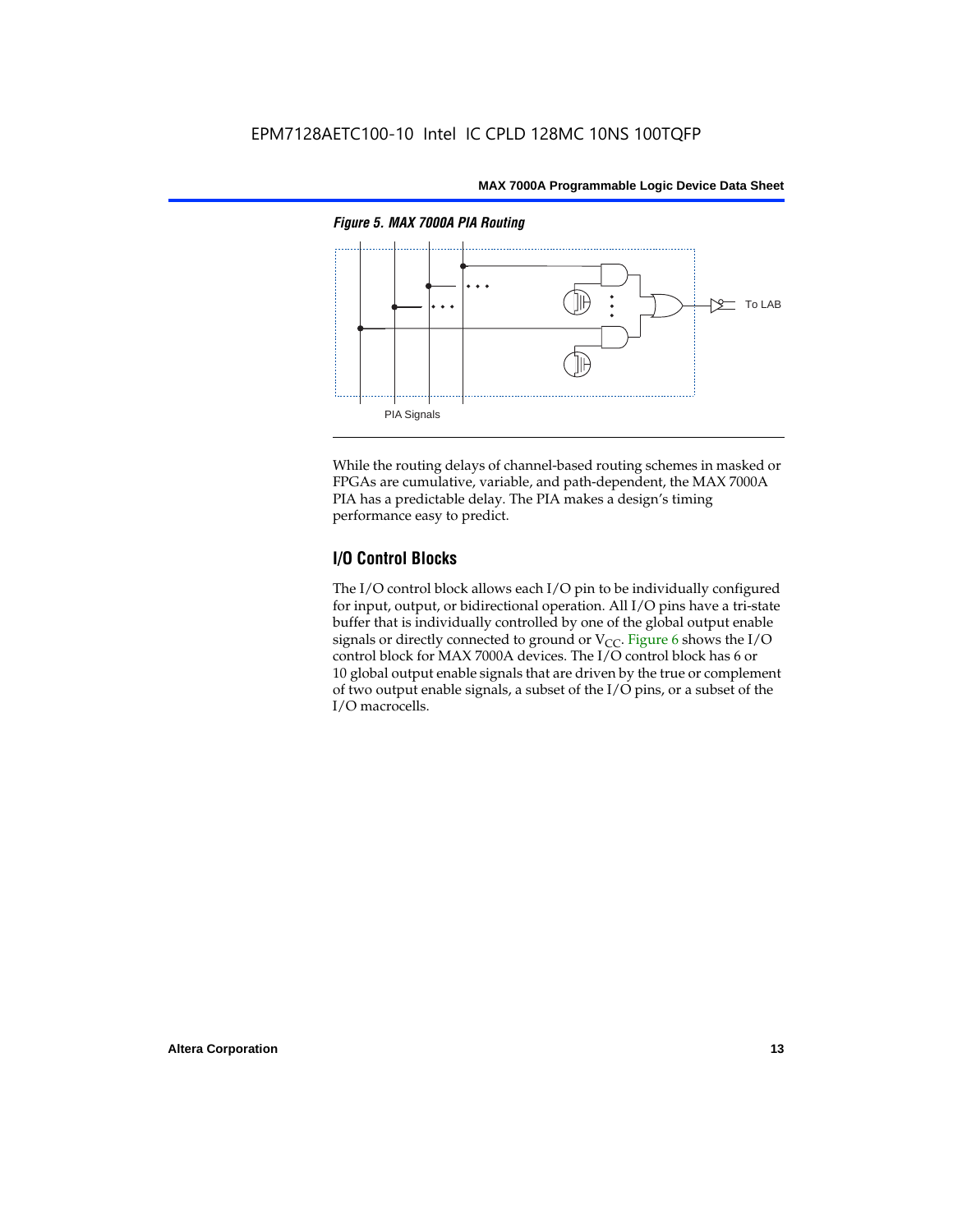

*Figure 6. I/O Control Block of MAX 7000A Devices*

#### *Note:*

(1) EPM7032AE, EPM7064AE, EPM7128A, EPM7128AE, EPM7256A, and EPM7256AE devices have six output enable signals. EPM7512AE devices have 10 output enable signals.

> When the tri-state buffer control is connected to ground, the output is tri-stated (high impedance) and the I/O pin can be used as a dedicated input. When the tri-state buffer control is connected to  $V_{CC}$ , the output is enabled.

The MAX 7000A architecture provides dual I/O feedback, in which macrocell and pin feedbacks are independent. When an I/O pin is configured as an input, the associated macrocell can be used for buried logic.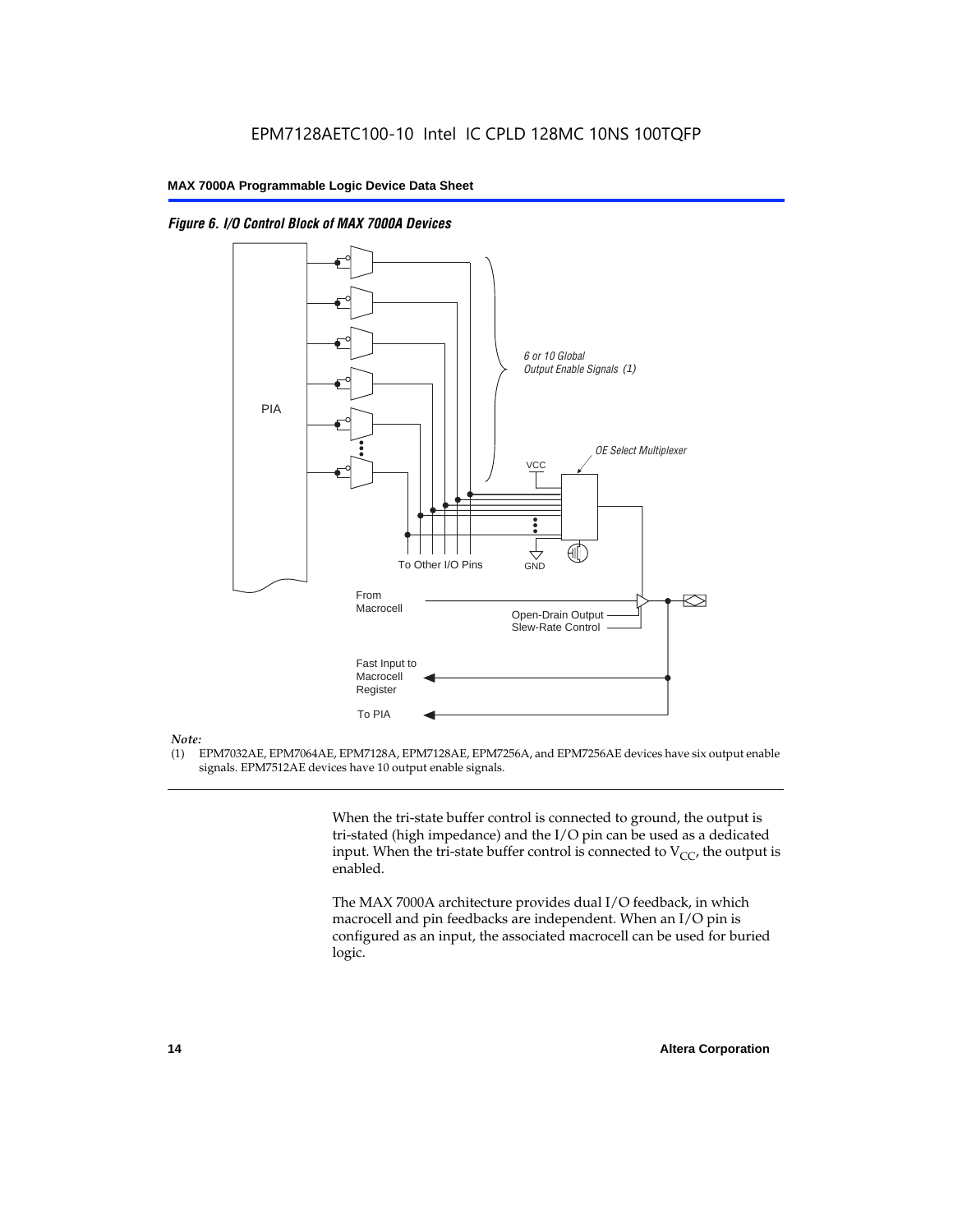#### **SameFrame Pin-Outs** MAX 7000A devices support the SameFrame pin-out feature for FineLine BGA packages. The SameFrame pin-out feature is the arrangement of balls on FineLine BGA packages such that the lower-ballcount packages form a subset of the higher-ball-count packages. SameFrame pin-outs provide the flexibility to migrate not only from device to device within the same package, but also from one package to another. A given printed circuit board (PCB) layout can support multiple device density/package combinations. For example, a single board layout can support a range of devices from an EPM7128AE device in a 100-pin FineLine BGA package to an EPM7512AE device in a 256-pin FineLine BGA package.

The Altera design software provides support to design PCBs with SameFrame pin-out devices. Devices can be defined for present and future use. The software generates pin-outs describing how to lay out a board to take advantage of this migration (see Figure 7).

#### *Figure 7. SameFrame Pin-Out Example*



Designed for 256-Pin FineLine BGA Package Printed Circuit Board



100-Pin FineLine BGA Package (Reduced I/O Count or Logic Requirements) 256-Pin FineLine BGA Package (Increased I/O Count or Logic Requirements)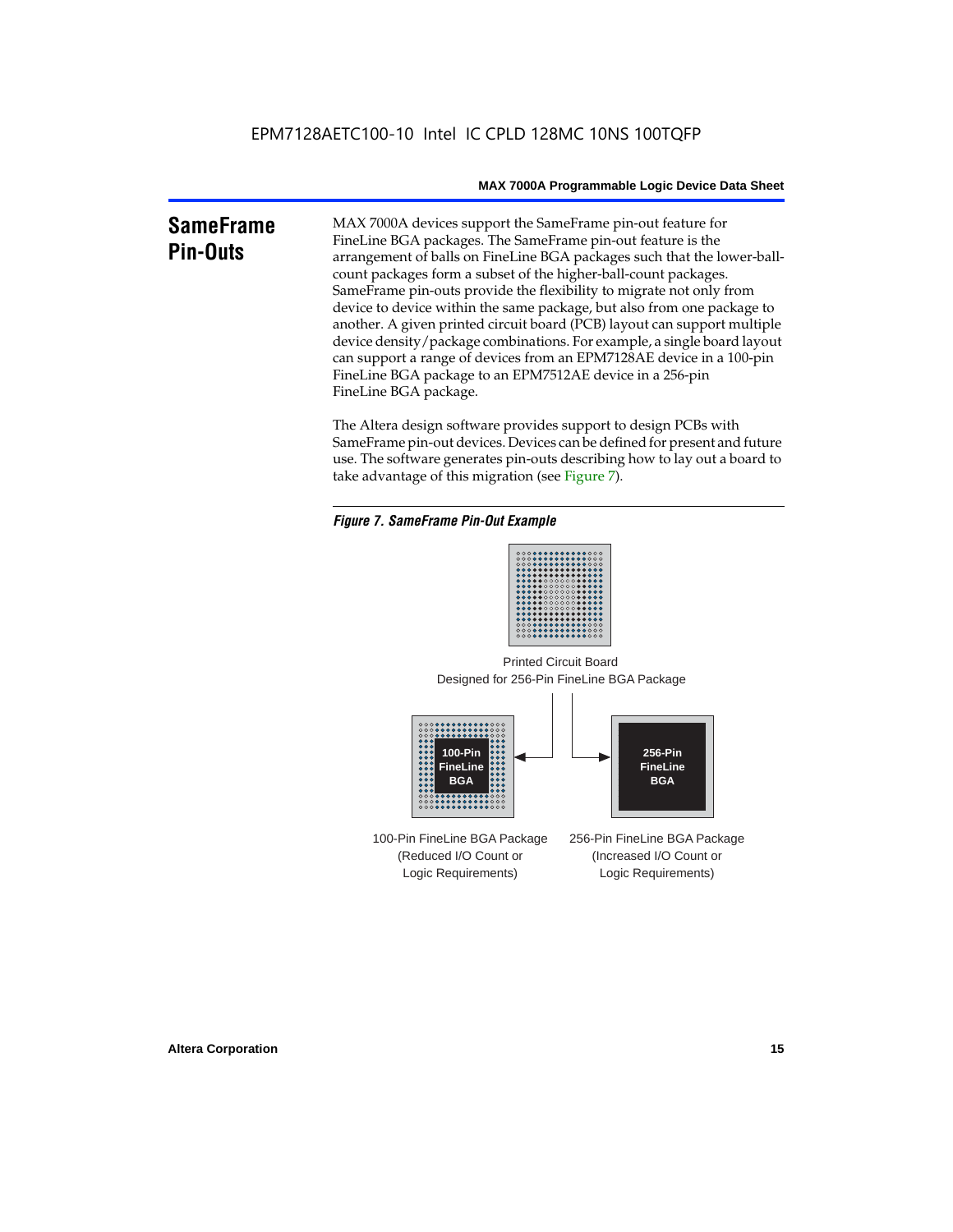### **In-System Programmability**

MAX 7000A devices can be programmed in-system via an industrystandard 4-pin IEEE Std. 1149.1 (JTAG) interface. ISP offers quick, efficient iterations during design development and debugging cycles. The MAX 7000A architecture internally generates the high programming voltages required to program EEPROM cells, allowing in-system programming with only a single 3.3-V power supply. During in-system programming, the I/O pins are tri-stated and weakly pulled-up to eliminate board conflicts. The pull-up value is nominally 50 k $\Omega$ .

MAX 7000AE devices have an enhanced ISP algorithm for faster programming. These devices also offer an ISP\_Done bit that provides safe operation when in-system programming is interrupted. This ISP\_Done bit, which is the last bit programmed, prevents all I/O pins from driving until the bit is programmed. This feature is only available in EPM7032AE, EPM7064AE, EPM7128AE, EPM7256AE, and EPM7512AE devices.

ISP simplifies the manufacturing flow by allowing devices to be mounted on a PCB with standard pick-and-place equipment before they are programmed. MAX 7000A devices can be programmed by downloading the information via in-circuit testers, embedded processors, the Altera MasterBlaster serial/USB communications cable, ByteBlasterMV parallel port download cable, and BitBlaster serial download cable. Programming the devices after they are placed on the board eliminates lead damage on high-pin-count packages (e.g., QFP packages) due to device handling. MAX 7000A devices can be reprogrammed after a system has already shipped to the field. For example, product upgrades can be performed in the field via software or modem.

In-system programming can be accomplished with either an adaptive or constant algorithm. An adaptive algorithm reads information from the unit and adapts subsequent programming steps to achieve the fastest possible programming time for that unit. A constant algorithm uses a predefined (non-adaptive) programming sequence that does not take advantage of adaptive algorithm programming time improvements. Some in-circuit testers cannot program using an adaptive algorithm. Therefore, a constant algorithm must be used. MAX 7000AE devices can be programmed with either an adaptive or constant (non-adaptive) algorithm. EPM7128A and EPM7256A device can only be programmed with an adaptive algorithm; users programming these two devices on platforms that cannot use an adaptive algorithm should use EPM7128AE and EPM7256AE devices.

The Jam Standard Test and Programming Language (STAPL), JEDEC standard JESD 71, can be used to program MAX 7000A devices with incircuit testers, PCs, or embedded processors.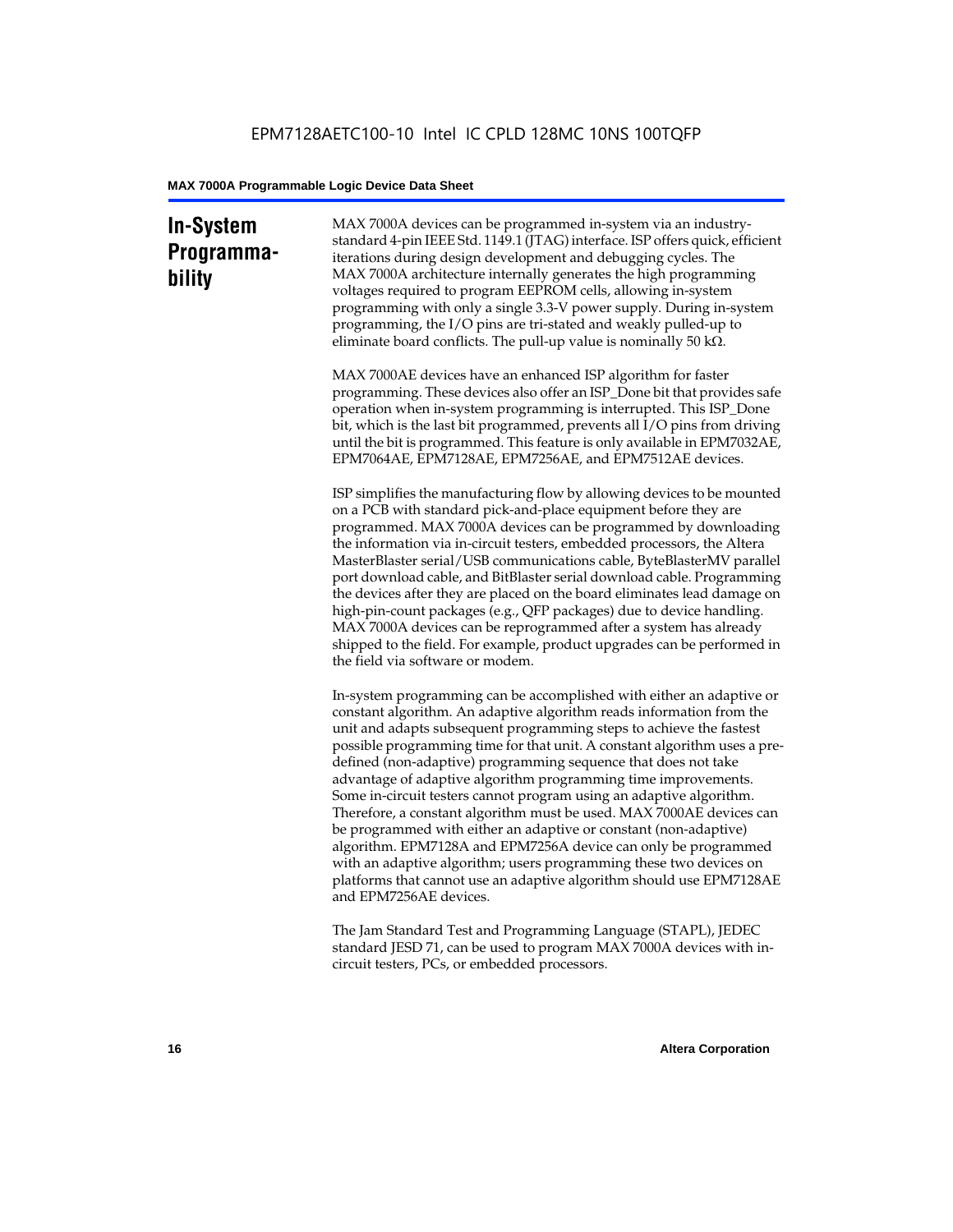

f For more information on using the Jam STAPL language, see *Application Note 88 (Using the Jam Language for ISP & ICR via an Embedded Processor)*  and *Application Note 122 (Using Jam STAPL for ISP & ICR via an Embedded Processor)*.

ISP circuitry in MAX 7000AE devices is compliant with the IEEE Std. 1532 specification. The IEEE Std. 1532 is a standard developed to allow concurrent ISP between multiple PLD vendors.

#### **Programming Sequence**

During in-system programming, instructions, addresses, and data are shifted into the MAX 7000A device through the TDI input pin. Data is shifted out through the TDO output pin and compared against the expected data.

Programming a pattern into the device requires the following six ISP stages. A stand-alone verification of a programmed pattern involves only stages 1, 2, 5, and 6.

- 1. *Enter ISP*. The enter ISP stage ensures that the I/O pins transition smoothly from user mode to ISP mode. The enter ISP stage requires 1 ms.
- 2. *Check ID*. Before any program or verify process, the silicon ID is checked. The time required to read this silicon ID is relatively small compared to the overall programming time.
- 3. *Bulk Erase*. Erasing the device in-system involves shifting in the instructions to erase the device and applying one erase pulse of 100 ms.
- 4. *Program*. Programming the device in-system involves shifting in the address and data and then applying the programming pulse to program the EEPROM cells. This process is repeated for each EEPROM address.
- 5. *Verify*. Verifying an Altera device in-system involves shifting in addresses, applying the read pulse to verify the EEPROM cells, and shifting out the data for comparison. This process is repeated for each EEPROM address.
- 6. *Exit ISP*. An exit ISP stage ensures that the I/O pins transition smoothly from ISP mode to user mode. The exit ISP stage requires 1 ms.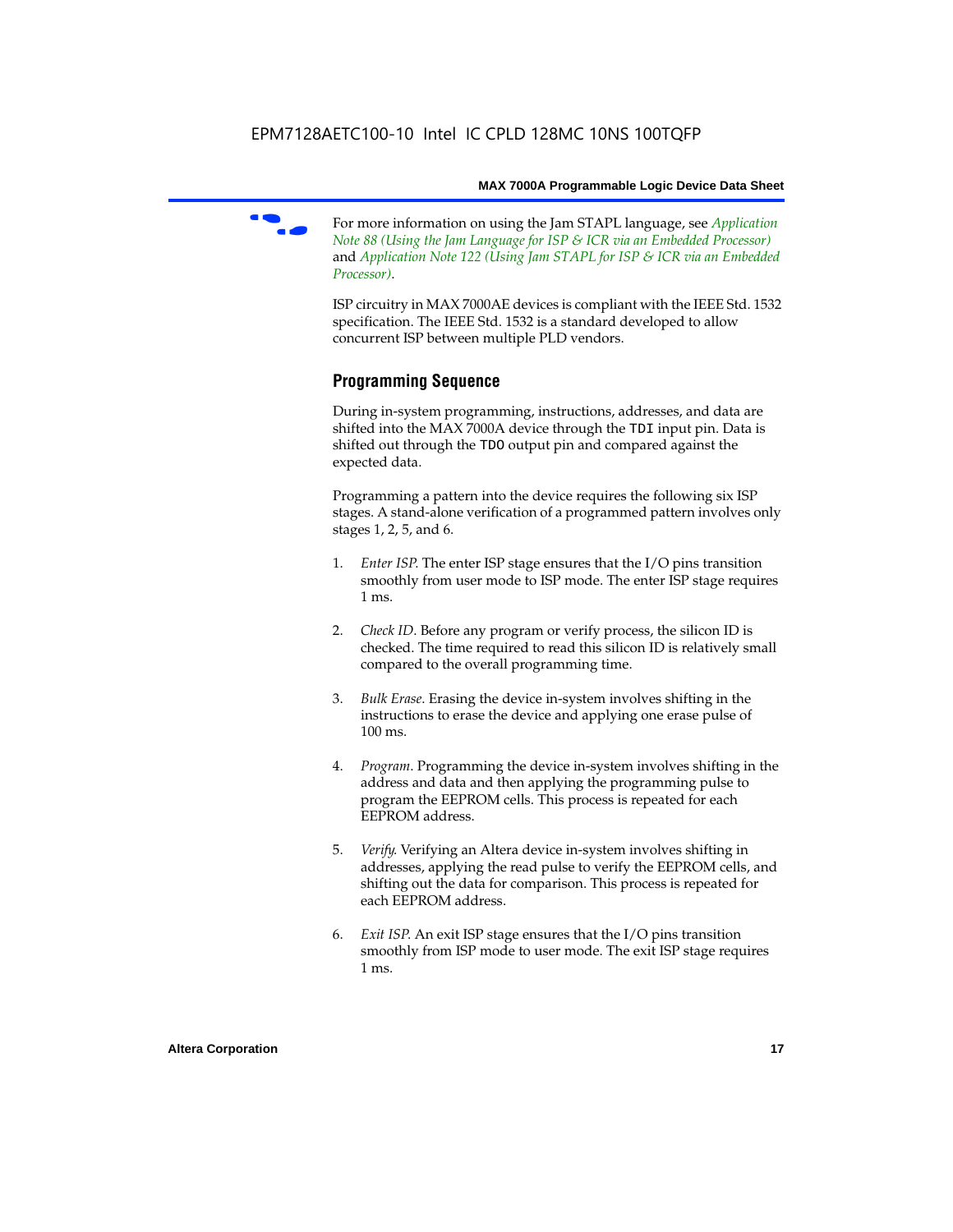#### **Programming Times**

The time required to implement each of the six programming stages can be broken into the following two elements:

- A pulse time to erase, program, or read the EEPROM cells.
- A shifting time based on the test clock (TCK) frequency and the number of TCK cycles to shift instructions, address, and data into the device.

By combining the pulse and shift times for each of the programming stages, the program or verify time can be derived as a function of the TCK frequency, the number of devices, and specific target device(s). Because different ISP-capable devices have a different number of EEPROM cells, both the total fixed and total variable times are unique for a single device.

#### *Programming a Single MAX 7000A Device*

The time required to program a single MAX 7000A device in-system can be calculated from the following formula:

$$
t_{PROG} = t_{PPULSE} + \frac{c_{ycle_{PTCK}}}{f_{TCK}}
$$
  
where:  $t_{PROG}$  = Programming time  
 $t_{PPULSE}$  = Sum of the fixed times to erase, program, and  
verify the EEPROM cells  
 $C_{ycle_{PTCK}}$  = Number of TCK cycles to program a device  
 $f_{TCK}$  = TCK frequency

The ISP times for a stand-alone verification of a single MAX 7000A device can be calculated from the following formula:

| $t_{VER} = t_{VPULSE} + \frac{Cycle_{VTCK}}{f_{TCK}}$ |                                                                                                                                 |
|-------------------------------------------------------|---------------------------------------------------------------------------------------------------------------------------------|
| where: $t_{VER}$<br>$t_{VPULSE}$                      | $=$ Verify time<br>= Sum of the fixed times to verify the EEPROM cells<br>$CycleVTCK$ = Number of TCK cycles to verify a device |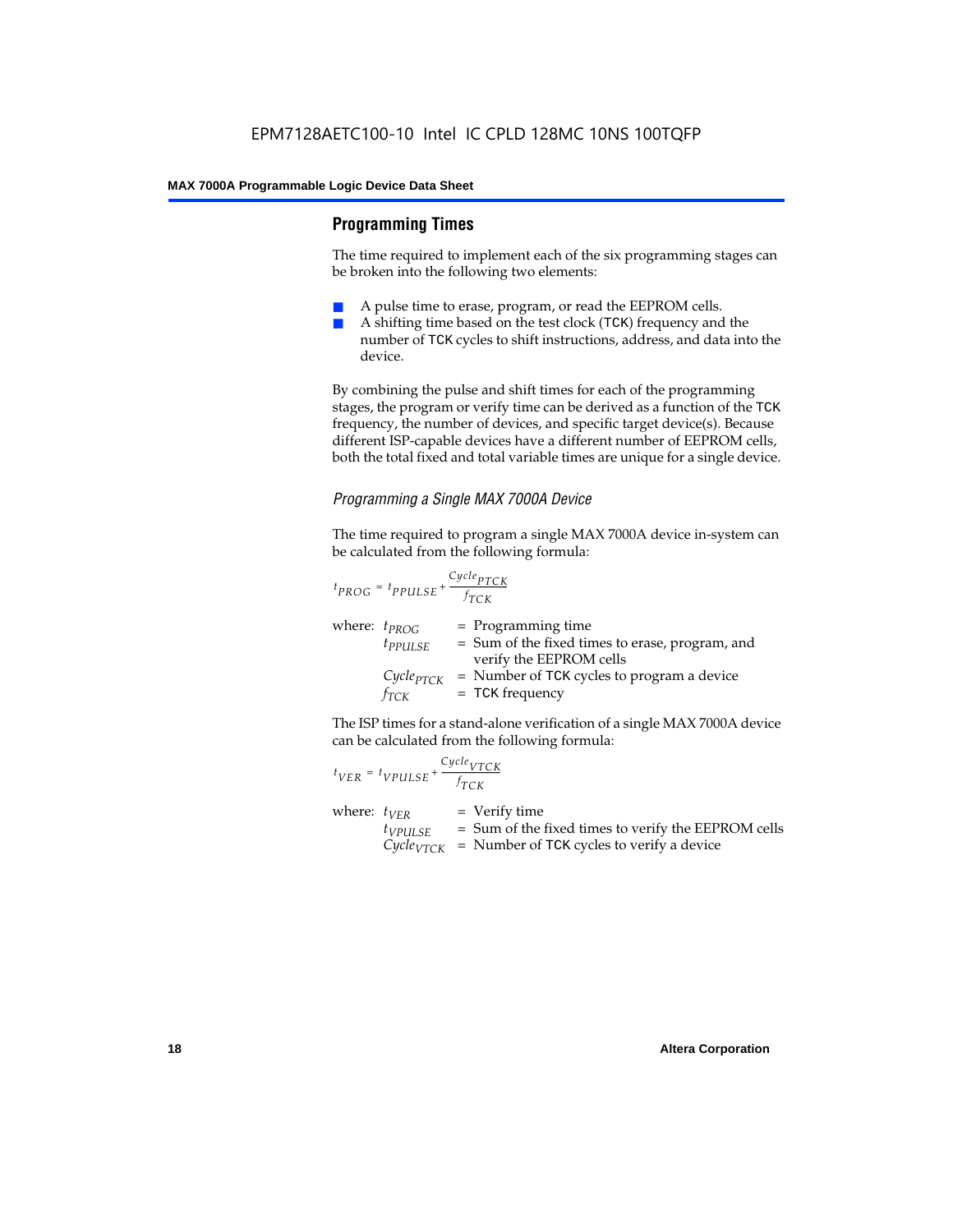The programming times described in Tables 5 through 7 are associated with the worst-case method using the enhanced ISP algorithm.

| Table 5. MAX 7000A t <sub>PULSE</sub> & Cycle <sub>TCK</sub> Values |                 |                       |                                 |                       |  |  |  |  |
|---------------------------------------------------------------------|-----------------|-----------------------|---------------------------------|-----------------------|--|--|--|--|
| <b>Device</b>                                                       |                 | <b>Programming</b>    | <b>Stand-Alone Verification</b> |                       |  |  |  |  |
|                                                                     | $t_{PPULSE}(s)$ | Cycle <sub>PTCK</sub> | $t_{VPULSE}(s)$                 | Cycle <sub>vTCK</sub> |  |  |  |  |
| <b>EPM7032AE</b>                                                    | 2.00            | 55,000                | 0.002                           | 18,000                |  |  |  |  |
| EPM7064AE                                                           | 2.00            | 105,000               | 0.002                           | 35,000                |  |  |  |  |
| EPM7128AE                                                           | 2.00            | 205,000               | 0.002                           | 68,000                |  |  |  |  |
| EPM7256AE                                                           | 2.00            | 447,000               | 0.002                           | 149.000               |  |  |  |  |
| <b>EPM7512AE</b>                                                    | 2.00            | 890,000               | 0.002                           | 297,000               |  |  |  |  |
| EPM7128A (1)                                                        | 5.11            | 832,000               | 0.03                            | 528,000               |  |  |  |  |
| EPM7256A (1)                                                        | 6.43            | 1.603.000             | 0.03                            | 1,024,000             |  |  |  |  |

Tables 6 and 7 show the in-system programming and stand alone verification times for several common test clock frequencies.

| Table 6. MAX 7000A In-System Programming Times for Different Test Clock Frequencies |               |                  |       |       |                |                |                |               |   |
|-------------------------------------------------------------------------------------|---------------|------------------|-------|-------|----------------|----------------|----------------|---------------|---|
| <b>Device</b>                                                                       |               | t <sub>тск</sub> |       |       |                |                |                |               |   |
|                                                                                     | <b>10 MHz</b> | 5 MHz            | 2 MHz | 1 MHz | <b>500 kHz</b> | <b>200 kHz</b> | <b>100 kHz</b> | <b>50 kHz</b> |   |
| <b>EPM7032AE</b>                                                                    | 2.01          | 2.01             | 2.03  | 2.06  | 2.11           | 2.28           | 2.55           | 3.10          | s |
| EPM7064AE                                                                           | 2.01          | 2.02             | 2.05  | 2.11  | 2.21           | 2.53           | 3.05           | 4.10          | s |
| EPM7128AE                                                                           | 2.02          | 2.04             | 2.10  | 2.21  | 2.41           | 3.03           | 4.05           | 6.10          | s |
| EPM7256AE                                                                           | 2.05          | 2.09             | 2.23  | 2.45  | 2.90           | 4.24           | 6.47           | 10.94         | s |
| <b>EPM7512AE</b>                                                                    | 2.09          | 2.18             | 2.45  | 2.89  | 3.78           | 6.45           | 10.90          | 19.80         | s |
| EPM7128A (1)                                                                        | 5.19          | 5.27             | 5.52  | 5.94  | 6.77           | 9.27           | 13.43          | 21.75         | s |
| EPM7256A (1)                                                                        | 6.59          | 6.75             | 7.23  | 8.03  | 9.64           | 14.45          | 22.46          | 38.49         | s |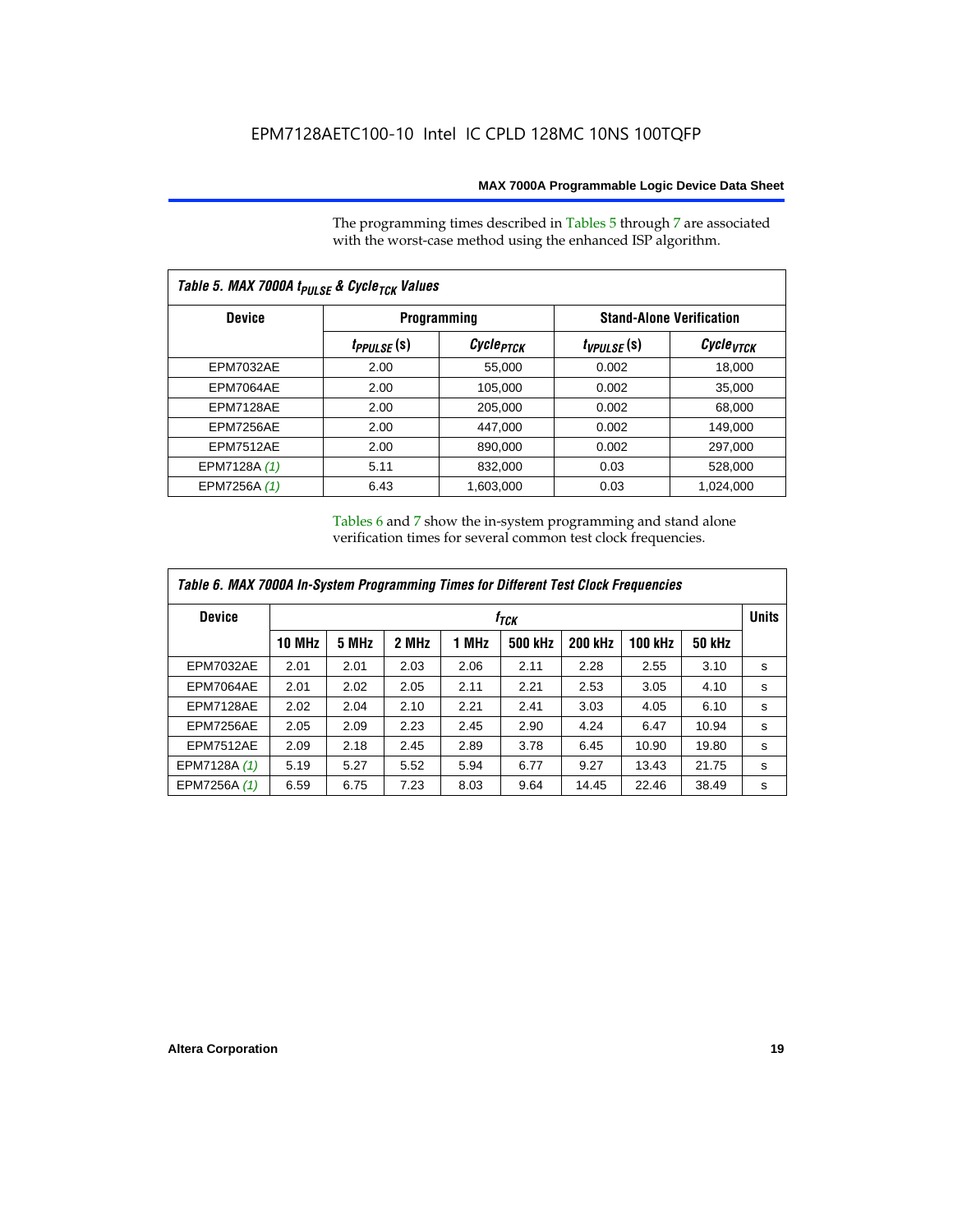| Table 7. MAX 7000A Stand-Alone Verification Times for Different Test Clock Frequencies |               |                                  |       |       |                |                |                |               |   |
|----------------------------------------------------------------------------------------|---------------|----------------------------------|-------|-------|----------------|----------------|----------------|---------------|---|
| <b>Device</b>                                                                          |               | <b>Units</b><br>f <sub>ТСК</sub> |       |       |                |                |                |               |   |
|                                                                                        | <b>10 MHz</b> | 5 MHz                            | 2 MHz | 1 MHz | <b>500 kHz</b> | <b>200 kHz</b> | <b>100 kHz</b> | <b>50 kHz</b> |   |
| <b>EPM7032AE</b>                                                                       | 0.00          | 0.01                             | 0.01  | 0.02  | 0.04           | 0.09           | 0.18           | 0.36          | s |
| <b>EPM7064AE</b>                                                                       | 0.01          | 0.01                             | 0.02  | 0.04  | 0.07           | 0.18           | 0.35           | 0.70          | s |
| EPM7128AE                                                                              | 0.01          | 0.02                             | 0.04  | 0.07  | 0.14           | 0.34           | 0.68           | 1.36          | s |
| EPM7256AE                                                                              | 0.02          | 0.03                             | 0.08  | 0.15  | 0.30           | 0.75           | 1.49           | 2.98          | s |
| <b>EPM7512AE</b>                                                                       | 0.03          | 0.06                             | 0.15  | 0.30  | 0.60           | 1.49           | 2.97           | 5.94          | s |
| EPM7128A (1)                                                                           | 0.08          | 0.14                             | 0.29  | 0.56  | 1.09           | 2.67           | 5.31           | 10.59         | s |
| EPM7256A (1)                                                                           | 0.13          | 0.24                             | 0.54  | 1.06  | 2.08           | 5.15           | 10.27          | 20.51         | s |

#### *Note to tables:*

(1) EPM7128A and EPM7256A devices can only be programmed with an adaptive algorithm; users programming these two devices on platforms that cannot use an adaptive algorithm should use EPM7128AE and EPM7256AE devices.

### **Programming with External Hardware**

MAX 7000A devices can be programmed on Windows-based PCs with an Altera Logic Programmer card, the MPU, and the appropriate device adapter. The MPU performs continuity checks to ensure adequate electrical contact between the adapter and the device.



For more information, see the *Altera Programming Hardware Data Sheet*.

The Altera software can use text- or waveform-format test vectors created with the Altera Text Editor or Waveform Editor to test the programmed device. For added design verification, designers can perform functional testing to compare the functional device behavior with the results of simulation.

Data I/O, BP Microsystems, and other programming hardware manufacturers provide programming support for Altera devices.



For more information, see *Programming Hardware Manufacturers*.

### **IEEE Std. 1149.1 (JTAG) Boundary-Scan Support**

MAX 7000A devices include the JTAG BST circuitry defined by IEEE Std. 1149.1. Table 8 describes the JTAG instructions supported by MAX 7000A devices. The pin-out tables, available from the Altera web site (**http://www.altera.com**), show the location of the JTAG control pins for each device. If the JTAG interface is not required, the JTAG pins are available as user I/O pins.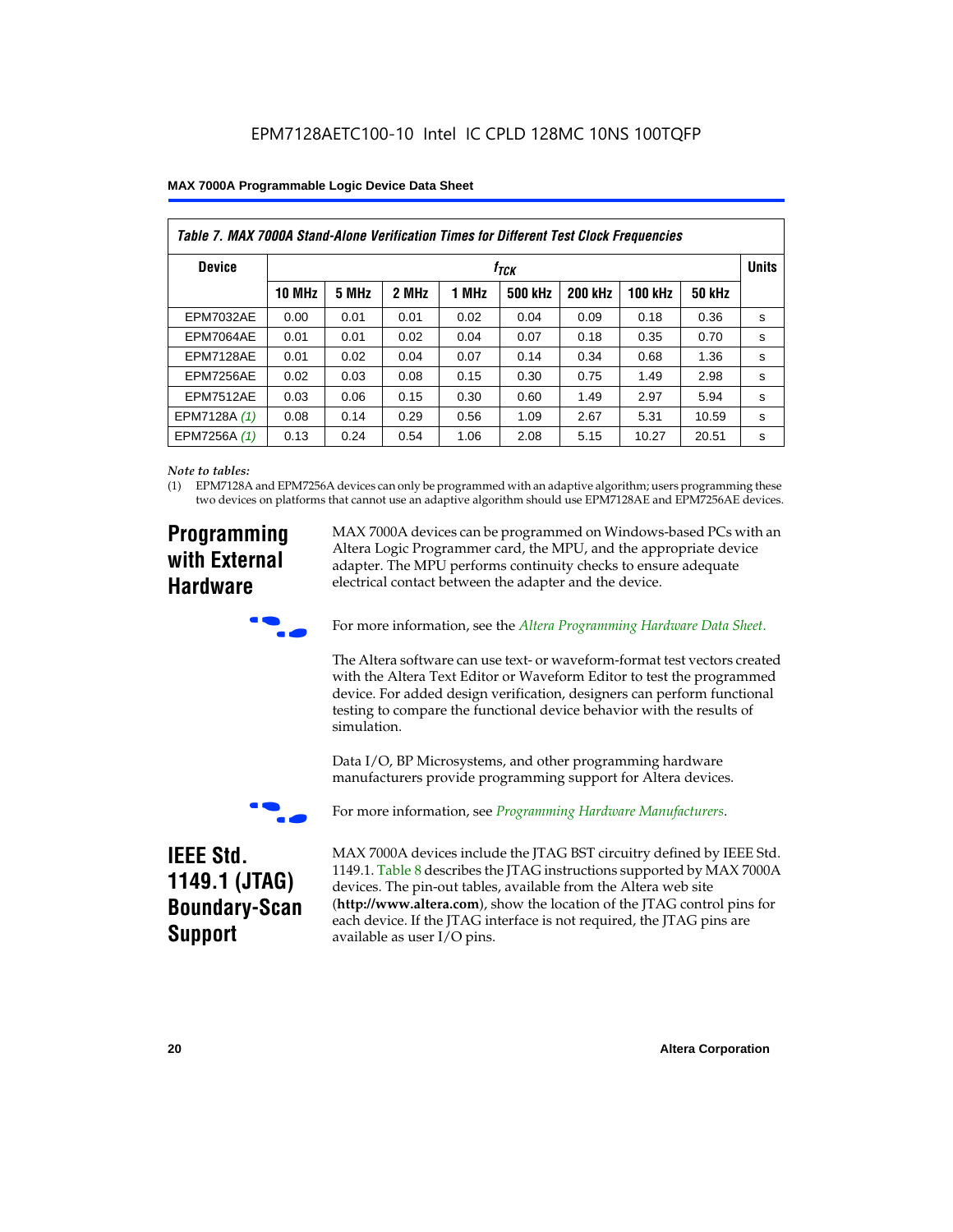| Table 8. MAX 7000A JTAG Instructions |                                                                                                                                                                                                                                                            |  |  |  |  |
|--------------------------------------|------------------------------------------------------------------------------------------------------------------------------------------------------------------------------------------------------------------------------------------------------------|--|--|--|--|
| <b>JTAG Instruction</b>              | <b>Description</b>                                                                                                                                                                                                                                         |  |  |  |  |
| SAMPLE/PRELOAD                       | Allows a snapshot of signals at the device pins to be captured and examined during<br>normal device operation, and permits an initial data pattern output at the device pins                                                                               |  |  |  |  |
| <b>EXTEST</b>                        | Allows the external circuitry and board-level interconnections to be tested by forcing a<br>test pattern at the output pins and capturing test results at the input pins                                                                                   |  |  |  |  |
| <b>BYPASS</b>                        | Places the 1-bit bypass register between the TDI and TDO pins, which allows the BST<br>data to pass synchronously through a selected device to adjacent devices during normal<br>device operation                                                          |  |  |  |  |
| <b>IDCODE</b>                        | Selects the IDCODE register and places it between the TDI and TDO pins, allowing the<br><b>IDCODE</b> to be serially shifted out of TDO                                                                                                                    |  |  |  |  |
| <b>USERCODE</b>                      | Selects the 32-bit USERCODE register and places it between the TDI and TDO pins,<br>allowing the USERCODE value to be shifted out of TDO. The USERCODE instruction is<br>available for MAX 7000AE devices only                                             |  |  |  |  |
| <b>UESCODE</b>                       | These instructions select the user electronic signature (UESCODE) and allow the<br>UESCODE to be shifted out of TDO, UESCODE instructions are available for EPM7128A<br>and EPM7256A devices only.                                                         |  |  |  |  |
| <b>ISP Instructions</b>              | These instructions are used when programming MAX 7000A devices via the JTAG ports<br>with the MasterBlaster, ByteBlasterMV, or BitBlaster download cable, or using a Jam<br>STAPL File, JBC File, or SVF File via an embedded processor or test equipment. |  |  |  |  |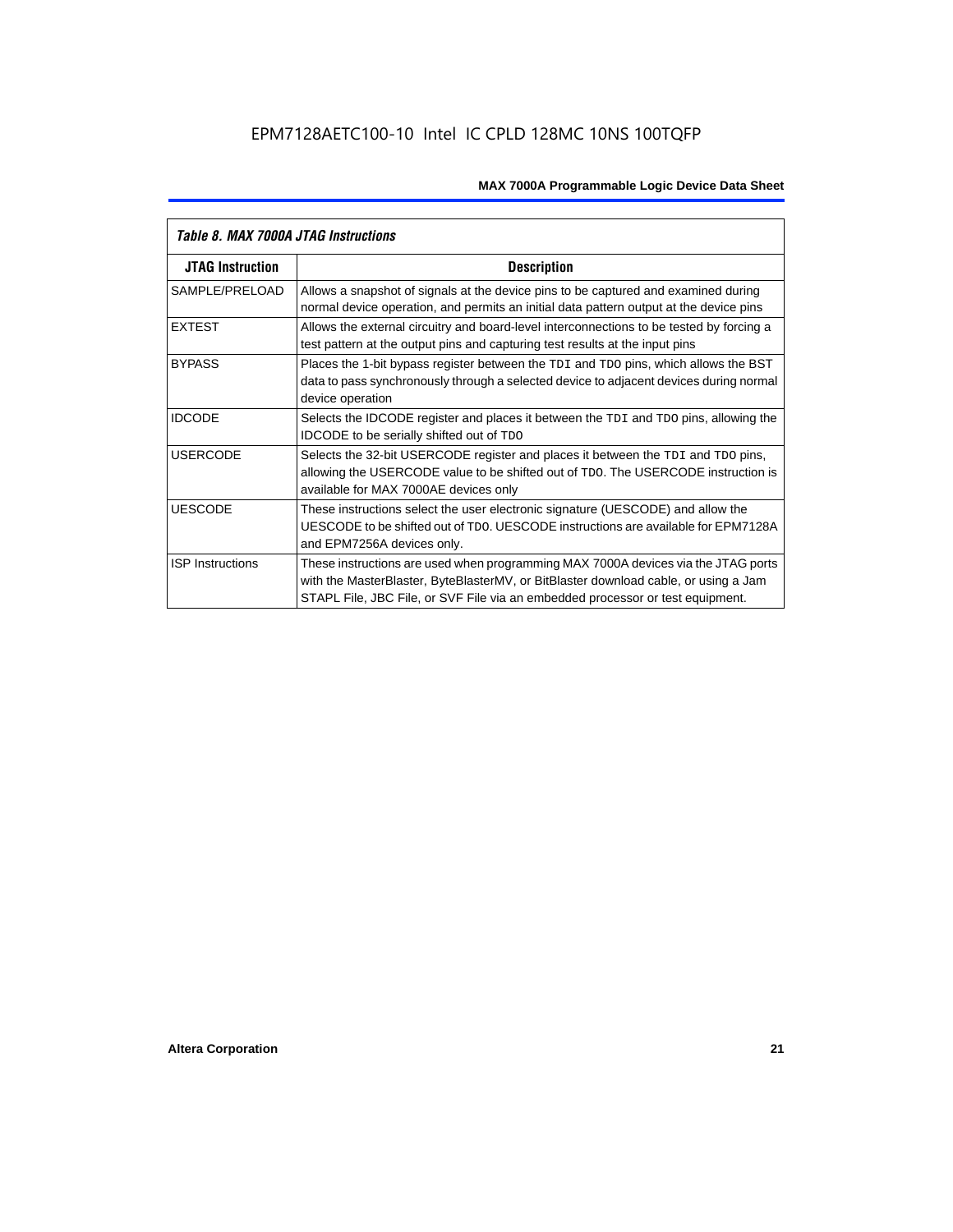The instruction register length of MAX 7000A devices is 10 bits. The user electronic signature (UES) register length in MAX 7000A devices is 16 bits. The MAX 7000AE USERCODE register length is 32 bits. Tables 9 and 10 show the boundary-scan register length and device IDCODE information for MAX 7000A devices.

| Table 9. MAX 7000A Boundary-Scan Register Length |                                      |  |  |  |  |
|--------------------------------------------------|--------------------------------------|--|--|--|--|
| <b>Device</b>                                    | <b>Boundary-Scan Register Length</b> |  |  |  |  |
| <b>EPM7032AE</b>                                 | 96                                   |  |  |  |  |
| EPM7064AE                                        | 192                                  |  |  |  |  |
| <b>EPM7128A</b>                                  | 288                                  |  |  |  |  |
| EPM7128AE                                        | 288                                  |  |  |  |  |
| <b>EPM7256A</b>                                  | 480                                  |  |  |  |  |
| EPM7256AE                                        | 480                                  |  |  |  |  |
| EPM7512AE                                        | 624                                  |  |  |  |  |

| Table 10. 32-Bit MAX 7000A Device IDCODE<br>Note $(1)$ |                                      |                              |                                                    |                               |  |  |  |  |  |
|--------------------------------------------------------|--------------------------------------|------------------------------|----------------------------------------------------|-------------------------------|--|--|--|--|--|
| <b>Device</b>                                          |                                      | <b>IDCODE (32 Bits)</b>      |                                                    |                               |  |  |  |  |  |
|                                                        | <b>Version</b><br>$(4 \text{ Bits})$ | Part Number (16 Bits)        | <b>Manufacturer's</b><br><b>Identity (11 Bits)</b> | $(1 \text{ Bit})$<br>1<br>(2) |  |  |  |  |  |
| <b>EPM7032AE</b>                                       | 0001                                 | 0111<br>0000<br>0011<br>0010 | 00001101110                                        | $\mathbf{1}$                  |  |  |  |  |  |
| EPM7064AE                                              | 0001                                 | 0000 0110<br>0100<br>0111    | 00001101110                                        | 1                             |  |  |  |  |  |
| <b>EPM7128A</b>                                        | 0000                                 | 0111 0001 0010 1000          | 00001101110                                        | $\mathbf{1}$                  |  |  |  |  |  |
| EPM7128AE                                              | 0001                                 | 0111 0001 0010 1000          | 00001101110                                        | $\mathbf{1}$                  |  |  |  |  |  |
| EPM7256A                                               | 0000                                 | 0111 0010 0101 0110          | 00001101110                                        | 1                             |  |  |  |  |  |
| EPM7256AE                                              | 0001                                 | 0010 0101<br>0110<br>0111    | 00001101110                                        | $\mathbf{1}$                  |  |  |  |  |  |
| <b>EPM7512AE</b>                                       | 0001                                 | 0101 0001<br>0111<br>0010    | 00001101110                                        | $\mathbf{1}$                  |  |  |  |  |  |

#### *Notes:*

(1) The most significant bit (MSB) is on the left.

(2) The least significant bit (LSB) for all JTAG IDCODEs is 1.



**Figure 39 (IEEE 1149.1 (JTAG) Boundary-Scan Testing in Altera** *Devices)* for more information on JTAG BST.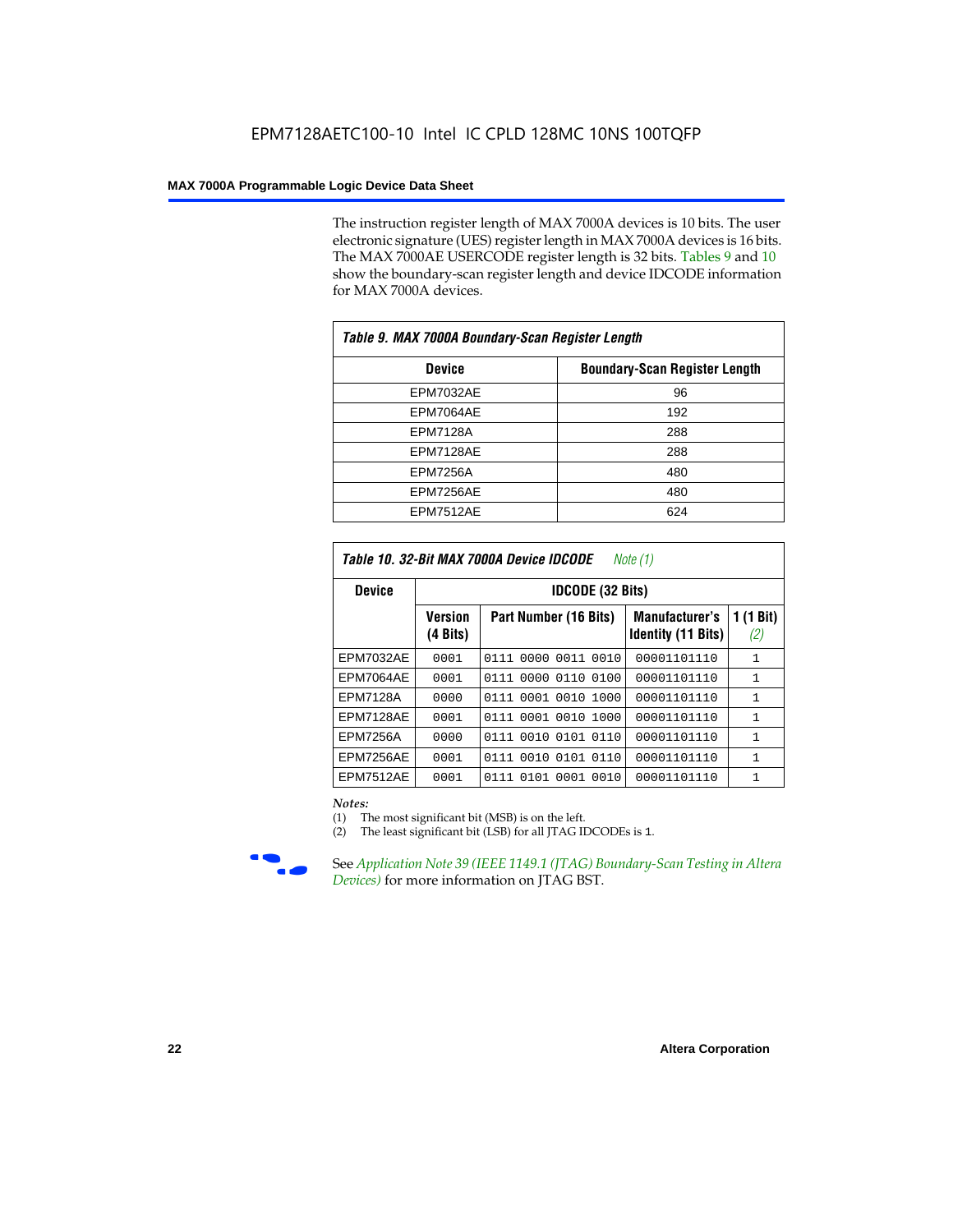



*Figure 8. MAX 7000A JTAG Waveforms*

Table 11 shows the JTAG timing parameters and values for MAX 7000A devices.

| <b>Table 11. JTAG Timing Parameters &amp; Values for MAX 7000A Devices Note (1)</b> |                                                |     |     |      |  |  |  |
|-------------------------------------------------------------------------------------|------------------------------------------------|-----|-----|------|--|--|--|
| Symbol                                                                              | <b>Parameter</b>                               | Min | Max | Unit |  |  |  |
| t <sub>JCP</sub>                                                                    | TCK clock period                               | 100 |     | ns   |  |  |  |
| t <sub>JCH</sub>                                                                    | TCK clock high time                            | 50  |     | ns   |  |  |  |
| tjcl                                                                                | TCK clock low time                             | 50  |     | ns   |  |  |  |
| tjpsu                                                                               | JTAG port setup time                           | 20  |     | ns   |  |  |  |
| t <sub>JPH</sub>                                                                    | JTAG port hold time                            | 45  |     | ns   |  |  |  |
| tjpco                                                                               | JTAG port clock to output                      |     | 25  | ns   |  |  |  |
| t <sub>JPZX</sub>                                                                   | JTAG port high impedance to valid output       |     | 25  | ns   |  |  |  |
| t <sub>JPXZ</sub>                                                                   | JTAG port valid output to high impedance       |     | 25  | ns   |  |  |  |
| tjssu                                                                               | Capture register setup time                    | 20  |     | ns   |  |  |  |
| t <sub>JSH</sub>                                                                    | Capture register hold time                     | 45  |     | ns   |  |  |  |
| t <sub>JSCO</sub>                                                                   | Update register clock to output                |     | 25  | ns   |  |  |  |
| t <sub>JSZX</sub>                                                                   | Update register high impedance to valid output |     | 25  | ns   |  |  |  |
| t <sub>JSXZ</sub>                                                                   | Update register valid output to high impedance |     | 25  | ns   |  |  |  |

*Note:*

(1) Timing parameters shown in this table apply for all specified VCCIO levels.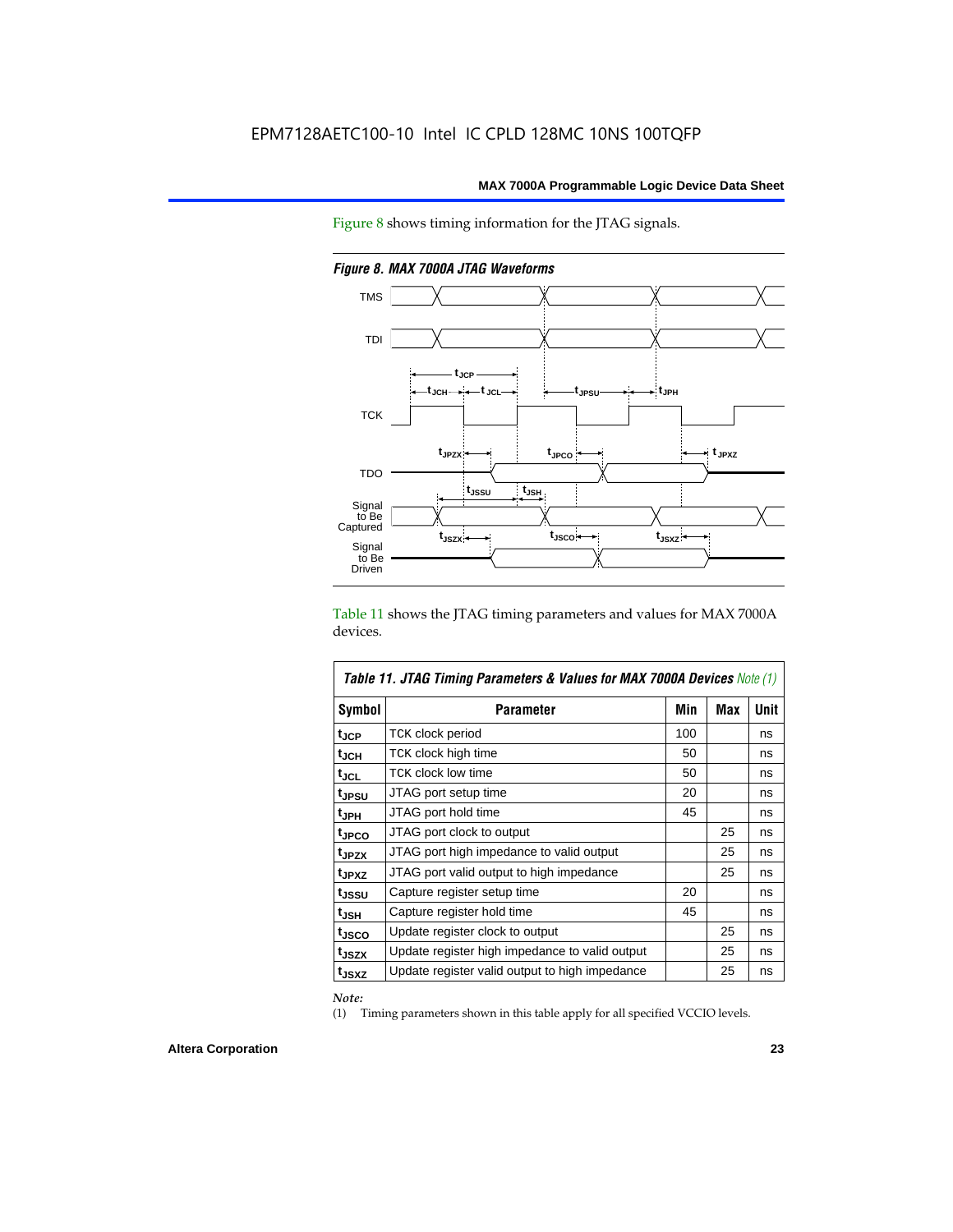### **Programmable Speed/Power Control**

MAX 7000A devices offer a power-saving mode that supports low-power operation across user-defined signal paths or the entire device. This feature allows total power dissipation to be reduced by 50% or more because most logic applications require only a small fraction of all gates to operate at maximum frequency.

The designer can program each individual macrocell in a MAX 7000A device for either high-speed (i.e., with the Turbo  $Bit^{TM}$  option turned on) or low-power operation (i.e., with the Turbo Bit option turned off). As a result, speed-critical paths in the design can run at high speed, while the remaining paths can operate at reduced power. Macrocells that run at low power incur a nominal timing delay adder (*tLPA*) for the *tLAD*, *tLAC*, *tIC*,  $t_{EN}$ ,  $t_{SEXP}$ ,  $t_{ACL}$ , and  $t_{CPPW}$  parameters.

### **Output Configuration**

MAX 7000A device outputs can be programmed to meet a variety of system-level requirements.

### **MultiVolt I/O Interface**

The MAX 7000A device architecture supports the MultiVolt I/O interface feature, which allows MAX 7000A devices to connect to systems with differing supply voltages. MAX 7000A devices in all packages can be set for 2.5-V, 3.3-V, or 5.0-V I/O pin operation. These devices have one set of VCC pins for internal operation and input buffers (VCCINT), and another set for I/O output drivers (VCCIO).

The VCCIO pins can be connected to either a 3.3-V or 2.5-V power supply, depending on the output requirements. When the VCCIO pins are connected to a 2.5-V power supply, the output levels are compatible with 2.5-V systems. When the VCCIO pins are connected to a 3.3-V power supply, the output high is at 3.3 V and is therefore compatible with 3.3-V or 5.0-V systems. Devices operating with  $V_{\text{CCIO}}$  levels lower than 3.0 V incur a slightly greater timing delay of  $t_{OD2}$  instead of  $t_{OD1}$ . Inputs can always be driven by 2.5-V, 3.3-V, or 5.0-V signals.

|                           | Table 12. MAX 7000A MultiVolt I/O Support |                  |     |     |                          |     |  |  |  |  |
|---------------------------|-------------------------------------------|------------------|-----|-----|--------------------------|-----|--|--|--|--|
| V <sub>CCIO</sub> Voltage |                                           | Input Signal (V) |     |     | <b>Output Signal (V)</b> |     |  |  |  |  |
|                           | 2.5                                       | 3.3              | 5.0 | 2.5 | 3.3                      | 5.0 |  |  |  |  |
| 2.5                       |                                           |                  |     |     |                          |     |  |  |  |  |
| 3.3                       |                                           |                  |     |     |                          |     |  |  |  |  |

Table 12 describes the MAX 7000A MultiVolt I/O support.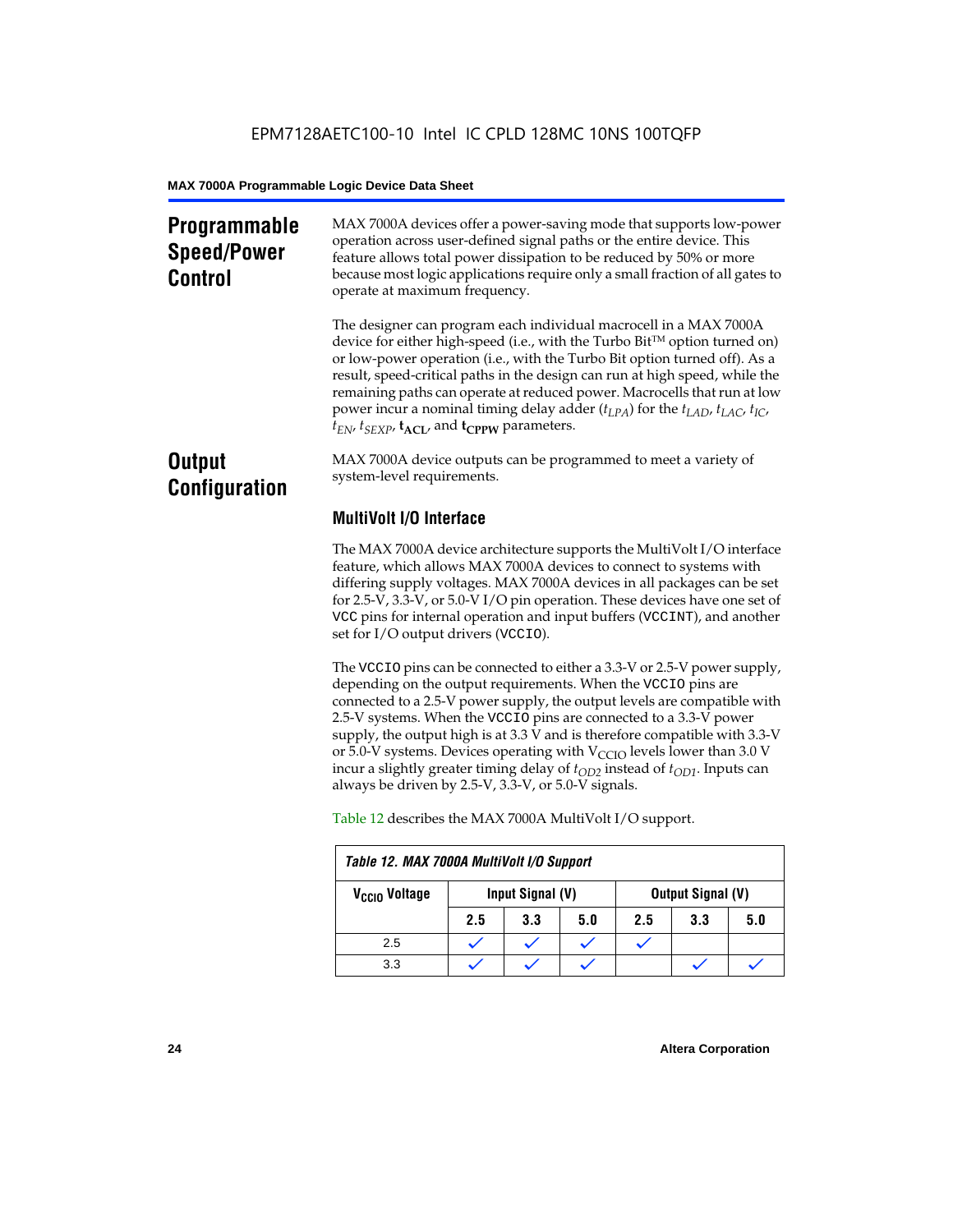#### **Open-Drain Output Option**

MAX 7000A devices provide an optional open-drain (equivalent to open-collector) output for each I/O pin. This open-drain output enables the device to provide system-level control signals (e.g., interrupt and write enable signals) that can be asserted by any of several devices. This output can also provide an additional wired-OR plane.

Open-drain output pins on MAX 7000A devices (with a pull-up resistor to the 5.0-V supply) can drive 5.0-V CMOS input pins that require a high  $V<sub>IH</sub>$ . When the open-drain pin is active, it will drive low. When the pin is inactive, the resistor will pull up the trace to  $5.0$  V to meet CMOS V<sub>OH</sub> requirements. The open-drain pin will only drive low or tri-state; it will never drive high. The rise time is dependent on the value of the pull-up resistor and load impedance. The  $I_{OL}$  current specification should be considered when selecting a pull-up resistor.

#### **Programmable Ground Pins**

Each unused I/O pin on MAX 7000A devices may be used as an additional ground pin. In EPM7128A and EPM7256A devices, utilizing unused I/O pins as additional ground pins requires using the associated macrocell. In MAX 7000AE devices, this programmable ground feature does not require the use of the associated macrocell; therefore, the buried macrocell is still available for user logic.

#### **Slew-Rate Control**

The output buffer for each MAX 7000A I/O pin has an adjustable output slew rate that can be configured for low-noise or high-speed performance. A faster slew rate provides high-speed transitions for high-performance systems. However, these fast transitions may introduce noise transients into the system. A slow slew rate reduces system noise, but adds a nominal delay of 4 to 5 ns. When the configuration cell is turned off, the slew rate is set for low-noise performance. Each I/O pin has an individual EEPROM bit that controls the slew rate, allowing designers to specify the slew rate on a pin-by-pin basis. The slew rate control affects both the rising and falling edges of the output signal.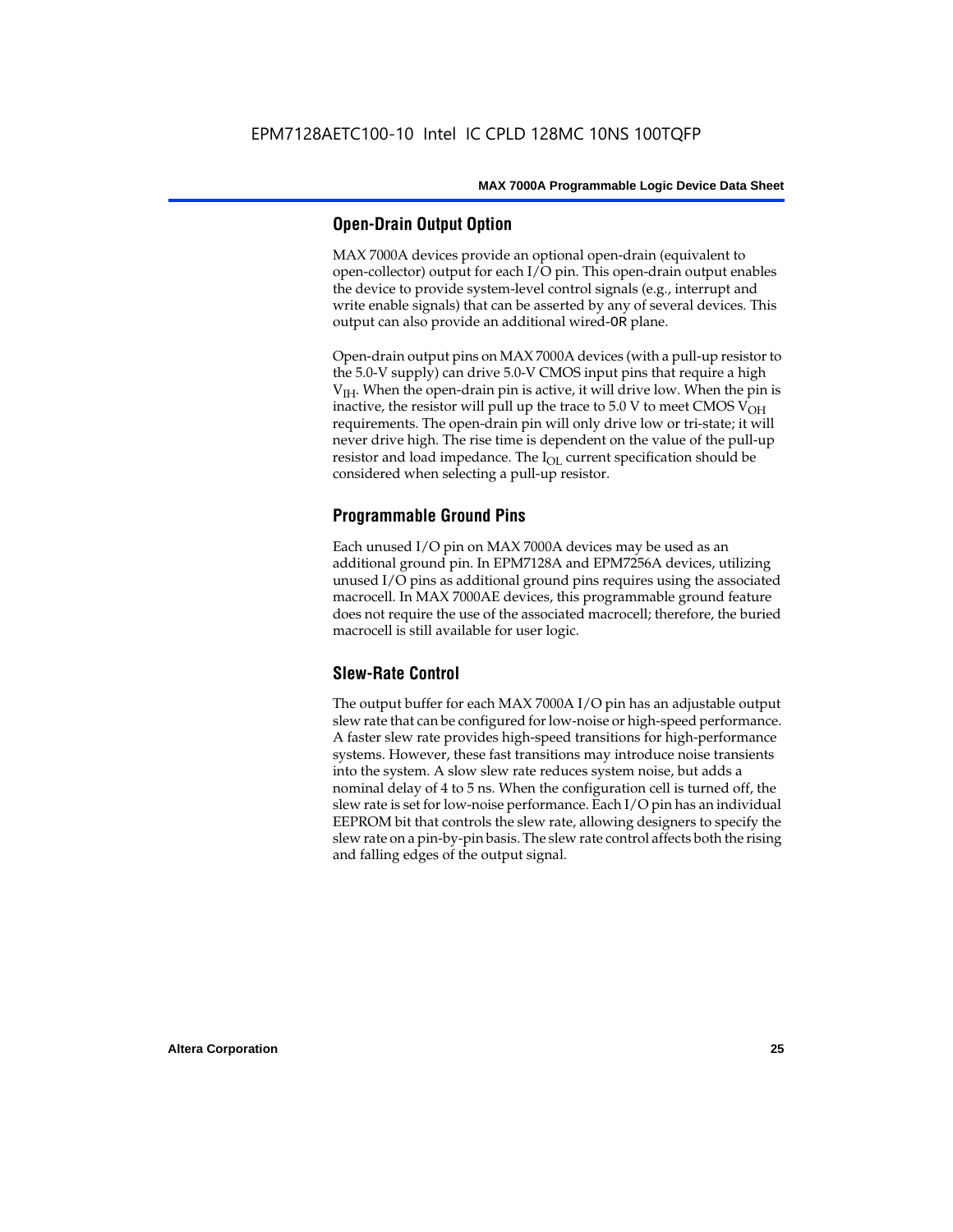| <b>Power</b><br>Sequencing &<br><b>Hot-Socketing</b> | Because MAX 7000A devices can be used in a mixed-voltage environment,<br>they have been designed specifically to tolerate any possible power-up<br>sequence. The $V_{\text{CCIO}}$ and $V_{\text{CCINT}}$ power planes can be powered in any<br>order.                                                                                                                                                                                                                                     |
|------------------------------------------------------|--------------------------------------------------------------------------------------------------------------------------------------------------------------------------------------------------------------------------------------------------------------------------------------------------------------------------------------------------------------------------------------------------------------------------------------------------------------------------------------------|
|                                                      | Signals can be driven into MAX 7000AE devices before and during power-<br>up (and power-down) without damaging the device. Additionally,<br>MAX 7000AE devices do not drive out during power-up. Once operating<br>conditions are reached, MAX 7000AE devices operate as specified by the<br>user.                                                                                                                                                                                         |
|                                                      | MAX 7000AE device I/O pins will not source or sink more than 300 $\mu$ A of<br>DC current during power-up. All pins can be driven up to 5.75 V during<br>hot-socketing, except the OE1 and GLCRn pins. The OE1 and GLCRn pins<br>can be driven up to 3.6 V during hot-socketing. After $V_{\text{CCINT}}$ and $V_{\text{CCIO}}$<br>reach the recommended operating conditions, these two pins are 5.0-V<br>tolerant.                                                                       |
|                                                      | EPM7128A and EPM7256A devices do not support hot-socketing and may<br>drive out during power-up.                                                                                                                                                                                                                                                                                                                                                                                           |
| <b>Design Security</b>                               | All MAX 7000A devices contain a programmable security bit that controls<br>access to the data programmed into the device. When this bit is<br>programmed, a design implemented in the device cannot be copied or<br>retrieved. This feature provides a high level of design security because<br>programmed data within EEPROM cells is invisible. The security bit that<br>controls this function, as well as all other programmed data, is reset only<br>when the device is reprogrammed. |
| <b>Generic Testing</b>                               | MAX 7000A devices are fully tested. Complete testing of each<br>programmable EEPROM bit and all internal logic elements ensures 100%<br>programming yield. AC test measurements are taken under conditions<br>equivalent to those shown in Figure 9. Test patterns can be used and then<br>erased during early stages of the production flow.                                                                                                                                              |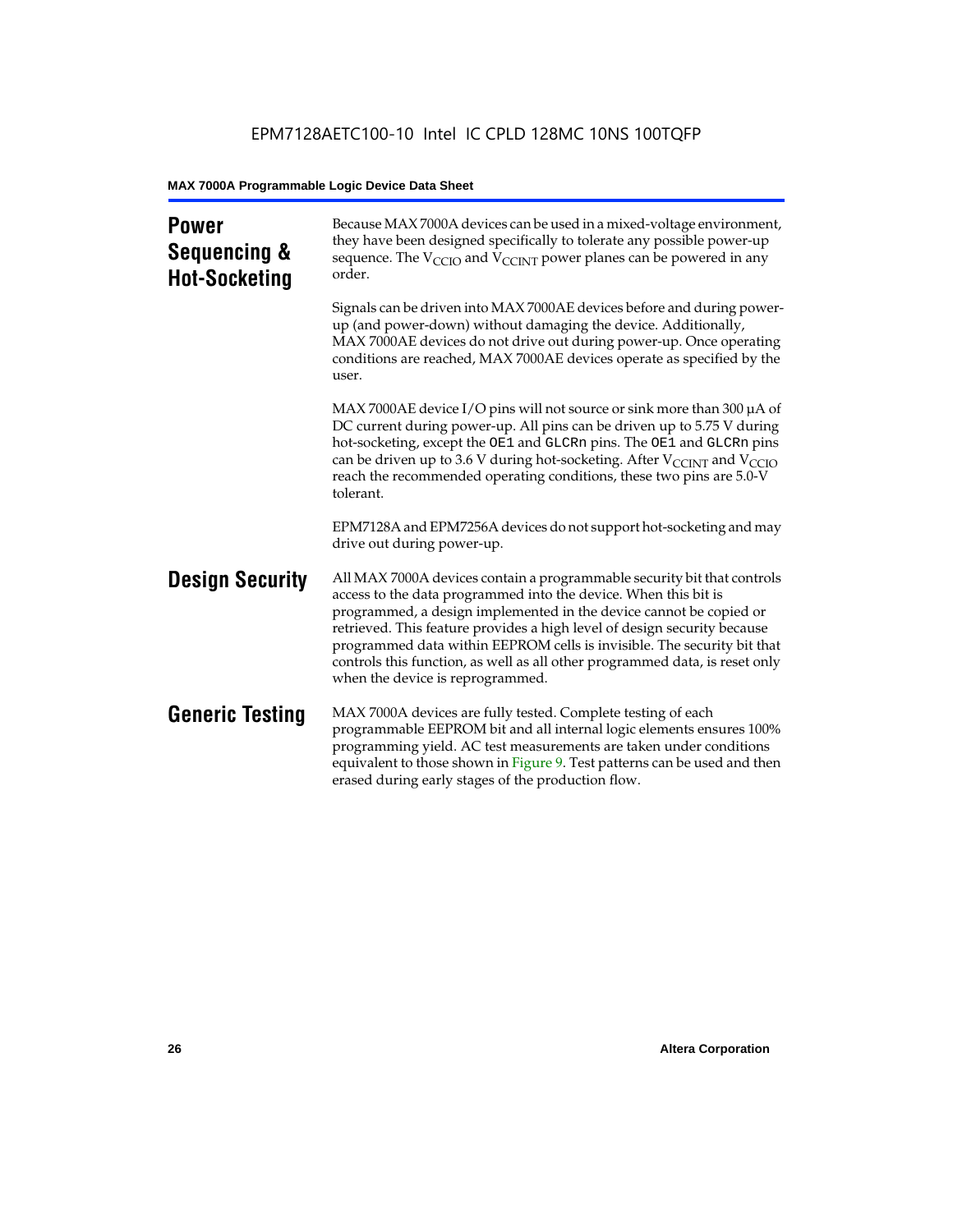#### *Figure 9. MAX 7000A AC Test Conditions*

*3.3-V outputs.*



### **Operating Conditions**

Tables 13 through 16 provide information on absolute maximum ratings, recommended operating conditions, operating conditions, and capacitance for MAX 7000A devices.

|                        | Table 13. MAX 7000A Device Absolute Maximum Ratings<br>Note $(1)$ |                                                           |        |      |              |  |  |  |  |  |  |
|------------------------|-------------------------------------------------------------------|-----------------------------------------------------------|--------|------|--------------|--|--|--|--|--|--|
| Symbol                 | <b>Parameter</b>                                                  | <b>Conditions</b>                                         | Min    | Max  | <b>Unit</b>  |  |  |  |  |  |  |
| $V_{CC}$               | Supply voltage                                                    | With respect to ground $(2)$                              | $-0.5$ | 4.6  | V            |  |  |  |  |  |  |
| $V_{I}$                | DC input voltage                                                  |                                                           | $-2.0$ | 5.75 | $\vee$       |  |  |  |  |  |  |
| $I_{OUT}$              | DC output current, per pin                                        |                                                           | $-25$  | 25   | mA           |  |  |  |  |  |  |
| <b>T<sub>STG</sub></b> | Storage temperature                                               | No bias                                                   | $-65$  | 150  | $^{\circ}$ C |  |  |  |  |  |  |
| $T_A$                  | Ambient temperature                                               | Under bias                                                | $-65$  | 135  | $^{\circ}$ C |  |  |  |  |  |  |
| $T_{\rm J}$            | Junction temperature                                              | BGA, FineLine BGA, PQFP, and<br>TQFP packages, under bias |        | 135  | $^{\circ}$ C |  |  |  |  |  |  |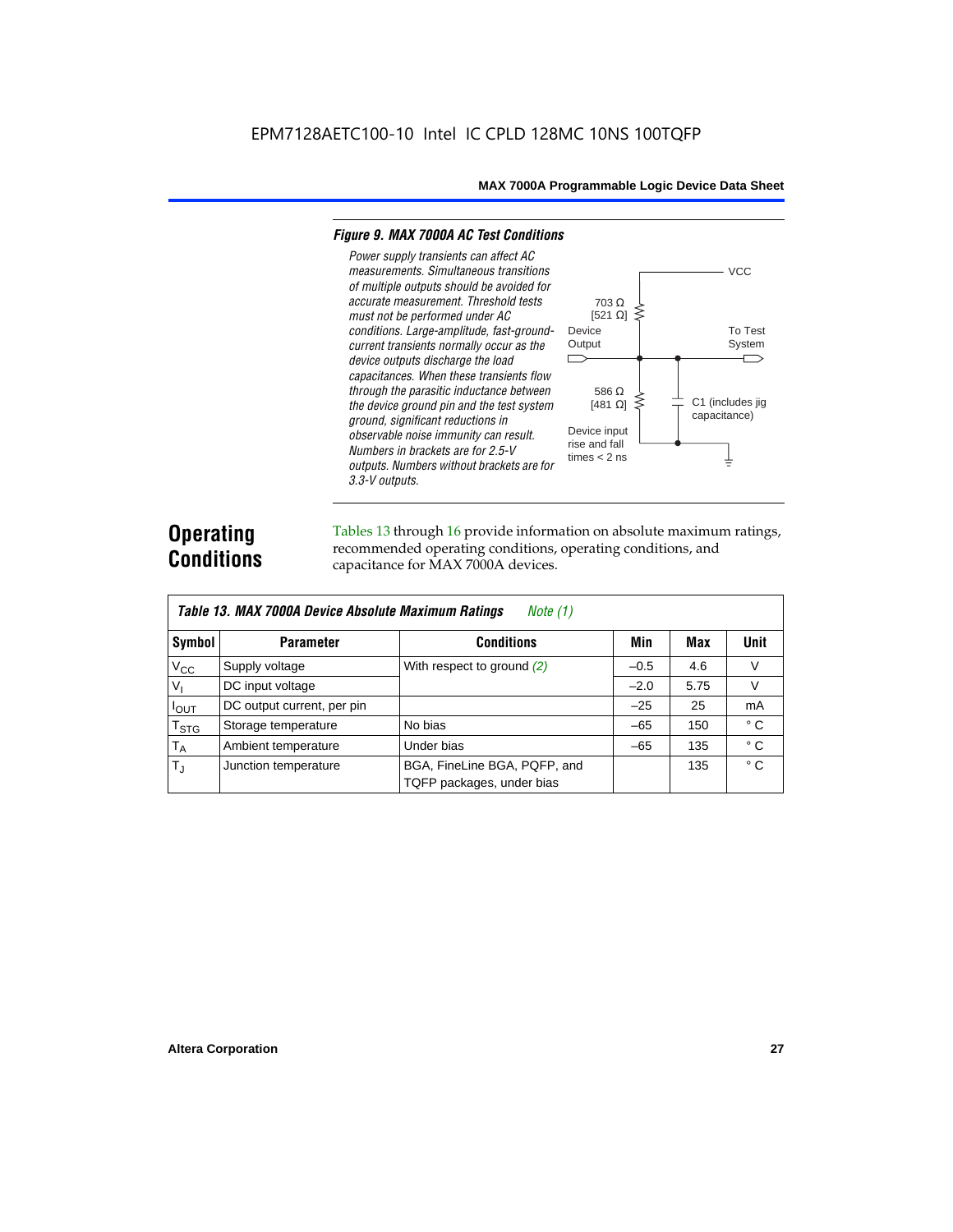### EPM7128AETC100-10 Intel IC CPLD 128MC 10NS 100TQFP

|                             | Table 14. MAX 7000A Device Recommended Operating Conditions |                      |          |                   |              |  |  |  |  |  |  |
|-----------------------------|-------------------------------------------------------------|----------------------|----------|-------------------|--------------|--|--|--|--|--|--|
| Symbol                      | <b>Parameter</b>                                            | <b>Conditions</b>    | Min      | Max               | Unit         |  |  |  |  |  |  |
| $V_{\rm CCINT}$             | Supply voltage for internal logic<br>and input buffers      | (3), (13)            | 3.0      | 3.6               | $\vee$       |  |  |  |  |  |  |
| V <sub>CCIO</sub>           | Supply voltage for output<br>drivers, 3.3-V operation       | (3)                  | 3.0      | 3.6               | $\vee$       |  |  |  |  |  |  |
|                             | Supply voltage for output<br>drivers, 2.5-V operation       | (3)                  | 2.3      | 2.7               | $\vee$       |  |  |  |  |  |  |
| $V_{\text{CCISP}}$          | Supply voltage during in-<br>system programming             |                      | 3.0      | 3.6               | $\vee$       |  |  |  |  |  |  |
| $V_{I}$                     | Input voltage                                               | (4)                  | $-0.5$   | 5.75              | $\vee$       |  |  |  |  |  |  |
| $V_{\rm O}$                 | Output voltage                                              |                      | $\Omega$ | V <sub>CCIO</sub> | $\vee$       |  |  |  |  |  |  |
| $\mathsf{T}_\mathsf{A}$     | Ambient temperature                                         | Commercial range     | $\Omega$ | 70                | $^{\circ}$ C |  |  |  |  |  |  |
|                             |                                                             | Industrial range (5) | $-40$    | 85                | $\circ$ C    |  |  |  |  |  |  |
| $T_{\rm J}$                 | Junction temperature                                        | Commercial range     | $\Omega$ | 90                | $^{\circ}$ C |  |  |  |  |  |  |
|                             |                                                             | Industrial range (5) | $-40$    | 105               | $^{\circ}$ C |  |  |  |  |  |  |
|                             |                                                             | Extended range (5)   | $-40$    | 130               | $^{\circ}$ C |  |  |  |  |  |  |
| $\mathfrak{t}_{\mathsf{R}}$ | Input rise time                                             |                      |          | 40                | ns           |  |  |  |  |  |  |
| $\mathfrak{t}_{\mathsf{F}}$ | Input fall time                                             |                      |          | 40                | ns           |  |  |  |  |  |  |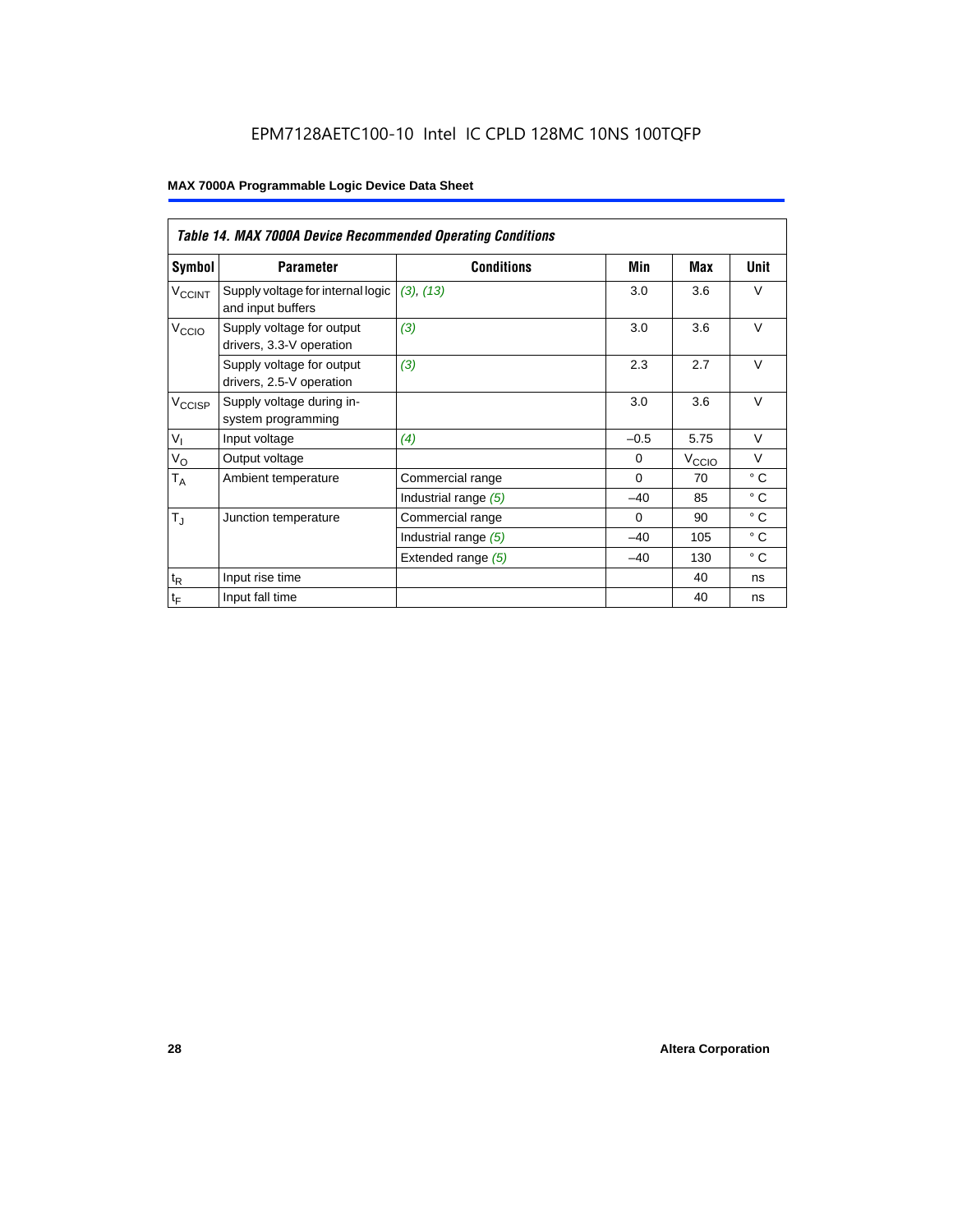|                  | <b>Table 15. MAX 7000A Device DC Operating Conditions</b> | Note (6)                                                                               |                 |      |           |
|------------------|-----------------------------------------------------------|----------------------------------------------------------------------------------------|-----------------|------|-----------|
| Symbol           | <b>Parameter</b>                                          | <b>Conditions</b>                                                                      | Min             | Max  | Unit      |
| V <sub>IH</sub>  | High-level input voltage                                  |                                                                                        | 1.7             | 5.75 | $\vee$    |
| $V_{IL}$         | Low-level input voltage                                   |                                                                                        | $-0.5$          | 0.8  | V         |
| $V_{OH}$         | 3.3-V high-level TTL output<br>voltage                    | $I_{OH} = -8$ mA DC, $V_{CCIO} = 3.00$ V (7)                                           | 2.4             |      | $\vee$    |
|                  | 3.3-V high-level CMOS output<br>voltage                   | $I_{OH} = -0.1$ mA DC, $V_{CClO} = 3.00$ V<br>(7)                                      | $V_{CCD}$ – 0.2 |      | $\vee$    |
|                  |                                                           | 2.5-V high-level output voltage $ I_{OH} = -100 \mu A DC$ , $V_{CClO} = 2.30 V$<br>(7) | 2.1             |      | V         |
|                  |                                                           | $I_{OH} = -1$ mA DC, $V_{CCIO} = 2.30$ V (7)                                           | 2.0             |      | $\vee$    |
|                  |                                                           | $I_{OH} = -2$ mA DC, $V_{CCIO} = 2.30$ V (7)                                           | 1.7             |      | $\vee$    |
| $V_{OL}$         | 3.3-V low-level TTL output<br>voltage                     | $I_{OL}$ = 8 mA DC, $V_{CCIO}$ = 3.00 V (8)                                            |                 | 0.45 | V         |
|                  | 3.3-V low-level CMOS output<br>voltage                    | $I_{\text{OI}} = 0.1 \text{ mA DC}$ , $V_{\text{CCl}} = 3.00 \text{ V}$ (8)            |                 | 0.2  | V         |
|                  | 2.5-V low-level output voltage                            | $I_{OL}$ = 100 µA DC, $V_{CCIO}$ = 2.30 V (8)                                          |                 | 0.2  | $\vee$    |
|                  |                                                           | $I_{OL}$ = 1 mA DC, $V_{CCIO}$ = 2.30 V (8)                                            |                 | 0.4  | $\vee$    |
|                  |                                                           | $I_{OL}$ = 2 mA DC, $V_{CCIO}$ = 2.30 V (8)                                            |                 | 0.7  | V         |
| $I_{\rm L}$      | Input leakage current                                     | $V_1 = -0.5$ to 5.5 V (9)                                                              | $-10$           | 10   | μA        |
| $I_{OZ}$         | Tri-state output off-state<br>current                     | $V_1 = -0.5$ to 5.5 V (9)                                                              | $-10$           | 10   | μA        |
| $R_{\text{ISP}}$ | Value of I/O pin pull-up resistor                         | $V_{\text{CCIO}}$ = 3.0 to 3.6 V (10)                                                  | 20              | 50   | $k\Omega$ |
|                  | during in-system programming                              | $V_{\text{CCIO}}$ = 2.3 to 2.7 V (10)                                                  | 30              | 80   | $k\Omega$ |
|                  | or during power-up                                        | $V_{\text{CCIO}} = 2.3$ to 3.6 V (11)                                                  | 20              | 74   | $k\Omega$ |

| Table 16. MAX 7000A Device Capacitance | Note (12) |
|----------------------------------------|-----------|
|                                        |           |

| Symbol    | <b>Parameter</b>      | <b>Conditions</b>                   | Min | Max | Unit |
|-----------|-----------------------|-------------------------------------|-----|-----|------|
| $C_{IN}$  | Input pin capacitance | $V_{IN} = 0$ V, f = 1.0 MHz         |     |     | рF   |
| $v_{1/0}$ | I/O pin capacitance   | $V_{\text{OUT}} = 0 V, f = 1.0 MHz$ |     |     | рF   |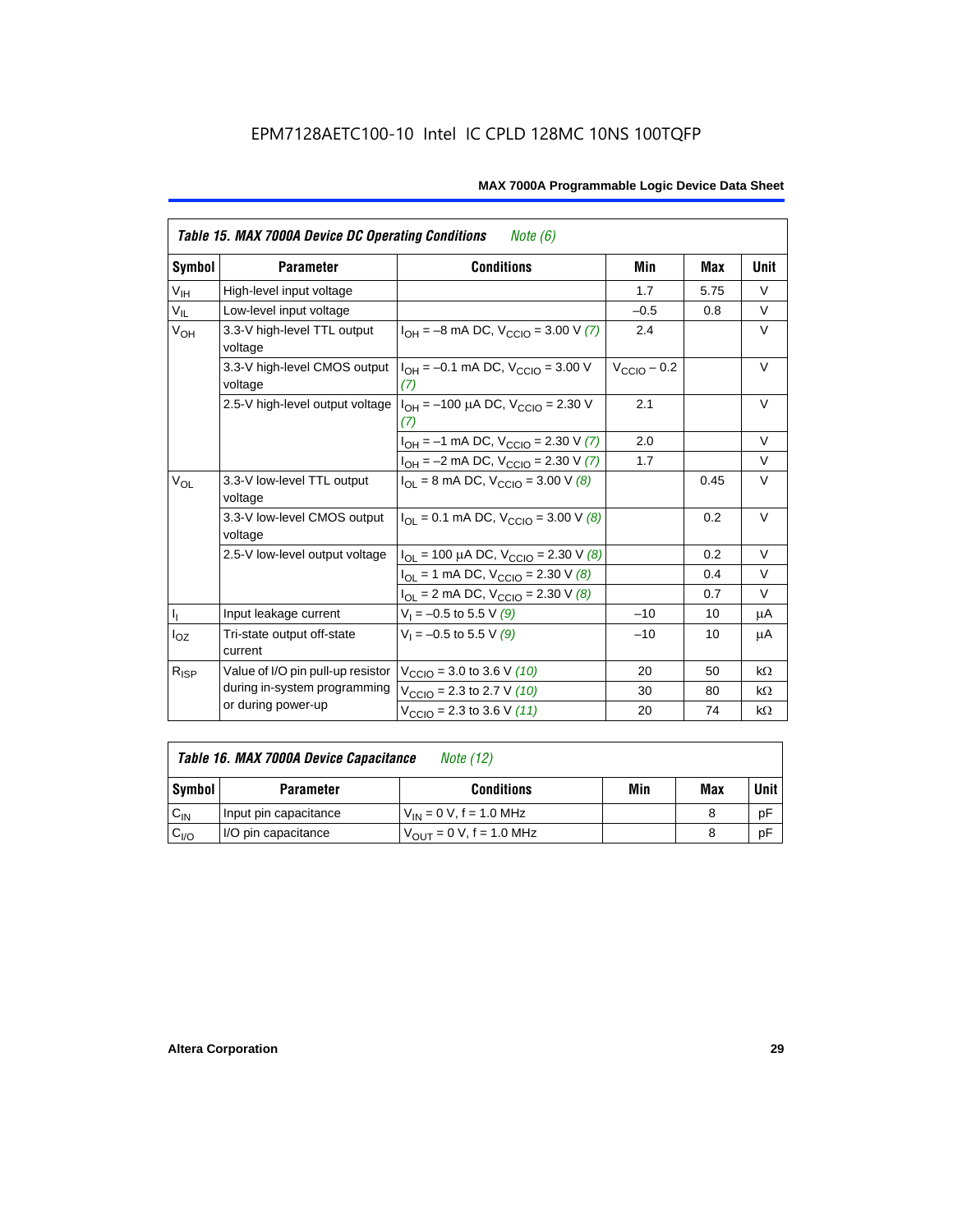#### *Notes to tables:*

- (1) See the *Operating Requirements for Altera Devices Data Sheet.*
- Minimum DC input voltage is –0.5 V. During transitions, the inputs may undershoot to –2.0 V for input currents less than 100 mA and periods shorter than 20 ns.
- (3) For EPM7128A and EPM7256A devices only,  $V_{CC}$  must rise monotonically.
- (4) In MAX 7000AE devices, all pins, including dedicated inputs, I/O pins, and JTAG pins, may be driven before V<sub>CCINT</sub> and V<sub>CCIO</sub> are powered.
- (5) These devices support in-system programming for –40° to 100° C. For in-system programming support between –40° and 0° C, contact Altera Applications.
- (6) These values are specified under the recommended operating conditions shown in Table 14 on page 28.
- (7) The parameter is measured with 50% of the outputs each sourcing the specified current. The  $I_{OH}$  parameter refers to high-level TTL or CMOS output current.
- (8) The parameter is measured with 50% of the outputs each sinking the specified current. The  $I_{OL}$  parameter refers to low-level TTL or CMOS output current.
- (9) This value is specified for normal device operation. For MAX 7000AE devices, the maximum leakage current during power-up is ±300 µA. For EPM7128A and EPM7256A devices, leakage current during power-up is not specified.
- (10) For EPM7128A and EPM7256A devices, this pull-up exists while a device is programmed in-system.
- (11) For MAX 7000AE devices, this pull-up exists while devices are programmed in-system and in unprogrammed devices during power-up.
- (12) Capacitance is measured at 25 °C and is sample-tested only. The OE1 pin (high-voltage pin during programming) has a maximum capacitance of 20 pF.
- (13) The POR time for MAX 7000AE devices (except MAX 7128A and MAX 7256A devices) does not exceed 100 µs. The sufficient V<sub>CCINT</sub> voltage level for POR is 3.0 V. The device is fully initialized within the POR time after V<sub>CCINT</sub> reaches the sufficient POR voltage level.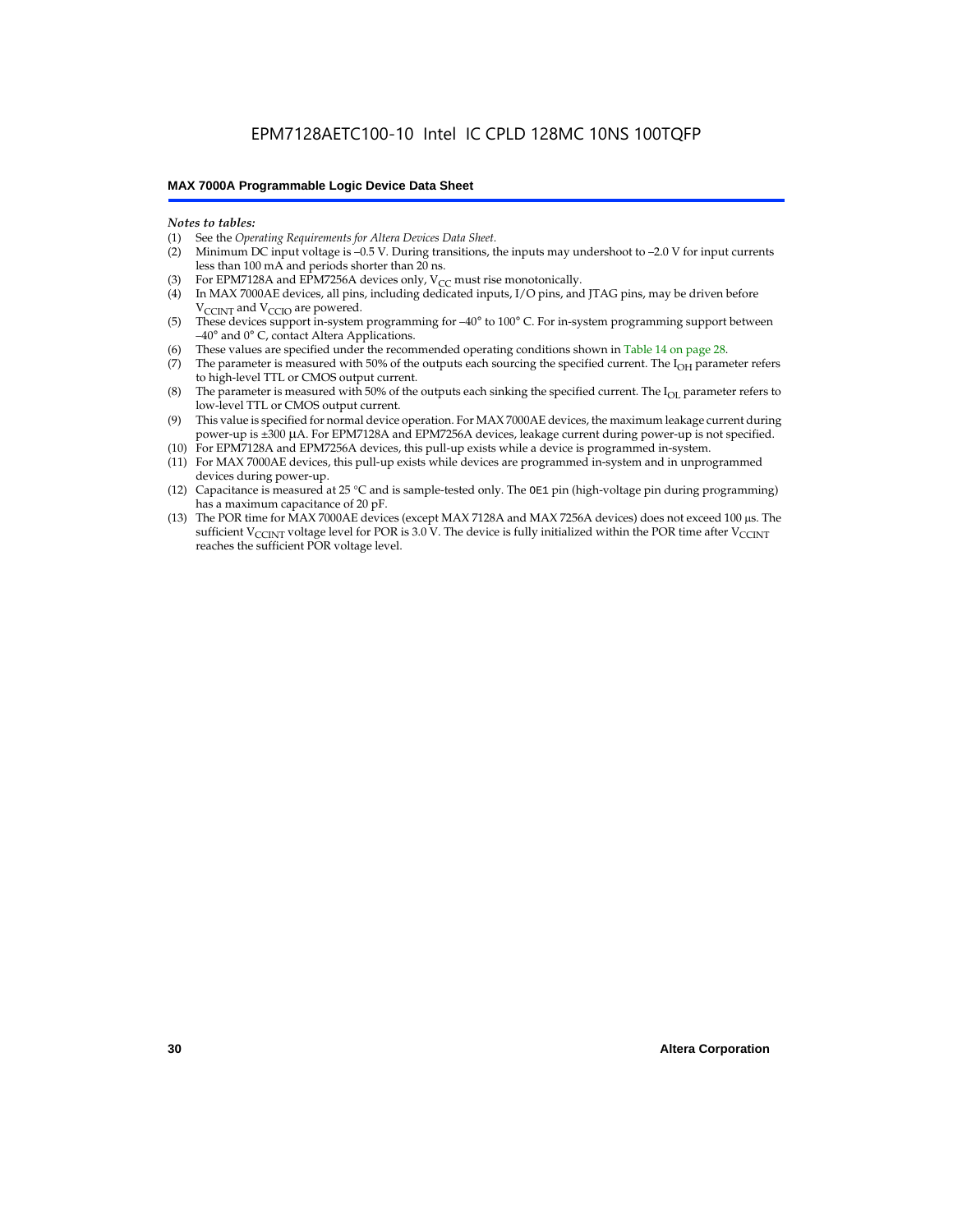Figure 10 shows the typical output drive characteristics of MAX 7000A devices.





**Timing Model** MAX 7000A device timing can be analyzed with the Altera software, a variety of popular industry-standard EDA simulators and timing analyzers, or with the timing model shown in Figure 11. MAX 7000A devices have predictable internal delays that enable the designer to determine the worst-case timing of any design. The software provides timing simulation, point-to-point delay prediction, and detailed timing analysis for device-wide performance evaluation.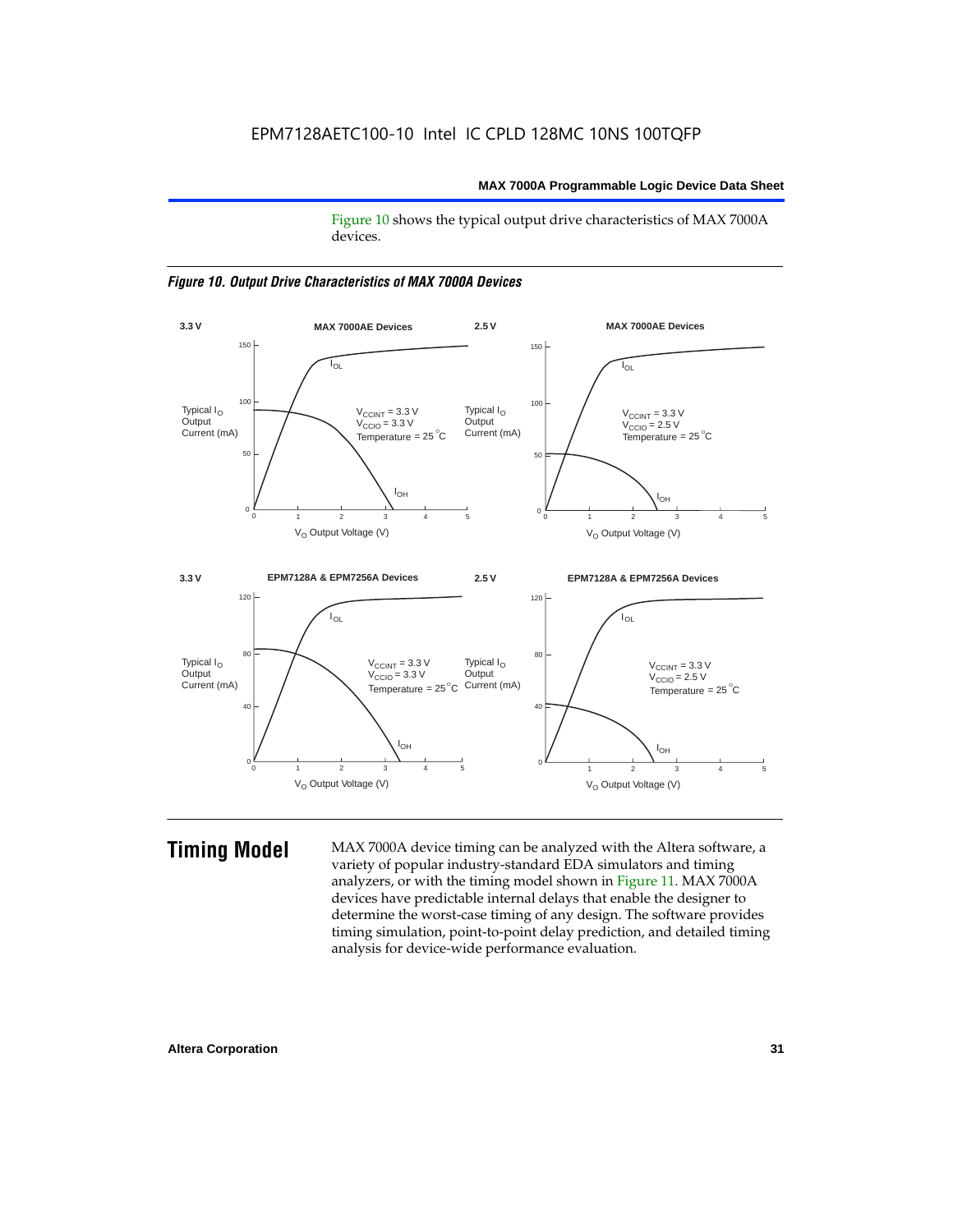



The timing characteristics of any signal path can be derived from the timing model and parameters of a particular device. External timing parameters, which represent pin-to-pin timing delays, can be calculated as the sum of internal parameters. Figure 12 shows the timing relationship between internal and external delay parameters.



f See *Application Note 94 (Understanding MAX 7000 Timing)* for more information.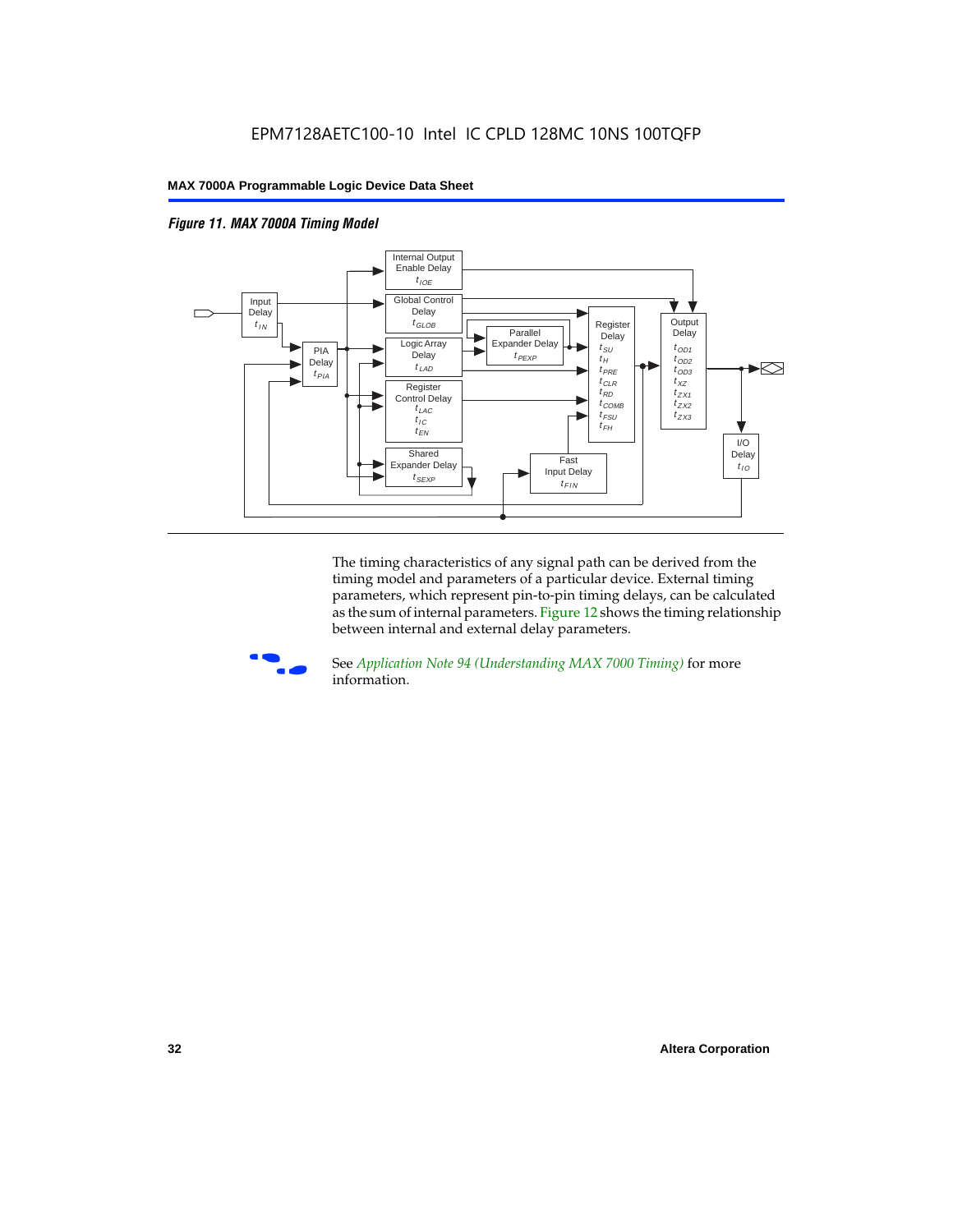#### *Figure 12. MAX 7000A Switching Waveforms*

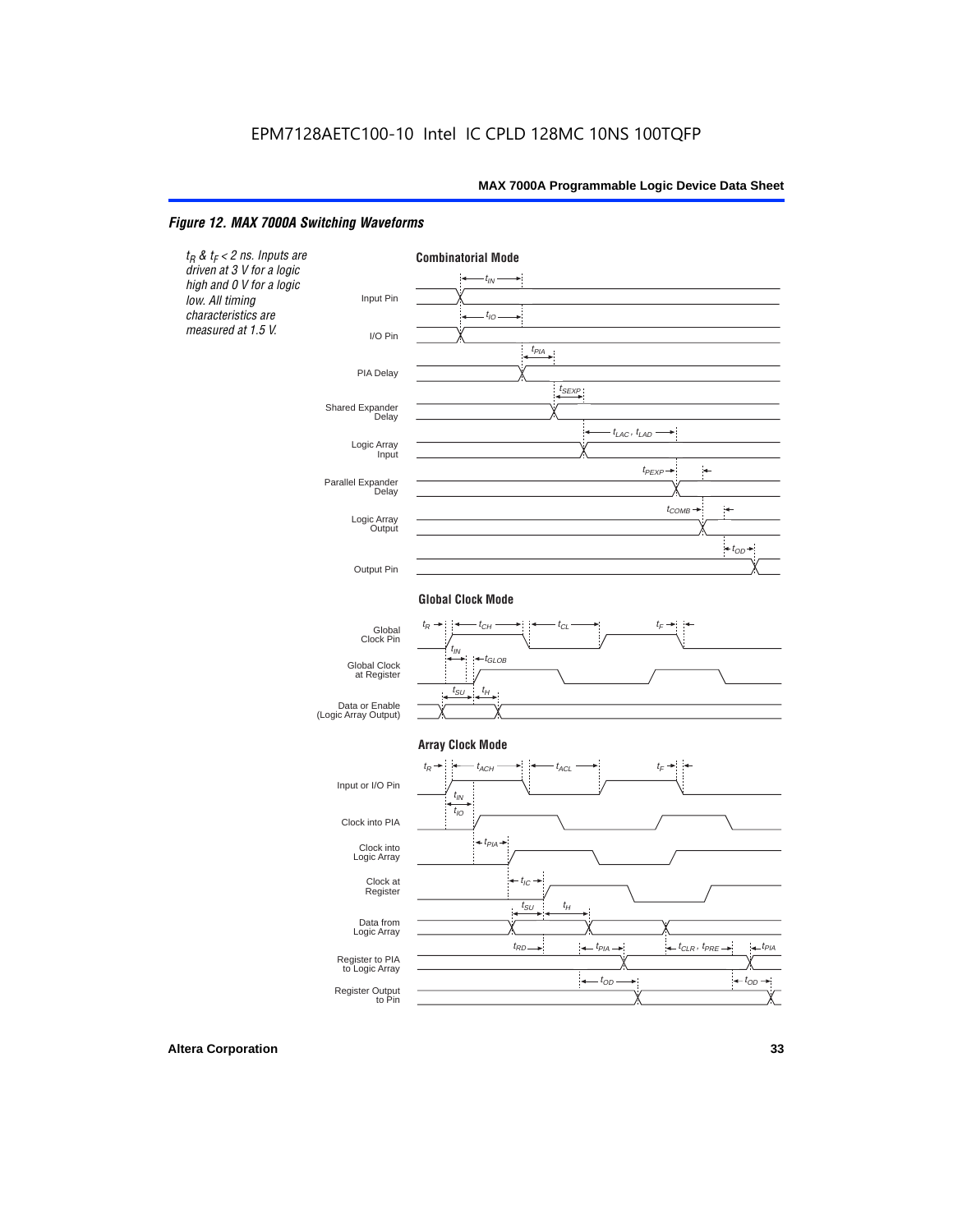Tables 17 through 30 show EPM7032AE, EPM7064AE, EPM7128AE, EPM7256AE, EPM7512AE, EPM7128A, and EPM7256A timing information.

|                         | <b>Table 17. EPM7032AE External Timing Parameters</b><br>Note $(1)$ |                    |       |            |                    |            |       |     |             |
|-------------------------|---------------------------------------------------------------------|--------------------|-------|------------|--------------------|------------|-------|-----|-------------|
| Symbol                  | <b>Parameter</b>                                                    | <b>Conditions</b>  |       |            | <b>Speed Grade</b> |            |       |     | <b>Unit</b> |
|                         |                                                                     |                    |       | $-4$       |                    | $-7$       | $-10$ |     |             |
|                         |                                                                     |                    | Min   | <b>Max</b> | Min                | <b>Max</b> | Min   | Max |             |
| t <sub>PD1</sub>        | Input to non-registered<br>output                                   | $C1 = 35$ pF $(2)$ |       | 4.5        |                    | 7.5        |       | 10  | ns          |
| $t_{PD2}$               | I/O input to non-registered<br>output                               | $C1 = 35 pF(2)$    |       | 4.5        |                    | 7.5        |       | 10  | ns          |
| $t_{\text{SU}}$         | Global clock setup time                                             | (2)                | 2.9   |            | 4.7                |            | 6.3   |     | ns          |
| $t_H$                   | Global clock hold time                                              | (2)                | 0.0   |            | 0.0                |            | 0.0   |     | ns          |
| t <sub>FSU</sub>        | Global clock setup time of<br>fast input                            |                    | 2.5   |            | 3.0                |            | 3.0   |     | ns          |
| $t_{FH}$                | Global clock hold time of<br>fast input                             |                    | 0.0   |            | 0.0                |            | 0.0   |     | ns          |
| $t_{CO1}$               | Global clock to output delay                                        | $C1 = 35 pF$       | 1.0   | 3.0        | 1.0                | 5.0        | 1.0   | 6.7 | ns          |
| $t_{CH}$                | Global clock high time                                              |                    | 2.0   |            | 3.0                |            | 4.0   |     | ns          |
| $t_{CL}$                | Global clock low time                                               |                    | 2.0   |            | 3.0                |            | 4.0   |     | ns          |
| t <sub>ASU</sub>        | Array clock setup time                                              | (2)                | 1.6   |            | 2.5                |            | 3.6   |     | ns          |
| t <sub>AH</sub>         | Array clock hold time                                               | (2)                | 0.3   |            | 0.5                |            | 0.5   |     | ns          |
| $t_{ACQ1}$              | Array clock to output delay                                         | $C1 = 35 pF(2)$    | 1.0   | 4.3        | 1.0                | 7.2        | 1.0   | 9.4 | ns          |
| $t_{ACH}$               | Array clock high time                                               |                    | 2.0   |            | 3.0                |            | 4.0   |     | ns          |
| $t_{\sf ACL}$           | Array clock low time                                                |                    | 2.0   |            | 3.0                |            | 4.0   |     | ns          |
| t <sub>CPPW</sub>       | Minimum pulse width for<br>clear and preset                         | (3)                | 2.0   |            | 3.0                |            | 4.0   |     | ns          |
| $t_{\text{CNT}}$        | Minimum global clock<br>period                                      | (2)                |       | 4.4        |                    | 7.2        |       | 9.7 | ns          |
| $f_{CNT}$               | Maximum internal global<br>clock frequency                          | (2), (4)           | 227.3 |            | 138.9              |            | 103.1 |     | <b>MHz</b>  |
| <b>t<sub>ACNT</sub></b> | Minimum array clock period                                          | (2)                |       | 4.4        |                    | 7.2        |       | 9.7 | ns          |
| <b>fACNT</b>            | Maximum internal array<br>clock frequency                           | (2), (4)           | 227.3 |            | 138.9              |            | 103.1 |     | <b>MHz</b>  |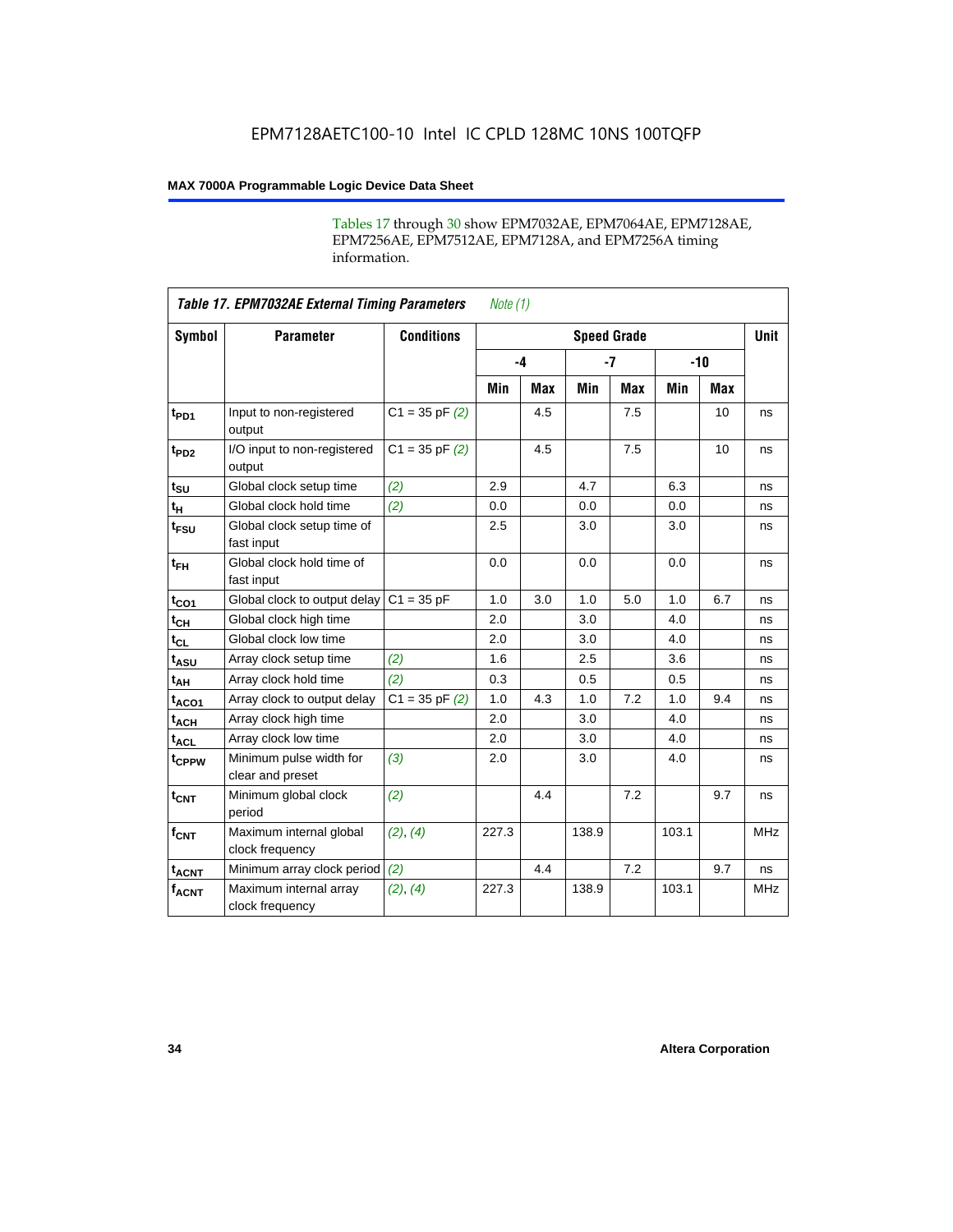|                   | Table 18. EPM7032AE Internal Timing Parameters (Part 1 of 2)<br>Note $(1)$                                   |                     |     |      |     |                    |       |      |             |  |
|-------------------|--------------------------------------------------------------------------------------------------------------|---------------------|-----|------|-----|--------------------|-------|------|-------------|--|
| Symbol            | <b>Parameter</b>                                                                                             | <b>Conditions</b>   |     |      |     | <b>Speed Grade</b> |       |      | <b>Unit</b> |  |
|                   |                                                                                                              |                     |     | $-4$ |     | -7                 | $-10$ |      |             |  |
|                   |                                                                                                              |                     | Min | Max  | Min | Max                | Min   | Max  |             |  |
| $t_{IN}$          | Input pad and buffer delay                                                                                   |                     |     | 0.7  |     | 1.2                |       | 1.5  | ns          |  |
| $t_{IO}$          | I/O input pad and buffer<br>delay                                                                            |                     |     | 0.7  |     | 1.2                |       | 1.5  | ns          |  |
| $t_{\sf FIN}$     | Fast input delay                                                                                             |                     |     | 2.3  |     | 2.8                |       | 3.4  | ns          |  |
| $t_{SEXP}$        | Shared expander delay                                                                                        |                     |     | 1.9  |     | 3.1                |       | 4.0  | ns          |  |
| t <sub>PEXP</sub> | Parallel expander delay                                                                                      |                     |     | 0.5  |     | 0.8                |       | 1.0  | ns          |  |
| $t_{LAD}$         | Logic array delay                                                                                            |                     |     | 1.5  |     | 2.5                |       | 3.3  | ns          |  |
| $t_{LAC}$         | Logic control array delay                                                                                    |                     |     | 0.6  |     | 1.0                |       | 1.2  | ns          |  |
| $t_{IOE}$         | Internal output enable delay                                                                                 |                     |     | 0.0  |     | 0.0                |       | 0.0  | ns          |  |
| $t_{OD1}$         | Output buffer and pad<br>delay, slow slew rate $=$ off<br>$V_{\text{CCIO}} = 3.3 \text{ V}$                  | $C1 = 35 pF$        |     | 0.8  |     | 1.3                |       | 1.8  | ns          |  |
| $t_{OD2}$         | Output buffer and pad<br>delay, slow slew rate $=$ off<br>$V_{\text{CCIO}}$ = 2.5 V                          | $C1 = 35 pF$<br>(5) |     | 1.3  |     | 1.8                |       | 2.3  | ns          |  |
| $t_{OD3}$         | Output buffer and pad<br>delay, slow slew rate $=$ on<br>$V_{\text{CCIO}} = 2.5 \text{ V or } 3.3 \text{ V}$ | $C1 = 35 pF$        |     | 5.8  |     | 6.3                |       | 6.8  | ns          |  |
| $t_{ZX1}$         | Output buffer enable delay,<br>slow slew rate $=$ off<br>$V_{\text{CCIO}} = 3.3 \text{ V}$                   | $C1 = 35 pF$        |     | 4.0  |     | 4.0                |       | 5.0  | ns          |  |
| t <sub>ZX2</sub>  | Output buffer enable delay,<br>slow slew rate $=$ off<br>$V_{\text{CCIO}}$ = 2.5 V                           | $C1 = 35 pF$<br>(5) |     | 4.5  |     | 4.5                |       | 5.5  | ns          |  |
| $t_{ZX3}$         | Output buffer enable delay,<br>slow slew rate $=$ on<br>$V_{\text{CCIO}} = 3.3 \text{ V}$                    | $C1 = 35 pF$        |     | 9.0  |     | 9.0                |       | 10.0 | ns          |  |
| $t_{XZ}$          | Output buffer disable delay                                                                                  | $C1 = 5 pF$         |     | 4.0  |     | 4.0                |       | 5.0  | ns          |  |
| $t_{\text{SU}}$   | Register setup time                                                                                          |                     | 1.3 |      | 2.0 |                    | 2.8   |      | ns          |  |
| $t_H$             | Register hold time                                                                                           |                     | 0.6 |      | 1.0 |                    | 1.3   |      | ns          |  |
| $t_{FSU}$         | Register setup time of fast<br>input                                                                         |                     | 1.0 |      | 1.5 |                    | 1.5   |      | ns          |  |
| $t_{FH}$          | Register hold time of fast<br>input                                                                          |                     | 1.5 |      | 1.5 |                    | 1.5   |      | ns          |  |
| $t_{RD}$          | Register delay                                                                                               |                     |     | 0.7  |     | 1.2                |       | 1.5  | ns          |  |
| $t_{COMB}$        | Combinatorial delay                                                                                          |                     |     | 0.6  |     | 1.0                |       | 1.3  | ns          |  |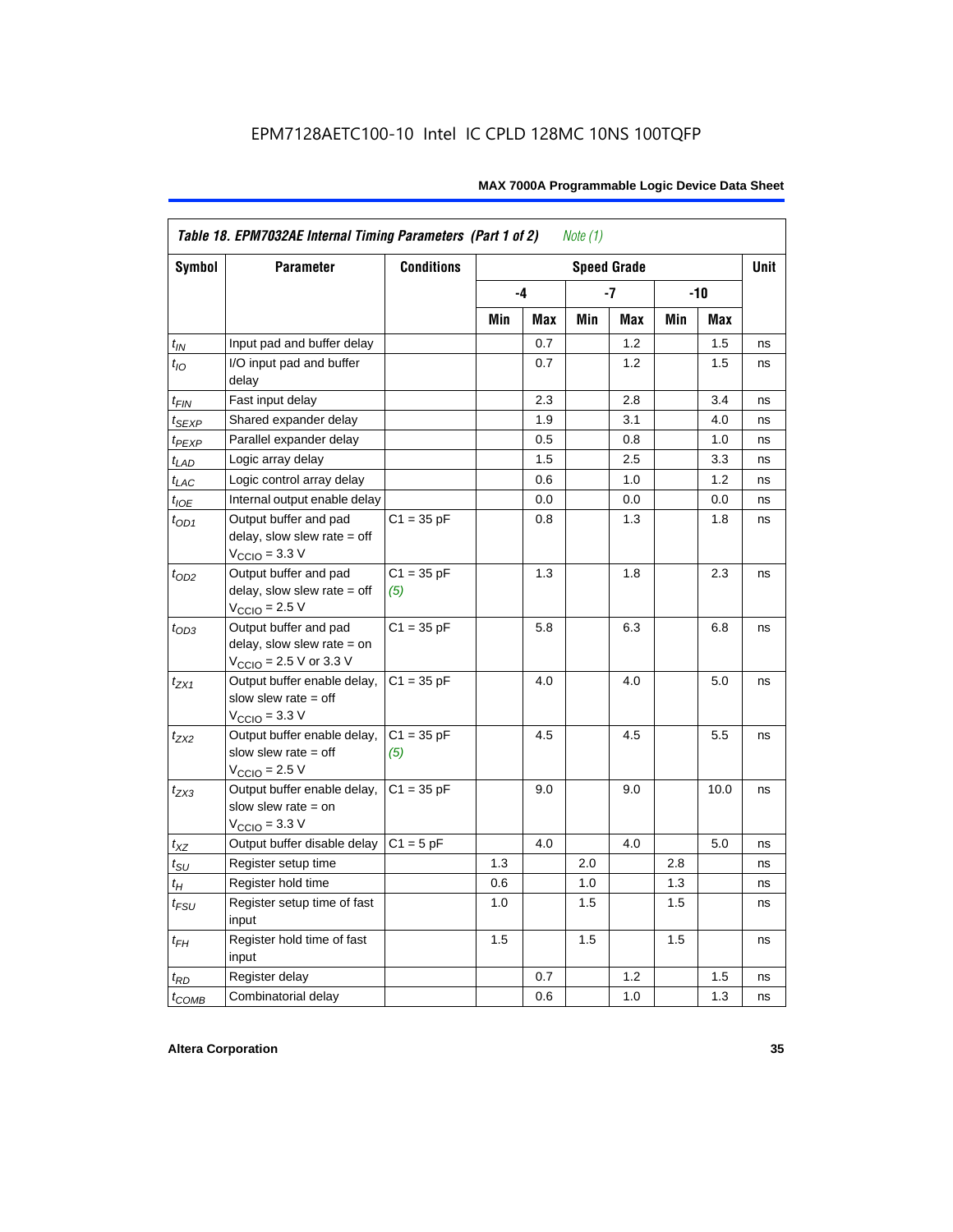|                   | Table 18. EPM7032AE Internal Timing Parameters (Part 2 of 2)<br>Note (1) |                   |     |                    |     |            |     |     |    |  |  |
|-------------------|--------------------------------------------------------------------------|-------------------|-----|--------------------|-----|------------|-----|-----|----|--|--|
| Symbol            | <b>Parameter</b>                                                         | <b>Conditions</b> |     | <b>Speed Grade</b> |     |            |     |     |    |  |  |
|                   |                                                                          |                   |     | -4                 |     | -7         |     | -10 |    |  |  |
|                   |                                                                          |                   | Min | Max                | Min | <b>Max</b> | Min | Max |    |  |  |
| $t_{\text{IC}}$   | Array clock delay                                                        |                   |     | 1.2                |     | 2.0        |     | 2.5 | ns |  |  |
| $t_{EN}$          | Register enable time                                                     |                   |     | 0.6                |     | 1.0        |     | 1.2 | ns |  |  |
| $t_{\text{GLOB}}$ | Global control delay                                                     |                   |     | 0.8                |     | 1.3        |     | 1.9 | ns |  |  |
| $t_{PRE}$         | Register preset time                                                     |                   |     | 1.2                |     | 1.9        |     | 2.6 | ns |  |  |
| $t_{CLR}$         | Register clear time                                                      |                   |     | 1.2                |     | 1.9        |     | 2.6 | ns |  |  |
| $t_{PIA}$         | PIA delay                                                                | (2)               |     | 0.9                |     | 1.5        |     | 2.1 | ns |  |  |
| $t_{LPA}$         | Low-power adder                                                          | (6)               |     | 2.5                |     | 4.0        |     | 5.0 | ns |  |  |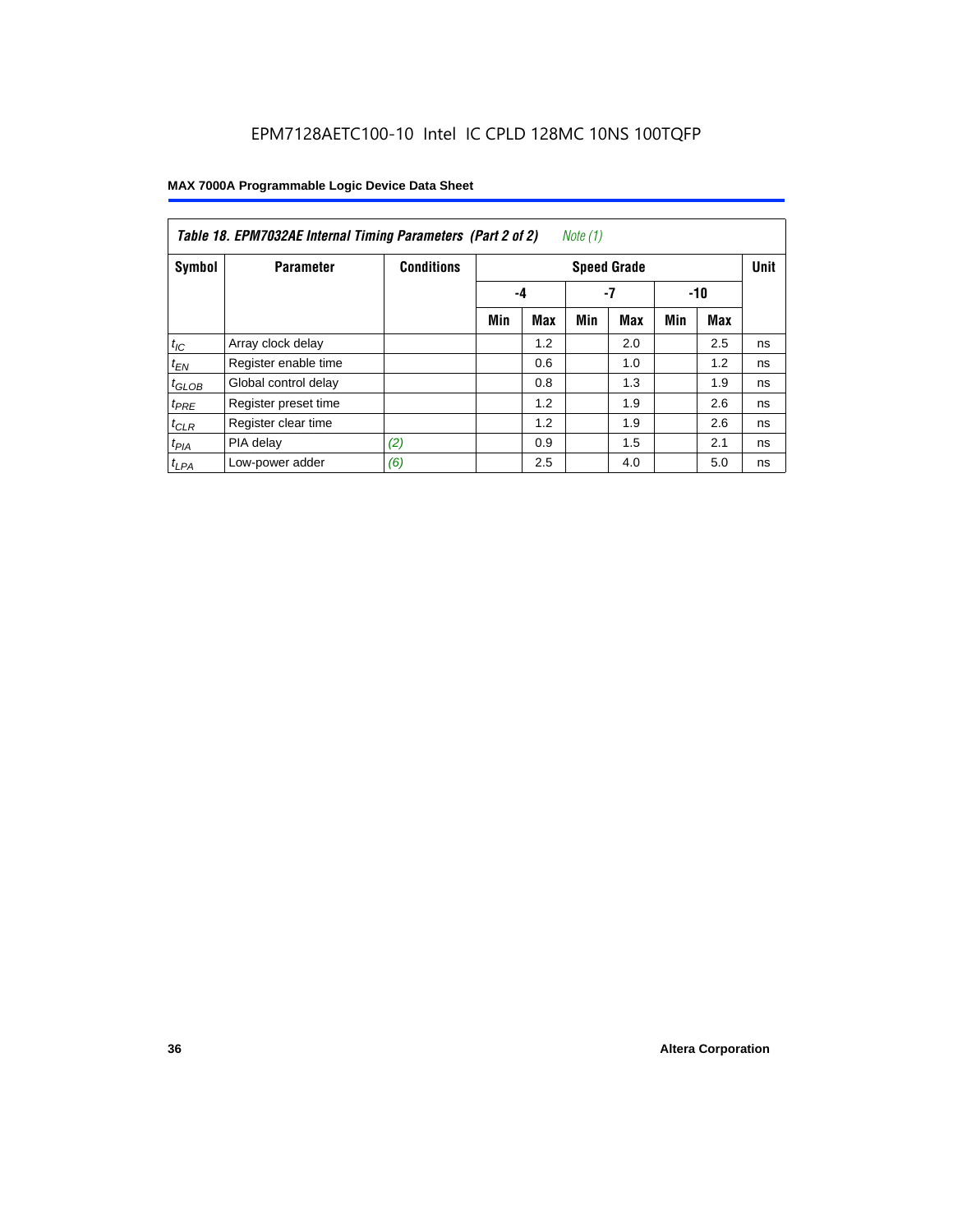| Symbol            | <b>Parameter</b>                            | <b>Conditions</b>   |       |     | <b>Speed Grade</b> |            |       |            | <b>Unit</b> |
|-------------------|---------------------------------------------|---------------------|-------|-----|--------------------|------------|-------|------------|-------------|
|                   |                                             |                     | -4    |     |                    | $-7$       |       | $-10$      |             |
|                   |                                             |                     | Min   | Max | Min                | <b>Max</b> | Min   | <b>Max</b> |             |
| $t_{PD1}$         | Input to non-<br>registered output          | $C1 = 35 pF$<br>(2) |       | 4.5 |                    | 7.5        |       | 10.0       | ns          |
| t <sub>PD2</sub>  | I/O input to non-<br>registered output      | $C1 = 35 pF$<br>(2) |       | 4.5 |                    | 7.5        |       | 10.0       | ns          |
| $t_{\text{SU}}$   | Global clock setup<br>time                  | (2)                 | 2.8   |     | 4.7                |            | 6.2   |            | ns          |
| tμ                | Global clock hold time                      | (2)                 | 0.0   |     | 0.0                |            | 0.0   |            | ns          |
| $t_{FSU}$         | Global clock setup<br>time of fast input    |                     | 2.5   |     | 3.0                |            | 3.0   |            | ns          |
| $t_{FH}$          | Global clock hold time<br>of fast input     |                     | 0.0   |     | 0.0                |            | 0.0   |            | ns          |
| $t_{CO1}$         | Global clock to output<br>delay             | $C1 = 35 pF$        | 1.0   | 3.1 | 1.0                | 5.1        | 1.0   | 7.0        | ns          |
| $t_{CH}$          | Global clock high time                      |                     | 2.0   |     | 3.0                |            | 4.0   |            | ns          |
| $t_{CL}$          | Global clock low time                       |                     | 2.0   |     | 3.0                |            | 4.0   |            | ns          |
| t <sub>ASU</sub>  | Array clock setup time                      | (2)                 | 1.6   |     | 2.6                |            | 3.6   |            | ns          |
| $t_{AH}$          | Array clock hold time                       | (2)                 | 0.3   |     | 0.4                |            | 0.6   |            | ns          |
| t <sub>ACO1</sub> | Array clock to output<br>delay              | $C1 = 35 pF$<br>(2) | 1.0   | 4.3 | 1.0                | 7.2        | 1.0   | 9.6        | ns          |
| $t_{ACH}$         | Array clock high time                       |                     | 2.0   |     | 3.0                |            | 4.0   |            | ns          |
| t <sub>ACL</sub>  | Array clock low time                        |                     | 2.0   |     | 3.0                |            | 4.0   |            | ns          |
| t <sub>CPPW</sub> | Minimum pulse width<br>for clear and preset | (3)                 | 2.0   |     | 3.0                |            | 4.0   |            | ns          |
| $t_{\text{CNT}}$  | Minimum global clock<br>period              | (2)                 |       | 4.5 |                    | 7.4        |       | 10.0       | ns          |
| $f_{CNT}$         | Maximum internal<br>global clock frequency  | (2), (4)            | 222.2 |     | 135.1              |            | 100.0 |            | <b>MHz</b>  |
| $t_{ACNT}$        | Minimum array clock<br>period               | (2)                 |       | 4.5 |                    | 7.4        |       | 10.0       | ns          |
| <b>fACNT</b>      | Maximum internal<br>array clock frequency   | (2), (4)            | 222.2 |     | 135.1              |            | 100.0 |            | <b>MHz</b>  |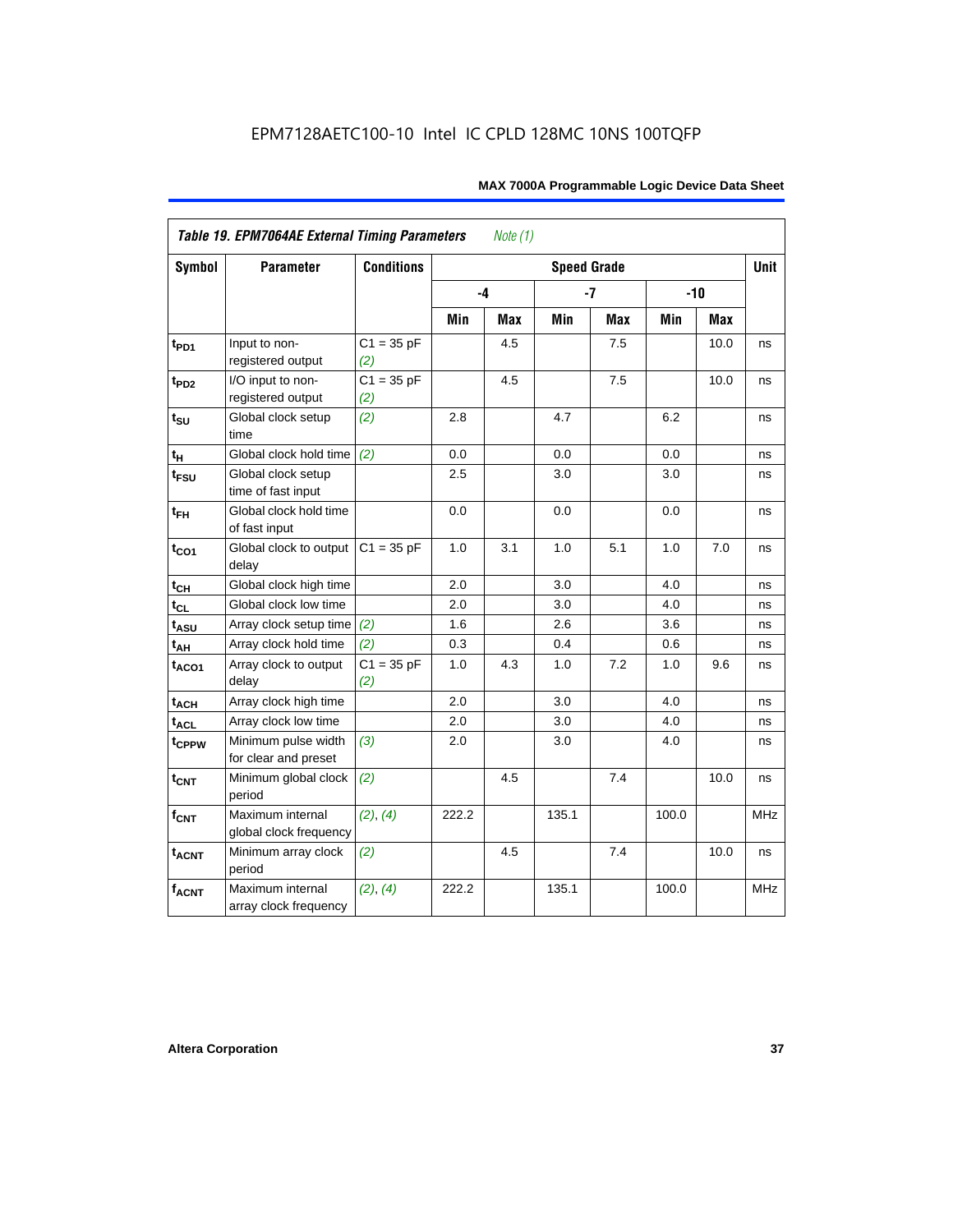|                   | Table 20. EPM7064AE Internal Timing Parameters (Part 1 of 2)                                                 |                     |     |      | Note $(1)$ |                    |     |       |             |
|-------------------|--------------------------------------------------------------------------------------------------------------|---------------------|-----|------|------------|--------------------|-----|-------|-------------|
| <b>Symbol</b>     | <b>Parameter</b>                                                                                             | <b>Conditions</b>   |     |      |            | <b>Speed Grade</b> |     |       | <b>Unit</b> |
|                   |                                                                                                              |                     |     | $-4$ |            | -7                 |     | $-10$ |             |
|                   |                                                                                                              |                     | Min | Max  | Min        | Max                | Min | Max   |             |
| $t_{IN}$          | Input pad and buffer delay                                                                                   |                     |     | 0.6  |            | 1.1                |     | 1.4   | ns          |
| $t_{IO}$          | I/O input pad and buffer<br>delay                                                                            |                     |     | 0.6  |            | 1.1                |     | 1.4   | ns          |
| $t_{FIN}$         | Fast input delay                                                                                             |                     |     | 2.5  |            | 3.0                |     | 3.7   | ns          |
| t <sub>SEXP</sub> | Shared expander delay                                                                                        |                     |     | 1.8  |            | 3.0                |     | 3.9   | ns          |
| t <sub>PEXP</sub> | Parallel expander delay                                                                                      |                     |     | 0.4  |            | 0.7                |     | 0.9   | ns          |
| $t_{LAD}$         | Logic array delay                                                                                            |                     |     | 1.5  |            | 2.5                |     | 3.2   | ns          |
| $t_{LAC}$         | Logic control array delay                                                                                    |                     |     | 0.6  |            | 1.0                |     | 1.2   | ns          |
| $t_{IOE}$         | Internal output enable delay                                                                                 |                     |     | 0.0  |            | 0.0                |     | 0.0   | ns          |
| $t_{OD1}$         | Output buffer and pad<br>delay, slow slew rate $=$ off<br>$V_{\text{CCIO}} = 3.3 \text{ V}$                  | $C1 = 35 pF$        |     | 0.8  |            | 1.3                |     | 1.8   | ns          |
| $t_{OD2}$         | Output buffer and pad<br>delay, slow slew rate $=$ off<br>$V_{\text{CCIO}}$ = 2.5 V                          | $C1 = 35 pF$<br>(5) |     | 1.3  |            | 1.8                |     | 2.3   | ns          |
| $t_{OD3}$         | Output buffer and pad<br>delay, slow slew rate $=$ on<br>$V_{\text{CCIO}} = 2.5 \text{ V or } 3.3 \text{ V}$ | $C1 = 35 pF$        |     | 5.8  |            | 6.3                |     | 6.8   | ns          |
| $t_{ZX1}$         | Output buffer enable delay,<br>slow slew rate $=$ off<br>$V_{\text{CCIO}} = 3.3 \text{ V}$                   | $C1 = 35 pF$        |     | 4.0  |            | 4.0                |     | 5.0   | ns          |
| $t_{ZX2}$         | Output buffer enable delay,<br>slow slew rate $=$ off<br>$V_{\text{CCIO}} = 2.5 V$                           | $C1 = 35 pF$<br>(5) |     | 4.5  |            | 4.5                |     | 5.5   | ns          |
| $t_{ZX3}$         | Output buffer enable delay,<br>slow slew rate $=$ on<br>$V_{\text{CCIO}} = 3.3 \text{ V}$                    | $C1 = 35 pF$        |     | 9.0  |            | 9.0                |     | 10.0  | ns          |
| $t_{XZ}$          | Output buffer disable delay                                                                                  | $C1 = 5pF$          |     | 4.0  |            | 4.0                |     | 5.0   | ns          |
| $t_{\text{SU}}$   | Register setup time                                                                                          |                     | 1.3 |      | 2.0        |                    | 2.9 |       | ns          |
| $t_H$             | Register hold time                                                                                           |                     | 0.6 |      | 1.0        |                    | 1.3 |       | ns          |
| $t_{FSU}$         | Register setup time of fast<br>input                                                                         |                     | 1.0 |      | 1.5        |                    | 1.5 |       | ns          |
| $t_{FH}$          | Register hold time of fast<br>input                                                                          |                     | 1.5 |      | 1.5        |                    | 1.5 |       | ns          |
| $t_{RD}$          | Register delay                                                                                               |                     |     | 0.7  |            | 1.2                |     | 1.6   | ns          |
| $t_{COMB}$        | Combinatorial delay                                                                                          |                     |     | 0.6  |            | 0.9                |     | 1.3   | ns          |
| $t_{IC}$          | Array clock delay                                                                                            |                     |     | 1.2  |            | 1.9                |     | 2.5   | ns          |

**38 Altera Corporation**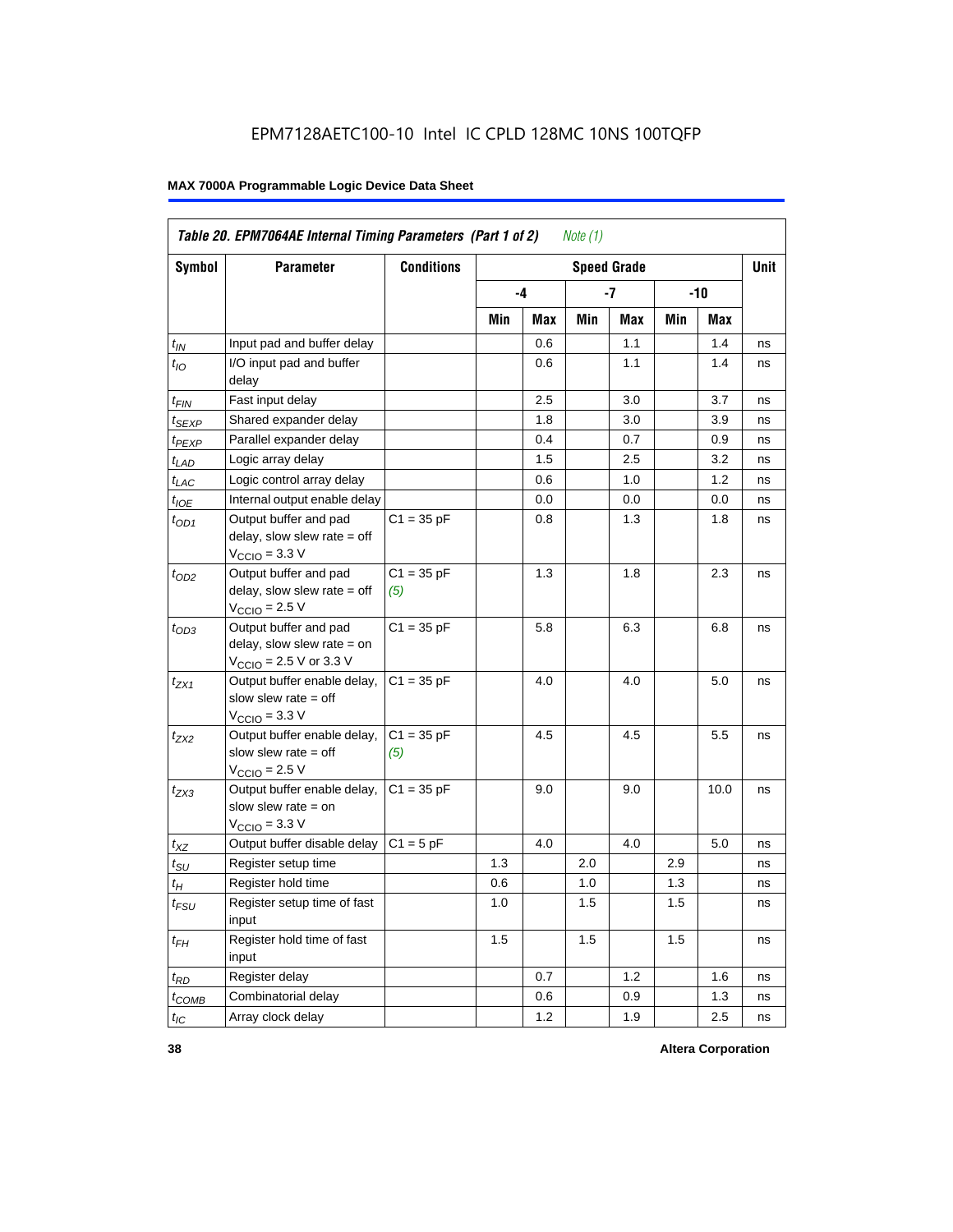| Note $(1)$<br>Table 20. EPM7064AE Internal Timing Parameters (Part 2 of 2) |                      |                   |     |            |     |                    |     |     |             |  |  |
|----------------------------------------------------------------------------|----------------------|-------------------|-----|------------|-----|--------------------|-----|-----|-------------|--|--|
| Symbol                                                                     | <b>Parameter</b>     | <b>Conditions</b> |     |            |     | <b>Speed Grade</b> |     |     | <b>Unit</b> |  |  |
|                                                                            |                      |                   | -4  |            |     |                    |     |     |             |  |  |
|                                                                            |                      |                   | Min | <b>Max</b> | Min | <b>Max</b>         | Min | Max |             |  |  |
| $t_{EN}$                                                                   | Register enable time |                   |     | 0.6        |     | 1.0                |     | 1.2 | ns          |  |  |
| $t_{\text{GLOB}}$                                                          | Global control delay |                   |     | 1.0        |     | 1.5                |     | 2.2 | ns          |  |  |
| $t_{PRE}$                                                                  | Register preset time |                   |     | 1.3        |     | 2.1                |     | 2.9 | ns          |  |  |
| $t_{CLR}$                                                                  | Register clear time  |                   |     | 1.3        |     | 2.1                |     | 2.9 | ns          |  |  |
| $t_{PIA}$                                                                  | PIA delay            | (2)               |     | 1.0        |     | 1.7                |     | 2.3 | ns          |  |  |
| $t_{LPA}$                                                                  | Low-power adder      | (6)               |     | 3.5        |     | 4.0                |     | 5.0 | ns          |  |  |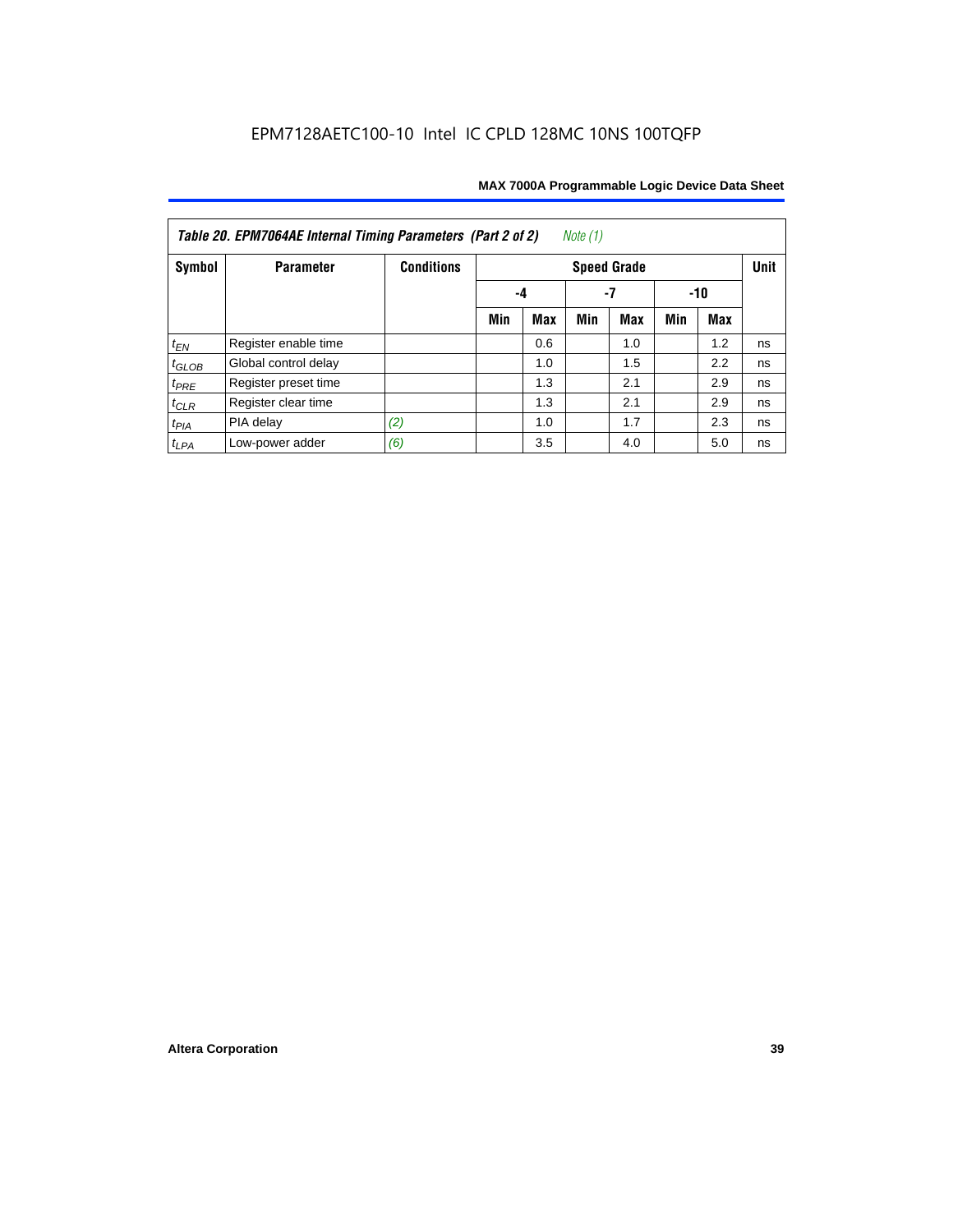|                   | <b>Table 21. EPM7128AE External Timing Parameters</b> |                     |       | Note $(1)$ |                    |            |      |            |            |
|-------------------|-------------------------------------------------------|---------------------|-------|------------|--------------------|------------|------|------------|------------|
| Symbol            | <b>Parameter</b>                                      | <b>Conditions</b>   |       |            | <b>Speed Grade</b> |            |      |            | Unit       |
|                   |                                                       |                     | -5    |            |                    | $-7$       |      | $-10$      |            |
|                   |                                                       |                     | Min   | <b>Max</b> | Min                | <b>Max</b> | Min  | <b>Max</b> |            |
| t <sub>PD1</sub>  | Input to non-<br>registered output                    | $C1 = 35 pF$<br>(2) |       | 5.0        |                    | 7.5        |      | 10         | ns         |
| t <sub>PD2</sub>  | I/O input to non-<br>registered output                | $C1 = 35 pF$<br>(2) |       | 5.0        |                    | 7.5        |      | 10         | ns         |
| $t_{\text{SU}}$   | Global clock setup<br>time                            | (2)                 | 3.3   |            | 4.9                |            | 6.6  |            | ns         |
| $t_H$             | Global clock hold time                                | (2)                 | 0.0   |            | 0.0                |            | 0.0  |            | ns         |
| t <sub>FSU</sub>  | Global clock setup<br>time of fast input              |                     | 2.5   |            | 3.0                |            | 3.0  |            | ns         |
| $t_{FH}$          | Global clock hold time<br>of fast input               |                     | 0.0   |            | 0.0                |            | 0.0  |            | ns         |
| $t_{CO1}$         | Global clock to output<br>delay                       | $C1 = 35 pF$        | 1.0   | 3.4        | $1.0$              | 5.0        | 1.0  | 6.6        | ns         |
| $t_{CH}$          | Global clock high time                                |                     | 2.0   |            | 3.0                |            | 4.0  |            | ns         |
| $t_{CL}$          | Global clock low time                                 |                     | 2.0   |            | 3.0                |            | 4.0  |            | ns         |
| $t_{ASU}$         | Array clock setup time                                | (2)                 | 1.8   |            | 2.8                |            | 3.8  |            | ns         |
| $t_{AH}$          | Array clock hold time                                 | (2)                 | 0.2   |            | 0.3                |            | 0.4  |            | ns         |
| $t_{ACO1}$        | Array clock to output<br>delay                        | $C1 = 35 pF$<br>(2) | 1.0   | 4.9        | 1.0                | 7.1        | 1.0  | 9.4        | ns         |
| t <sub>ACH</sub>  | Array clock high time                                 |                     | 2.0   |            | 3.0                |            | 4.0  |            | ns         |
| t <sub>ACL</sub>  | Array clock low time                                  |                     | 2.0   |            | 3.0                |            | 4.0  |            | ns         |
| t <sub>CPPW</sub> | Minimum pulse width<br>for clear and preset           | (3)                 | 2.0   |            | 3.0                |            | 4.0  |            | ns         |
| $t_{\text{CNT}}$  | Minimum global clock<br>period                        | (2)                 |       | 5.2        |                    | 7.7        |      | 10.2       | ns         |
| $f_{CNT}$         | Maximum internal<br>global clock frequency            | (2), (4)            | 192.3 |            | 129.9              |            | 98.0 |            | <b>MHz</b> |
| $t_{ACNT}$        | Minimum array clock<br>period                         | (2)                 |       | 5.2        |                    | 7.7        |      | 10.2       | ns         |
| <b>fACNT</b>      | Maximum internal<br>array clock frequency             | (2), (4)            | 192.3 |            | 129.9              |            | 98.0 |            | <b>MHz</b> |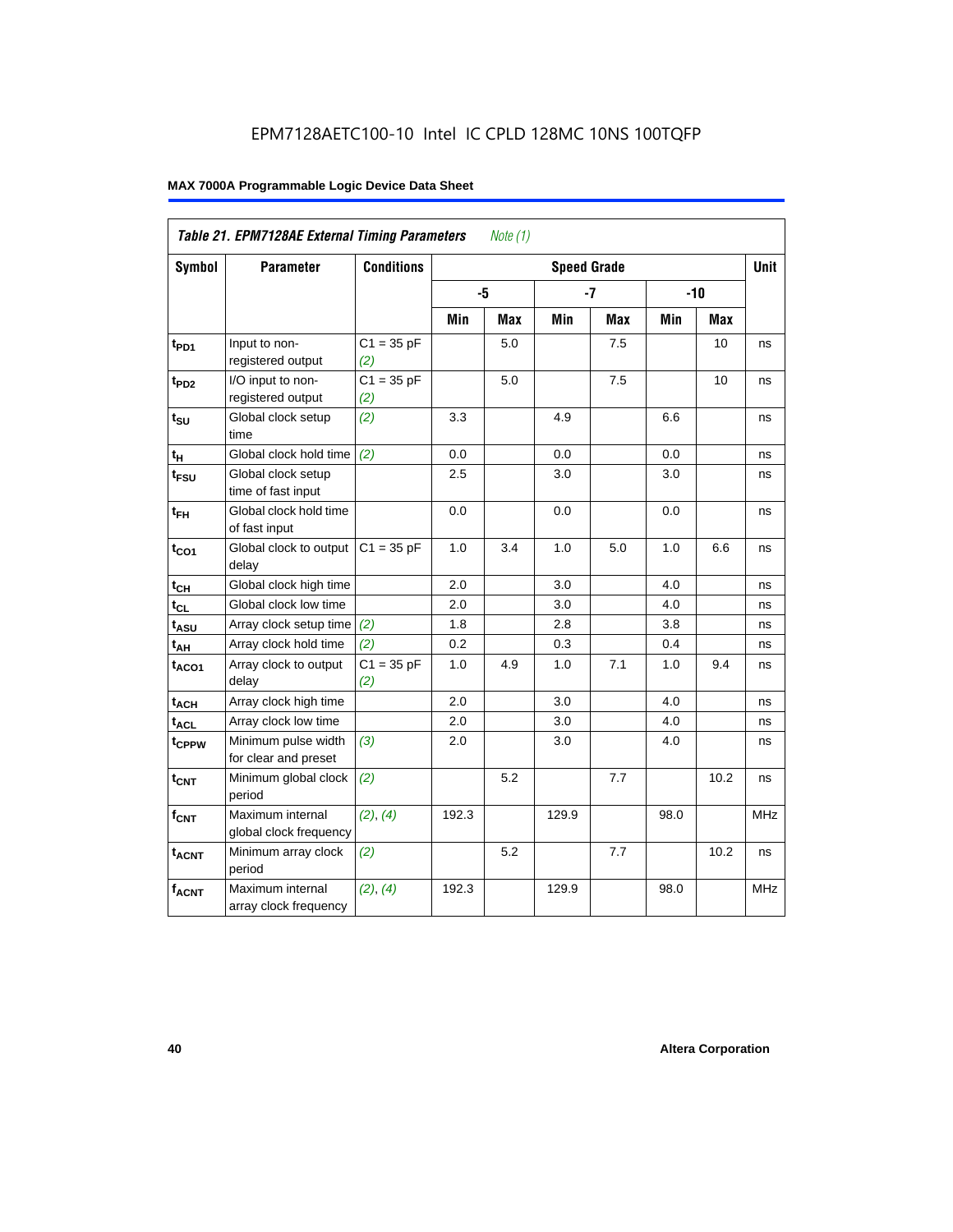|                    | Table 22. EPM7128AE Internal Timing Parameters (Part 1 of 2)                                |                     |     |     | Note $(1)$ |                    |     |       |             |
|--------------------|---------------------------------------------------------------------------------------------|---------------------|-----|-----|------------|--------------------|-----|-------|-------------|
| Symbol             | <b>Parameter</b>                                                                            | <b>Conditions</b>   |     |     |            | <b>Speed Grade</b> |     |       | <b>Unit</b> |
|                    |                                                                                             |                     |     | -5  |            | $-7$               |     | $-10$ |             |
|                    |                                                                                             |                     | Min | Max | Min        | Max                | Min | Max   |             |
| $t_{IN}$           | Input pad and buffer delay                                                                  |                     |     | 0.7 |            | 1.0                |     | 1.4   | ns          |
| $t_{IO}$           | I/O input pad and buffer<br>delay                                                           |                     |     | 0.7 |            | $1.0\,$            |     | 1.4   | ns          |
| $t_{\mathsf{FIN}}$ | Fast input delay                                                                            |                     |     | 2.5 |            | 3.0                |     | 3.4   | ns          |
| $t_{SEXP}$         | Shared expander delay                                                                       |                     |     | 2.0 |            | 2.9                |     | 3.8   | ns          |
| $t_{PEXP}$         | Parallel expander delay                                                                     |                     |     | 0.4 |            | 0.7                |     | 0.9   | ns          |
| $t_{LAD}$          | Logic array delay                                                                           |                     |     | 1.6 |            | 2.4                |     | 3.1   | ns          |
| $t_{LAC}$          | Logic control array delay                                                                   |                     |     | 0.7 |            | 1.0                |     | 1.3   | ns          |
| $t_{IOE}$          | Internal output enable delay                                                                |                     |     | 0.0 |            | 0.0                |     | 0.0   | ns          |
| $t_{OD1}$          | Output buffer and pad<br>delay, slow slew rate $=$ off<br>$V_{\text{CCIO}} = 3.3 \text{ V}$ | $C1 = 35 pF$        |     | 0.8 |            | 1.2                |     | 1.6   | ns          |
| $t_{OD2}$          | Output buffer and pad<br>delay, slow slew rate $=$ off<br>$V_{\text{CCIO}}$ = 2.5 V         | $C1 = 35 pF$<br>(5) |     | 1.3 |            | 1.7                |     | 2.1   | ns          |
| $t_{OD3}$          | Output buffer and pad<br>delay, slow slew rate $=$ on<br>$V_{\text{CCIO}}$ = 2.5 V or 3.3 V | $C1 = 35 pF$        |     | 5.8 |            | 6.2                |     | 6.6   | ns          |
| $t_{ZX1}$          | Output buffer enable delay,<br>slow slew rate $=$ off<br>$V_{\text{CCIO}} = 3.3 \text{ V}$  | $C1 = 35 pF$        |     | 4.0 |            | 4.0                |     | 5.0   | ns          |
| $t_{7X2}$          | Output buffer enable delay,<br>slow slew rate $=$ off<br>$V_{\text{CCIO}} = 2.5 V$          | $C1 = 35 pF$<br>(5) |     | 4.5 |            | 4.5                |     | 5.5   | ns          |
| $t_{ZX3}$          | Output buffer enable delay,<br>slow slew rate $=$ on<br>$V_{\text{CCIO}} = 3.3 \text{ V}$   | $C1 = 35 pF$        |     | 9.0 |            | 9.0                |     | 10.0  | ns          |
| $t_{XZ}$           | Output buffer disable delay                                                                 | $C1 = 5pF$          |     | 4.0 |            | 4.0                |     | 5.0   | ns          |
| $t_{\text{SU}}$    | Register setup time                                                                         |                     | 1.4 |     | 2.1        |                    | 2.9 |       | ns          |
| $t_H$              | Register hold time                                                                          |                     | 0.6 |     | 1.0        |                    | 1.3 |       | ns          |
| $t_{FSU}$          | Register setup time of fast<br>input                                                        |                     | 1.1 |     | 1.6        |                    | 1.6 |       | ns          |
| $t_{FH}$           | Register hold time of fast<br>input                                                         |                     | 1.4 |     | 1.4        |                    | 1.4 |       | ns          |
| $t_{RD}$           | Register delay                                                                              |                     |     | 0.8 |            | 1.2                |     | 1.6   | ns          |
| $t_{COMB}$         | Combinatorial delay                                                                         |                     |     | 0.5 |            | 0.9                |     | 1.3   | ns          |
| $t_{IC}$           | Array clock delay                                                                           |                     |     | 1.2 |            | 1.7                |     | 2.2   | ns          |

**Altera Corporation 41**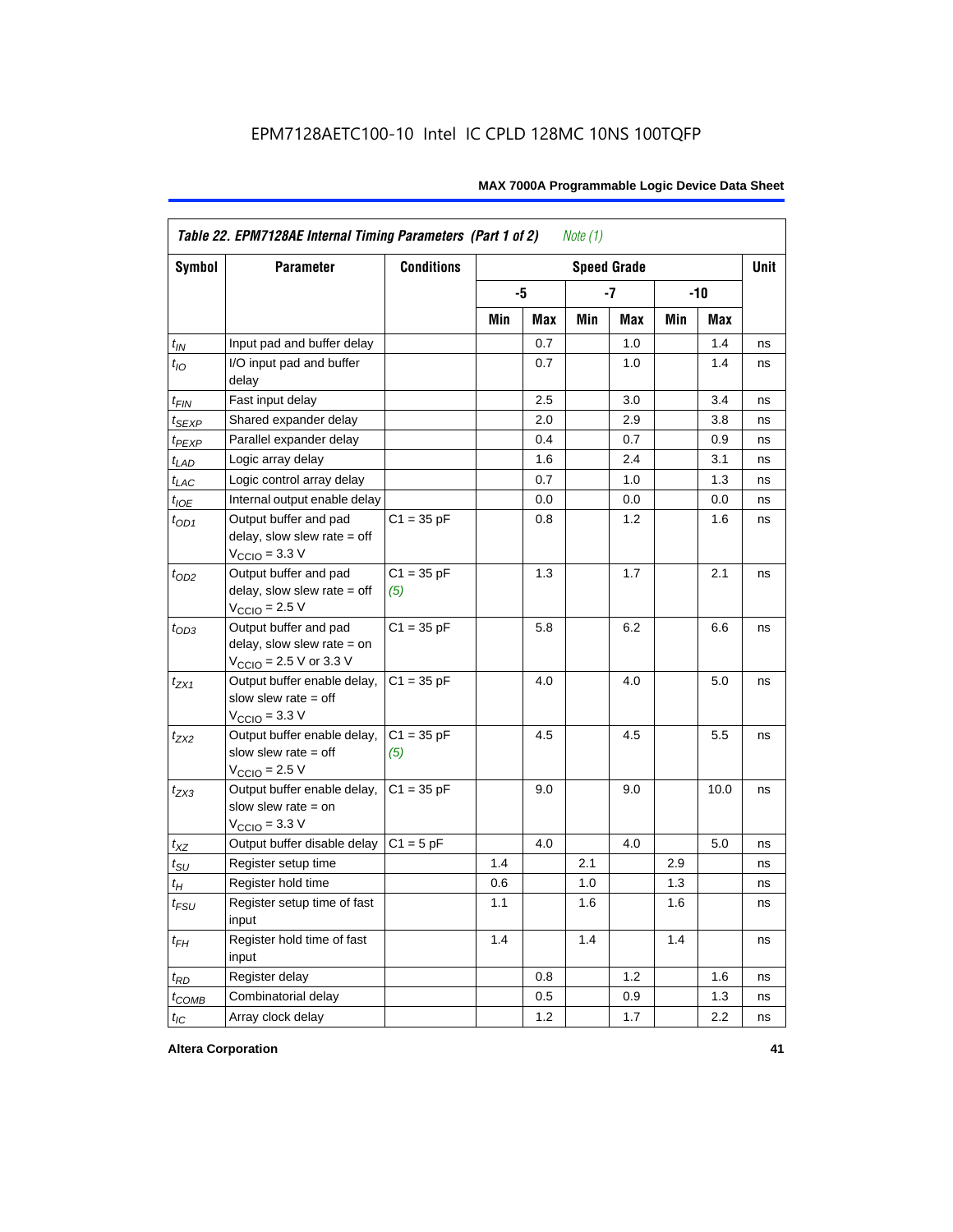| Note (1)<br>Table 22. EPM7128AE Internal Timing Parameters (Part 2 of 2) |                      |                   |     |                 |     |                    |     |            |             |  |  |  |
|--------------------------------------------------------------------------|----------------------|-------------------|-----|-----------------|-----|--------------------|-----|------------|-------------|--|--|--|
| Symbol                                                                   | <b>Parameter</b>     | <b>Conditions</b> |     |                 |     | <b>Speed Grade</b> |     |            | <b>Unit</b> |  |  |  |
|                                                                          |                      |                   |     | -5<br>-7<br>-10 |     |                    |     |            |             |  |  |  |
|                                                                          |                      |                   | Min | <b>Max</b>      | Min | <b>Max</b>         | Min | <b>Max</b> |             |  |  |  |
| $t_{EN}$                                                                 | Register enable time |                   |     | 0.7             |     | 1.0                |     | 1.3        | ns          |  |  |  |
| $t_{GLOB}$                                                               | Global control delay |                   |     | 1.1             |     | 1.6                |     | 2.0        | ns          |  |  |  |
| $t_{PRE}$                                                                | Register preset time |                   |     | 1.4             |     | 2.0                |     | 2.7        | ns          |  |  |  |
| $t_{CLR}$                                                                | Register clear time  |                   |     | 1.4             |     | 2.0                |     | 2.7        | ns          |  |  |  |
| $t_{PIA}$                                                                | PIA delay            | (2)               |     | 1.4             |     | 2.0                |     | 2.6        | ns          |  |  |  |
| $t_{LPA}$                                                                | Low-power adder      | (6)               |     | 4.0             |     | 4.0                |     | 5.0        | ns          |  |  |  |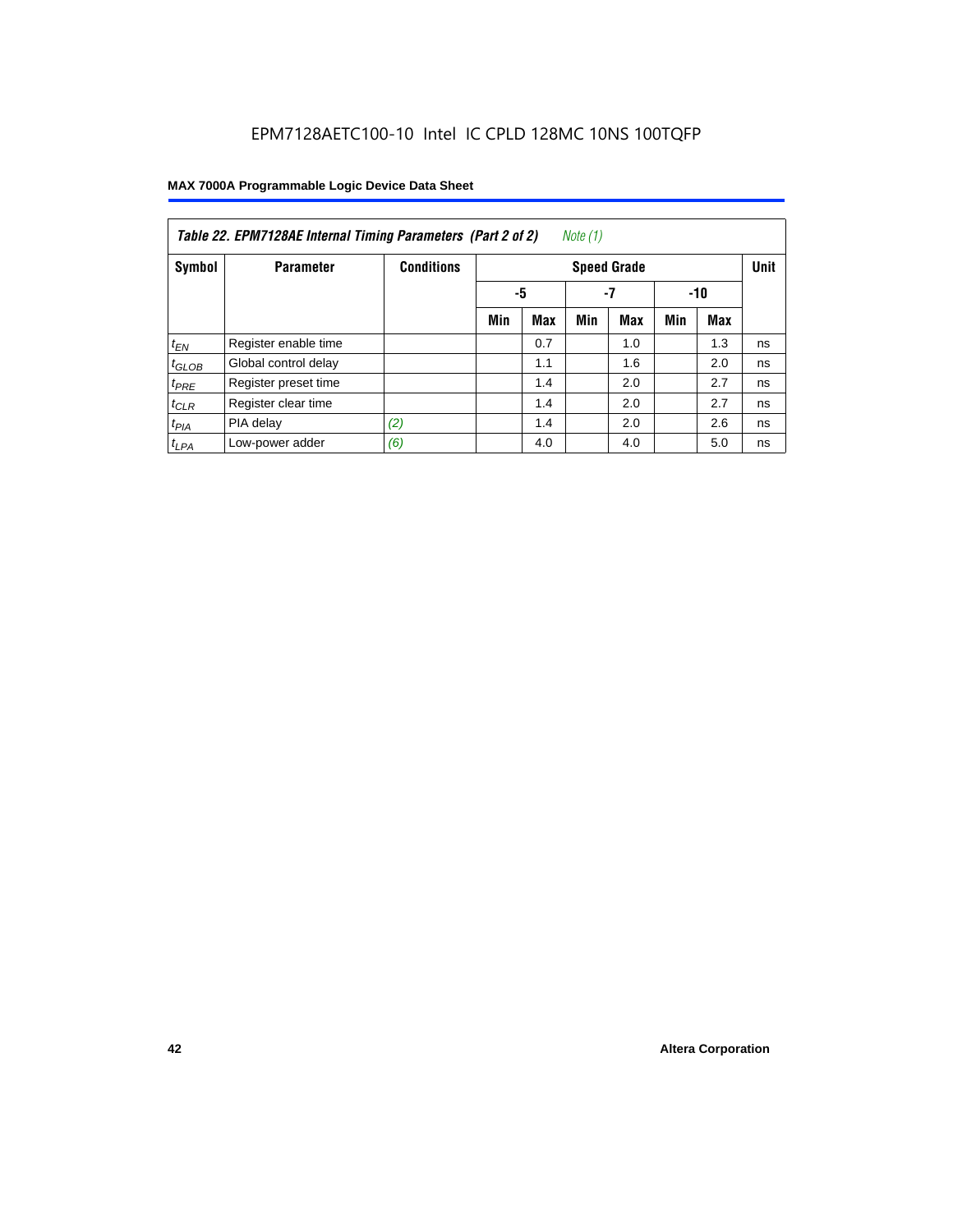| Symbol                      | <b>Parameter</b>                            | <b>Conditions</b>   | <b>Speed Grade</b> |     |       |            |      |       |            |  |  |
|-----------------------------|---------------------------------------------|---------------------|--------------------|-----|-------|------------|------|-------|------------|--|--|
|                             |                                             |                     | -5                 |     |       | $-7$       |      | $-10$ |            |  |  |
|                             |                                             |                     | Min                | Max | Min   | <b>Max</b> | Min  | Max   |            |  |  |
| $t_{PD1}$                   | Input to non-<br>registered output          | $C1 = 35 pF$<br>(2) |                    | 5.5 |       | 7.5        |      | 10    | ns         |  |  |
| $t_{PD2}$                   | I/O input to non-<br>registered output      | $C1 = 35 pF$<br>(2) |                    | 5.5 |       | 7.5        |      | 10    | ns         |  |  |
| $t_{\scriptstyle\text{SU}}$ | Global clock setup<br>time                  | (2)                 | 3.9                |     | 5.2   |            | 6.9  |       | ns         |  |  |
| $t_H$                       | Global clock hold time                      | (2)                 | 0.0                |     | 0.0   |            | 0.0  |       | ns         |  |  |
| t <sub>FSU</sub>            | Global clock setup<br>time of fast input    |                     | 2.5                |     | 3.0   |            | 3.0  |       | ns         |  |  |
| $t_{FH}$                    | Global clock hold time<br>of fast input     |                     | 0.0                |     | 0.0   |            | 0.0  |       | ns         |  |  |
| $t_{CO1}$                   | Global clock to output<br>delay             | $C1 = 35 pF$        | 1.0                | 3.5 | 1.0   | 4.8        | 1.0  | 6.4   | ns         |  |  |
| $t_{CH}$                    | Global clock high time                      |                     | 2.0                |     | 3.0   |            | 4.0  |       | ns         |  |  |
| $t_{CL}$                    | Global clock low time                       |                     | 2.0                |     | 3.0   |            | 4.0  |       | ns         |  |  |
| t <sub>ASU</sub>            | Array clock setup time                      | (2)                 | 2.0                |     | 2.7   |            | 3.6  |       | ns         |  |  |
| $t_{AH}$                    | Array clock hold time                       | (2)                 | 0.2                |     | 0.3   |            | 0.5  |       | ns         |  |  |
| t <sub>ACO1</sub>           | Array clock to output<br>delay              | $C1 = 35 pF$<br>(2) | 1.0                | 5.4 | 1.0   | 7.3        | 1.0  | 9.7   | ns         |  |  |
| $t_{ACH}$                   | Array clock high time                       |                     | 2.0                |     | 3.0   |            | 4.0  |       | ns         |  |  |
| t <sub>ACL</sub>            | Array clock low time                        |                     | 2.0                |     | 3.0   |            | 4.0  |       | ns         |  |  |
| t <sub>CPPW</sub>           | Minimum pulse width<br>for clear and preset | (3)                 | 2.0                |     | 3.0   |            | 4.0  |       | ns         |  |  |
| $t_{\text{CNT}}$            | Minimum global clock<br>period              | (2)                 |                    | 5.8 |       | 7.9        |      | 10.5  | ns         |  |  |
| $f_{CNT}$                   | Maximum internal<br>global clock frequency  | (2), (4)            | 172.4              |     | 126.6 |            | 95.2 |       | <b>MHz</b> |  |  |
| $t_{ACNT}$                  | Minimum array clock<br>period               | (2)                 |                    | 5.8 |       | 7.9        |      | 10.5  | ns         |  |  |
| <b>fACNT</b>                | Maximum internal<br>array clock frequency   | (2), (4)            | 172.4              |     | 126.6 |            | 95.2 |       | <b>MHz</b> |  |  |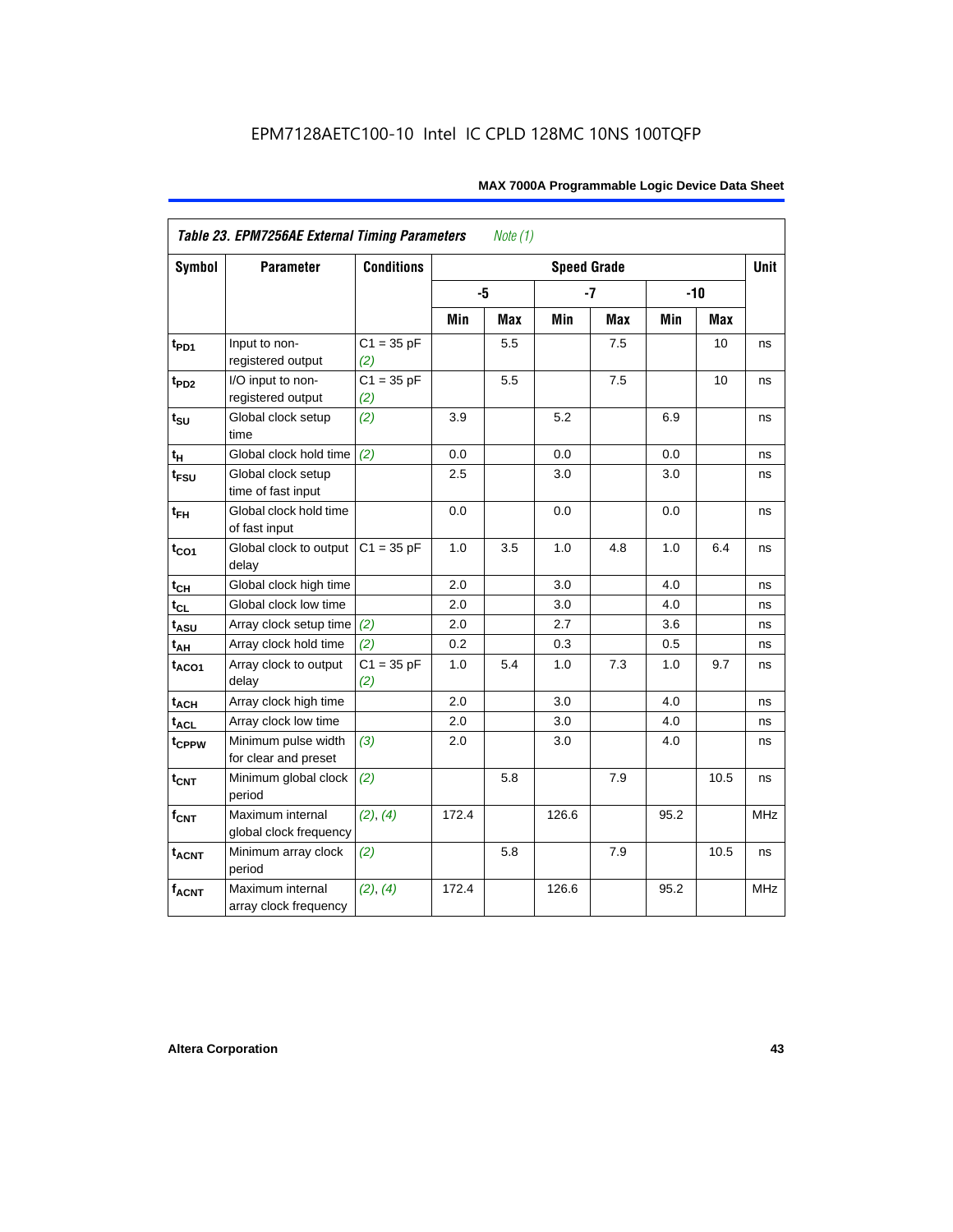| Symbol                      | <b>Parameter</b>                                                                                             | <b>Conditions</b>   |     |     |     | <b>Speed Grade</b> |     |      | <b>Unit</b> |
|-----------------------------|--------------------------------------------------------------------------------------------------------------|---------------------|-----|-----|-----|--------------------|-----|------|-------------|
|                             |                                                                                                              |                     |     | -5  |     | -7                 |     | -10  |             |
|                             |                                                                                                              |                     | Min | Max | Min | Max                | Min | Max  |             |
| $t_{IN}$                    | Input pad and buffer delay                                                                                   |                     |     | 0.7 |     | 0.9                |     | 1.2  | ns          |
| $t_{IO}$                    | I/O input pad and buffer<br>delay                                                                            |                     |     | 0.7 |     | 0.9                |     | 1.2  | ns          |
| t <sub>FIN</sub>            | Fast input delay                                                                                             |                     |     | 2.4 |     | 2.9                |     | 3.4  | ns          |
| $t_{SEXP}$                  | Shared expander delay                                                                                        |                     |     | 2.1 |     | 2.8                |     | 3.7  | ns          |
| t <sub>PEXP</sub>           | Parallel expander delay                                                                                      |                     |     | 0.3 |     | 0.5                |     | 0.6  | ns          |
| $t_{LAD}$                   | Logic array delay                                                                                            |                     |     | 1.7 |     | 2.2                |     | 2.8  | ns          |
| $t_{LAC}$                   | Logic control array delay                                                                                    |                     |     | 0.8 |     | 1.0                |     | 1.3  | ns          |
| $t_{IOE}$                   | Internal output enable delay                                                                                 |                     |     | 0.0 |     | 0.0                |     | 0.0  | ns          |
| $t_{OD1}$                   | Output buffer and pad<br>delay, slow slew rate $=$ off<br>$V_{\text{CCIO}} = 3.3 \text{ V}$                  | $C1 = 35 pF$        |     | 0.9 |     | 1.2                |     | 1.6  | ns          |
| $t_{OD2}$                   | Output buffer and pad<br>delay, slow slew rate $=$ off<br>$V_{\text{CCIO}}$ = 2.5 V                          | $C1 = 35 pF$<br>(5) |     | 1.4 |     | 1.7                |     | 2.1  | ns          |
| $t_{OD3}$                   | Output buffer and pad<br>delay, slow slew rate $=$ on<br>$V_{\text{CCIO}} = 2.5 \text{ V or } 3.3 \text{ V}$ | $C1 = 35 pF$        |     | 5.9 |     | 6.2                |     | 6.6  | ns          |
| t <sub>ZX1</sub>            | Output buffer enable delay,<br>slow slew rate $=$ off<br>$V_{\text{CCIO}} = 3.3 \text{ V}$                   | $C1 = 35 pF$        |     | 4.0 |     | 4.0                |     | 5.0  | ns          |
| t <sub>ZX2</sub>            | Output buffer enable delay,<br>slow slew rate $=$ off<br>$V_{\text{CCIO}} = 2.5 V$                           | $C1 = 35 pF$<br>(5) |     | 4.5 |     | 4.5                |     | 5.5  | ns          |
| $t_{ZX3}$                   | Output buffer enable delay,<br>slow slew rate $=$ on<br>$VCCIO = 3.3 V$                                      | $C1 = 35 pF$        |     | 9.0 |     | 9.0                |     | 10.0 | ns          |
| $t_{XZ}$                    | Output buffer disable delay                                                                                  | $C1 = 5pF$          |     | 4.0 |     | 4.0                |     | 5.0  | ns          |
| $t_{\scriptstyle\text{SU}}$ | Register setup time                                                                                          |                     | 1.5 |     | 2.1 |                    | 2.9 |      | ns          |
| $t_H$                       | Register hold time                                                                                           |                     | 0.7 |     | 0.9 |                    | 1.2 |      | ns          |
| $t_{\it FSU}$               | Register setup time of fast<br>input                                                                         |                     | 1.1 |     | 1.6 |                    | 1.6 |      | ns          |
| $t_{FH}$                    | Register hold time of fast<br>input                                                                          |                     | 1.4 |     | 1.4 |                    | 1.4 |      | ns          |
| $t_{RD}$                    | Register delay                                                                                               |                     |     | 0.9 |     | 1.2                |     | 1.6  | ns          |
| $t_{\text{COMB}}$           | Combinatorial delay                                                                                          |                     |     | 0.5 |     | 0.8                |     | 1.2  | ns          |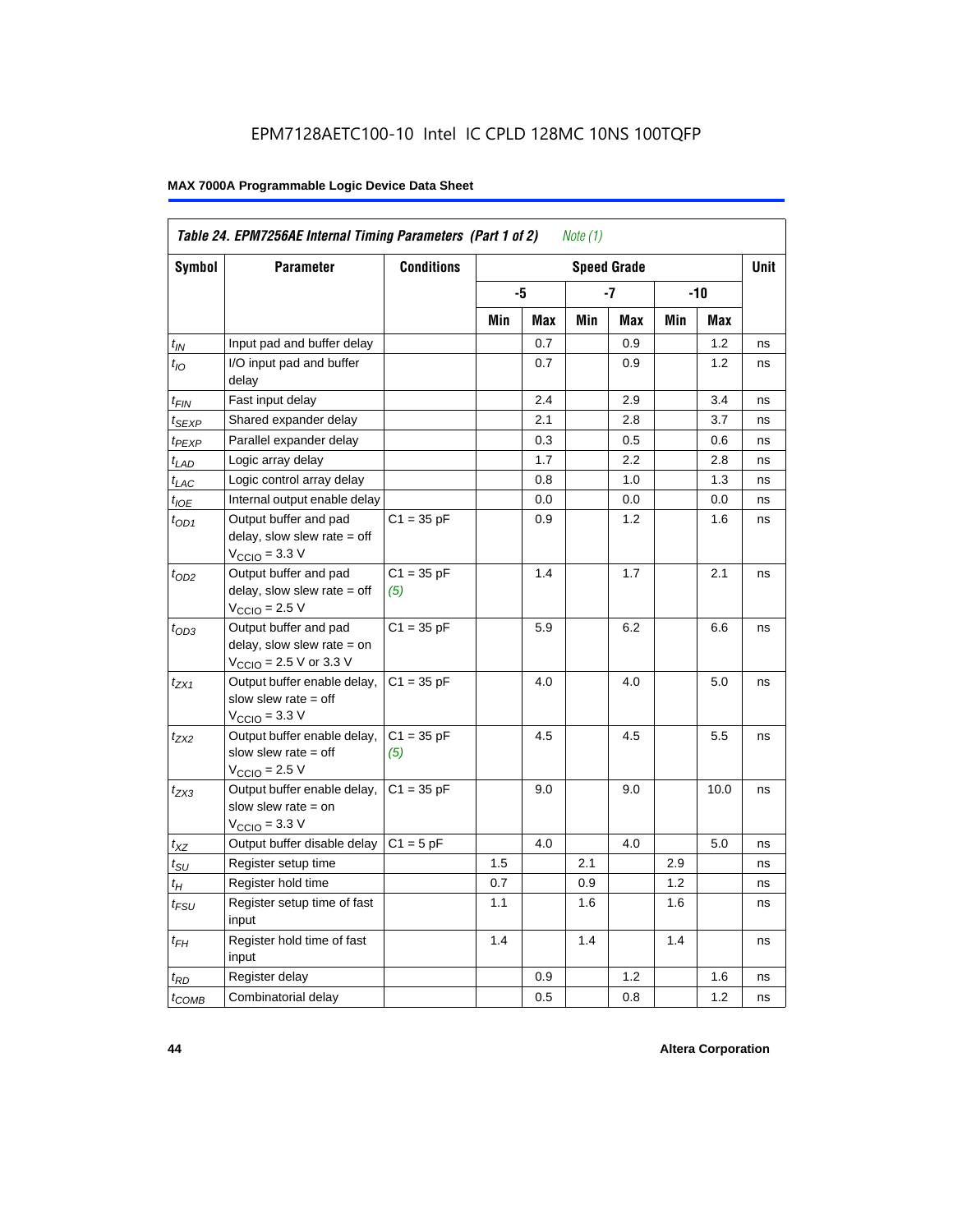| Table 24. EPM7256AE Internal Timing Parameters (Part 2 of 2)<br>Note (1) |                      |                   |     |                 |     |                    |     |     |             |  |  |
|--------------------------------------------------------------------------|----------------------|-------------------|-----|-----------------|-----|--------------------|-----|-----|-------------|--|--|
| Symbol                                                                   | <b>Parameter</b>     | <b>Conditions</b> |     |                 |     | <b>Speed Grade</b> |     |     | <b>Unit</b> |  |  |
|                                                                          |                      |                   |     | -5<br>-7<br>-10 |     |                    |     |     |             |  |  |
|                                                                          |                      |                   | Min | <b>Max</b>      | Min | <b>Max</b>         | Min | Max |             |  |  |
| $t_{\mathit{IC}}$                                                        | Array clock delay    |                   |     | 1.2             |     | 1.6                |     | 2.1 | ns          |  |  |
| $t_{\mathsf{EN}}$                                                        | Register enable time |                   |     | 0.8             |     | 1.0                |     | 1.3 | ns          |  |  |
| $t_{GLOB}$                                                               | Global control delay |                   |     | 1.0             |     | 1.5                |     | 2.0 | ns          |  |  |
| $t_{PRE}$                                                                | Register preset time |                   |     | 1.6             |     | 2.3                |     | 3.0 | ns          |  |  |
| $t_{CLR}$                                                                | Register clear time  |                   |     | 1.6             |     | 2.3                |     | 3.0 | ns          |  |  |
| $t_{PIA}$                                                                | PIA delay            | (2)               |     | 1.7             |     | 2.4                |     | 3.2 | ns          |  |  |
| $t_{LPA}$                                                                | Low-power adder      | (6)               |     | 4.0             |     | 4.0                |     | 5.0 | ns          |  |  |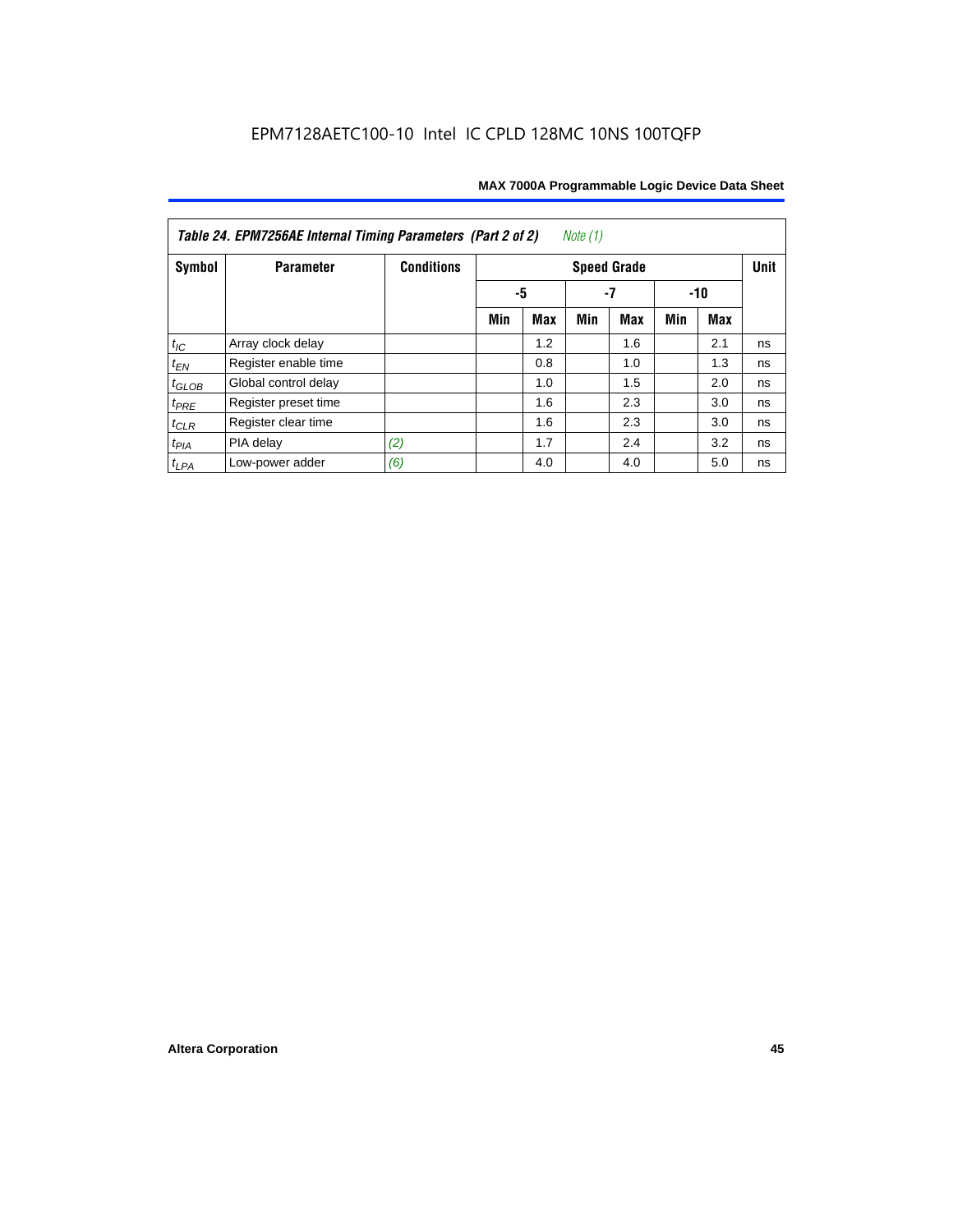|                   | Table 25. EPM7512AE External Timing Parameters |                     |       | Note $(1)$ |                    |            |      |            |             |
|-------------------|------------------------------------------------|---------------------|-------|------------|--------------------|------------|------|------------|-------------|
| Symbol            | <b>Parameter</b>                               | <b>Conditions</b>   |       |            | <b>Speed Grade</b> |            |      |            | <b>Unit</b> |
|                   |                                                |                     | $-7$  |            |                    | $-10$      |      | $-12$      |             |
|                   |                                                |                     | Min   | <b>Max</b> | Min                | <b>Max</b> | Min  | <b>Max</b> |             |
| t <sub>PD1</sub>  | Input to non-<br>registered output             | $C1 = 35 pF$<br>(2) |       | 7.5        |                    | 10.0       |      | 12.0       | ns          |
| t <sub>PD2</sub>  | I/O input to non-<br>registered output         | $C1 = 35 pF$<br>(2) |       | 7.5        |                    | 10.0       |      | 12.0       | ns          |
| $t_{\text{SU}}$   | Global clock setup<br>time                     | (2)                 | 5.6   |            | 7.6                |            | 9.1  |            | ns          |
| tμ                | Global clock hold time                         | (2)                 | 0.0   |            | 0.0                |            | 0.0  |            | ns          |
| t <sub>FSU</sub>  | Global clock setup<br>time of fast input       |                     | 3.0   |            | 3.0                |            | 3.0  |            | ns          |
| $t_{FH}$          | Global clock hold time<br>of fast input        |                     | 0.0   |            | 0.0                |            | 0.0  |            | ns          |
| $t_{CO1}$         | Global clock to output<br>delay                | $C1 = 35 pF$        | 1.0   | 4.7        | 1.0                | 6.3        | 1.0  | 7.5        | ns          |
| $t_{CH}$          | Global clock high time                         |                     | 3.0   |            | 4.0                |            | 5.0  |            | ns          |
| $t_{CL}$          | Global clock low time                          |                     | 3.0   |            | 4.0                |            | 5.0  |            | ns          |
| $t_{ASU}$         | Array clock setup time                         | (2)                 | 2.5   |            | 3.5                |            | 4.1  |            | ns          |
| $t_{AH}$          | Array clock hold time                          | (2)                 | 0.2   |            | 0.3                |            | 0.4  |            | ns          |
| $t_{ACO1}$        | Array clock to output<br>delay                 | $C1 = 35 pF$<br>(2) | 1.0   | 7.8        | 1.0                | 10.4       | 1.0  | 12.5       | ns          |
| $t_{ACH}$         | Array clock high time                          |                     | 3.0   |            | 4.0                |            | 5.0  |            | ns          |
| $t_{\text{ACL}}$  | Array clock low time                           |                     | 3.0   |            | 4.0                |            | 5.0  |            | ns          |
| t <sub>CPPW</sub> | Minimum pulse width<br>for clear and preset    | (3)                 | 3.0   |            | 4.0                |            | 5.0  |            | ns          |
| t <sub>CNT</sub>  | Minimum global clock<br>period                 | (2)                 |       | 8.6        |                    | 11.5       |      | 13.9       | ns          |
| $f_{CNT}$         | Maximum internal<br>global clock frequency     | (2), (4)            | 116.3 |            | 87.0               |            | 71.9 |            | <b>MHz</b>  |
| $t_{ACNT}$        | Minimum array clock<br>period                  | (2)                 |       | 8.6        |                    | 11.5       |      | 13.9       | ns          |
| <b>fACNT</b>      | Maximum internal<br>array clock frequency      | (2), (4)            | 116.3 |            | 87.0               |            | 71.9 |            | <b>MHz</b>  |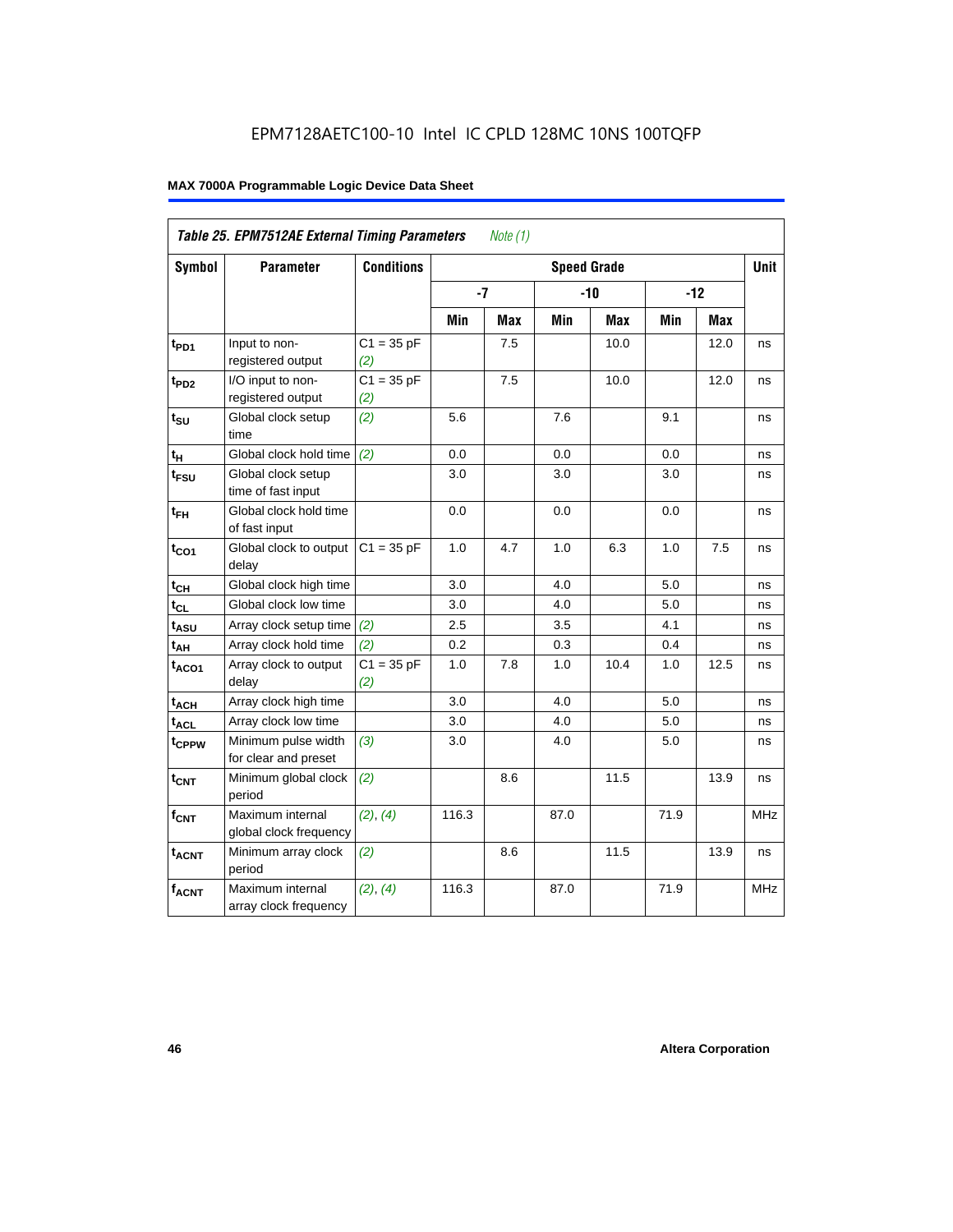|                    | Table 26. EPM7512AE Internal Timing Parameters (Part 1 of 2)                                                 |                     |     |            | Note $(1)$ |                    |     |       |             |
|--------------------|--------------------------------------------------------------------------------------------------------------|---------------------|-----|------------|------------|--------------------|-----|-------|-------------|
| Symbol             | <b>Parameter</b>                                                                                             | <b>Conditions</b>   |     |            |            | <b>Speed Grade</b> |     |       | <b>Unit</b> |
|                    |                                                                                                              |                     |     | -7         |            | -10                |     | $-12$ |             |
|                    |                                                                                                              |                     | Min | <b>Max</b> | Min        | Max                | Min | Max   |             |
| $t_{IN}$           | Input pad and buffer delay                                                                                   |                     |     | 0.7        |            | 0.9                |     | 1.0   | ns          |
| $t_{IO}$           | I/O input pad and buffer<br>delay                                                                            |                     |     | 0.7        |            | 0.9                |     | 1.0   | ns          |
| $t_{\sf FIN}$      | Fast input delay                                                                                             |                     |     | 3.1        |            | 3.6                |     | 4.1   | ns          |
| $t_{SEXP}$         | Shared expander delay                                                                                        |                     |     | 2.7        |            | 3.5                |     | 4.4   | ns          |
| t <sub>PEXP</sub>  | Parallel expander delay                                                                                      |                     |     | 0.4        |            | 0.5                |     | 0.6   | ns          |
| $t_{LAD}$          | Logic array delay                                                                                            |                     |     | 2.2        |            | 2.8                |     | 3.5   | ns          |
| $t_{LAC}$          | Logic control array delay                                                                                    |                     |     | 1.0        |            | 1.3                |     | 1.7   | ns          |
| $t_{IOE}$          | Internal output enable delay                                                                                 |                     |     | 0.0        |            | 0.0                |     | 0.0   | ns          |
| $t_{OD1}$          | Output buffer and pad<br>delay, slow slew rate $=$ off<br>$V_{\text{CCIO}} = 3.3 \text{ V}$                  | $C1 = 35 pF$        |     | 1.0        |            | 1.5                |     | 1.7   | ns          |
| $t_{OD2}$          | Output buffer and pad<br>delay, slow slew rate $=$ off<br>$V_{\text{CCIO}}$ = 2.5 V                          | $C1 = 35 pF$<br>(5) |     | 1.5        |            | 2.0                |     | 2.2   | ns          |
| $t_{OD3}$          | Output buffer and pad<br>delay, slow slew rate $=$ on<br>$V_{\text{CCIO}} = 2.5 \text{ V or } 3.3 \text{ V}$ | $C1 = 35 pF$        |     | 6.0        |            | 6.5                |     | 6.7   | ns          |
| $t_{ZX1}$          | Output buffer enable delay,<br>slow slew rate $=$ off<br>$V_{\text{CCIO}} = 3.3 \text{ V}$                   | $C1 = 35 pF$        |     | 4.0        |            | 5.0                |     | 5.0   | ns          |
| $t_{ZX2}$          | Output buffer enable delay,<br>slow slew rate $=$ off<br>$V_{\text{CCIO}}$ = 2.5 V                           | $C1 = 35 pF$<br>(5) |     | 4.5        |            | 5.5                |     | 5.5   | ns          |
| $t_{ZX3}$          | Output buffer enable delay,<br>slow slew rate $=$ on<br>$V_{\text{CCIO}} = 3.3 \text{ V}$                    | $C1 = 35 pF$        |     | 9.0        |            | 10.0               |     | 10.0  | ns          |
| $t_{\mathsf{XZ}}$  | Output buffer disable delay                                                                                  | $C1 = 5pF$          |     | 4.0        |            | 5.0                |     | 5.0   | ns          |
| $t_{\text{SU}}$    | Register setup time                                                                                          |                     | 2.1 |            | 3.0        |                    | 3.5 |       | ns          |
| $t_H$              | Register hold time                                                                                           |                     | 0.6 |            | 0.8        |                    | 1.0 |       | ns          |
| $t_{\mathit{FSU}}$ | Register setup time of fast<br>input                                                                         |                     | 1.6 |            | 1.6        |                    | 1.6 |       | ns          |
| $t_{FH}$           | Register hold time of fast<br>input                                                                          |                     | 1.4 |            | 1.4        |                    | 1.4 |       | ns          |
| $t_{RD}$           | Register delay                                                                                               |                     |     | 1.3        |            | 1.7                |     | 2.1   | ns          |
| $t_{COMB}$         | Combinatorial delay                                                                                          |                     |     | 0.6        |            | 0.8                |     | 1.0   | ns          |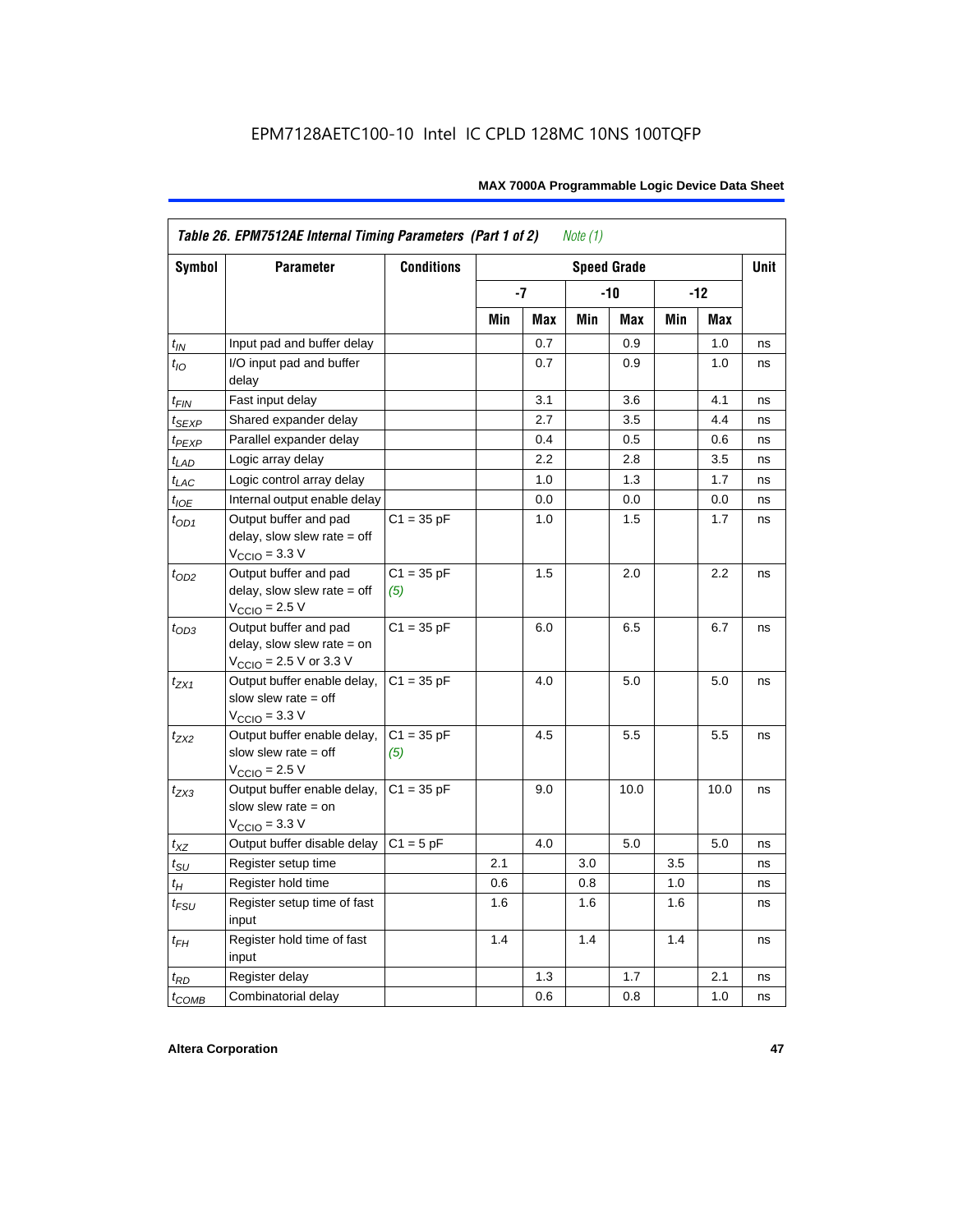| Table 26. EPM7512AE Internal Timing Parameters (Part 2 of 2)<br>Note (1) |                      |                   |     |             |     |                    |     |     |             |  |  |
|--------------------------------------------------------------------------|----------------------|-------------------|-----|-------------|-----|--------------------|-----|-----|-------------|--|--|
| Symbol                                                                   | <b>Parameter</b>     | <b>Conditions</b> |     |             |     | <b>Speed Grade</b> |     |     | <b>Unit</b> |  |  |
|                                                                          |                      |                   |     | -7<br>$-10$ |     |                    |     |     |             |  |  |
|                                                                          |                      |                   | Min | Max         | Min | Max                | Min | Max |             |  |  |
| $t_{IC}$                                                                 | Array clock delay    |                   |     | 1.8         |     | 2.3                |     | 2.9 | ns          |  |  |
| $t_{EN}$                                                                 | Register enable time |                   |     | 1.0         |     | 1.3                |     | 1.7 | ns          |  |  |
| $t_{\text{GLOB}}$                                                        | Global control delay |                   |     | 1.7         |     | 2.2                |     | 2.7 | ns          |  |  |
| $t_{PRE}$                                                                | Register preset time |                   |     | 1.0         |     | 1.4                |     | 1.7 | ns          |  |  |
| $t_{CLR}$                                                                | Register clear time  |                   |     | 1.0         |     | 1.4                |     | 1.7 | ns          |  |  |
| $t_{PIA}$                                                                | PIA delay            | (2)               |     | 3.0         |     | 4.0                |     | 4.8 | ns          |  |  |
| $t_{LPA}$                                                                | Low-power adder      | (6)               |     | 4.5         |     | 5.0                |     | 5.0 | ns          |  |  |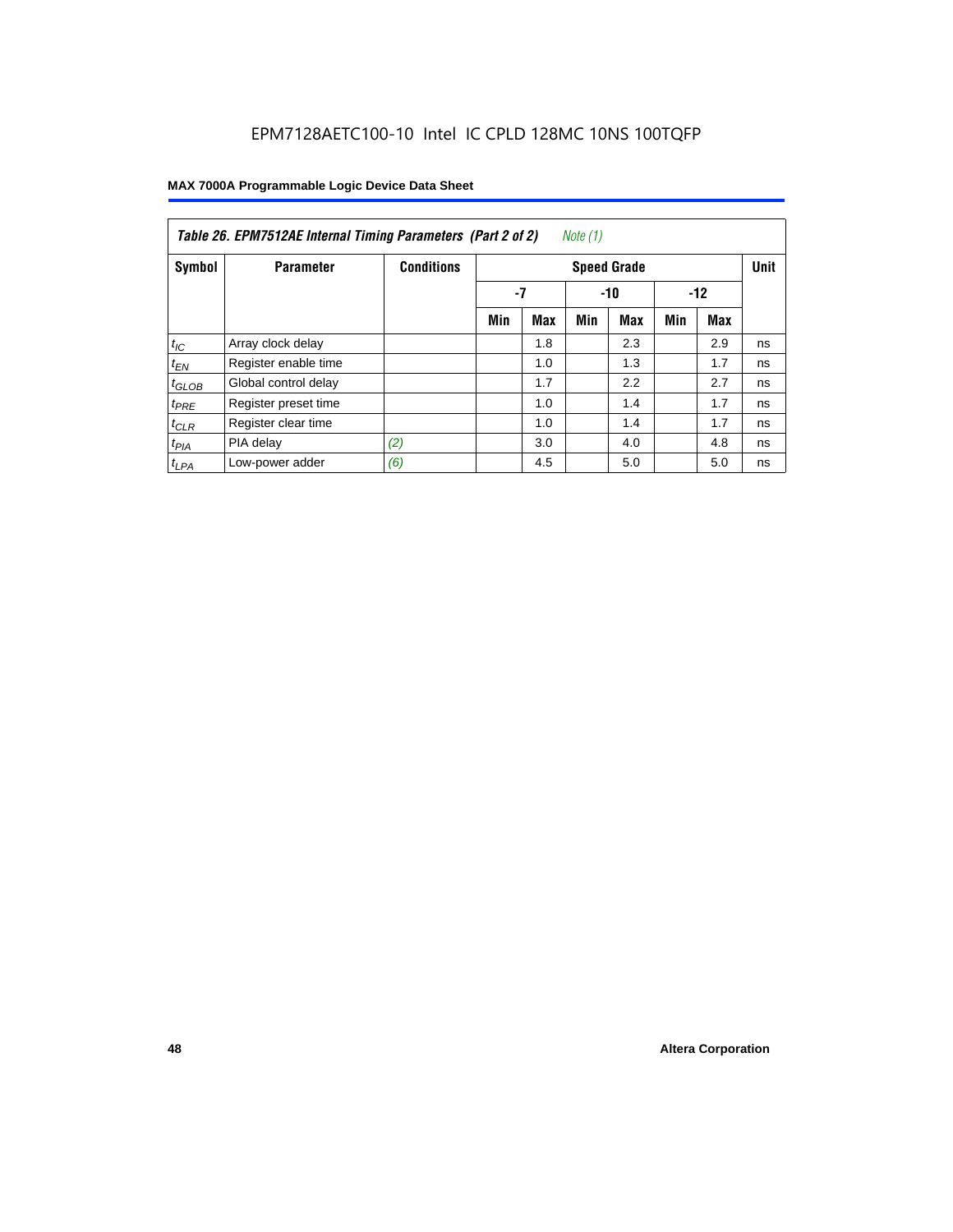|                           | <b>Table 27. EPM7128A External Timing Parameters</b> |                     |       | Note (1)   |       |            |                    |            |      |       |             |
|---------------------------|------------------------------------------------------|---------------------|-------|------------|-------|------------|--------------------|------------|------|-------|-------------|
| <b>Symbol</b>             | <b>Parameter</b>                                     | <b>Conditions</b>   |       |            |       |            | <b>Speed Grade</b> |            |      |       | <b>Unit</b> |
|                           |                                                      |                     |       | -6         | $-7$  |            |                    | $-10$      |      | $-12$ |             |
|                           |                                                      |                     | Min   | <b>Max</b> | Min   | <b>Max</b> | Min                | <b>Max</b> | Min  | Max   |             |
| t <sub>PD1</sub>          | Input to non-registered<br>output                    | $C1 = 35 pF$<br>(2) |       | 6.0        |       | 7.5        |                    | 10.0       |      | 12.0  | ns          |
| t <sub>PD2</sub>          | I/O input to non-<br>registered output               | $C1 = 35 pF$<br>(2) |       | 6.0        |       | 7.5        |                    | 10.0       |      | 12.0  | ns          |
| $t_{\text{SU}}$           | Global clock setup time                              | (2)                 | 4.2   |            | 5.3   |            | 7.0                |            | 8.5  |       | ns          |
| t <sub>H</sub>            | Global clock hold time                               | (2)                 | 0.0   |            | 0.0   |            | 0.0                |            | 0.0  |       | ns          |
| t <sub>FSU</sub>          | Global clock setup time<br>of fast input             |                     | 2.5   |            | 3.0   |            | 3.0                |            | 3.0  |       | ns          |
| $t_{FH}$                  | Global clock hold time of<br>fast input              |                     | 0.0   |            | 0.0   |            | 0.0                |            | 0.0  |       | ns          |
| $t_{CO1}$                 | Global clock to output<br>delay                      | $C1 = 35 pF$        | 1.0   | 3.7        | 1.0   | 4.6        | 1.0                | 6.1        | 1.0  | 7.3   | ns          |
| $t_{\mathsf{CH}}$         | Global clock high time                               |                     | 3.0   |            | 3.0   |            | 4.0                |            | 5.0  |       | ns          |
| $t_{CL}$                  | Global clock low time                                |                     | 3.0   |            | 3.0   |            | 4.0                |            | 5.0  |       | ns          |
| t <sub>ASU</sub>          | Array clock setup time                               | (2)                 | 1.9   |            | 2.4   |            | 3.1                |            | 3.8  |       | ns          |
| t <sub>АН</sub>           | Array clock hold time                                | (2)                 | 1.5   |            | 2.2   |            | 3.3                |            | 4.3  |       | ns          |
| t <sub>ACO1</sub>         | Array clock to output<br>delay                       | $C1 = 35 pF$<br>(2) | 1.0   | 6.0        | 1.0   | 7.5        | 1.0                | 10.0       | 1.0  | 12.0  | ns          |
| $t_{ACH}$                 | Array clock high time                                |                     | 3.0   |            | 3.0   |            | 4.0                |            | 5.0  |       | ns          |
| $\mathfrak{t}_{\sf{ACL}}$ | Array clock low time                                 |                     | 3.0   |            | 3.0   |            | 4.0                |            | 5.0  |       | ns          |
| t <sub>CPPW</sub>         | Minimum pulse width for<br>clear and preset          | (3)                 | 3.0   |            | 3.0   |            | 4.0                |            | 5.0  |       | ns          |
| $t_{\text{CNT}}$          | Minimum global clock<br>period                       | (2)                 |       | 6.9        |       | 8.6        |                    | 11.5       |      | 13.8  | ns          |
| $f_{\text{CNT}}$          | Maximum internal global<br>clock frequency           | (2), (4)            | 144.9 |            | 116.3 |            | 87.0               |            | 72.5 |       | <b>MHz</b>  |
| $t_{ACNT}$                | Minimum array clock<br>period                        | (2)                 |       | 6.9        |       | 8.6        |                    | 11.5       |      | 13.8  | ns          |
| <b>fACNT</b>              | Maximum internal array<br>clock frequency            | (2), (4)            | 144.9 |            | 116.3 |            | 87                 |            | 72.5 |       | <b>MHz</b>  |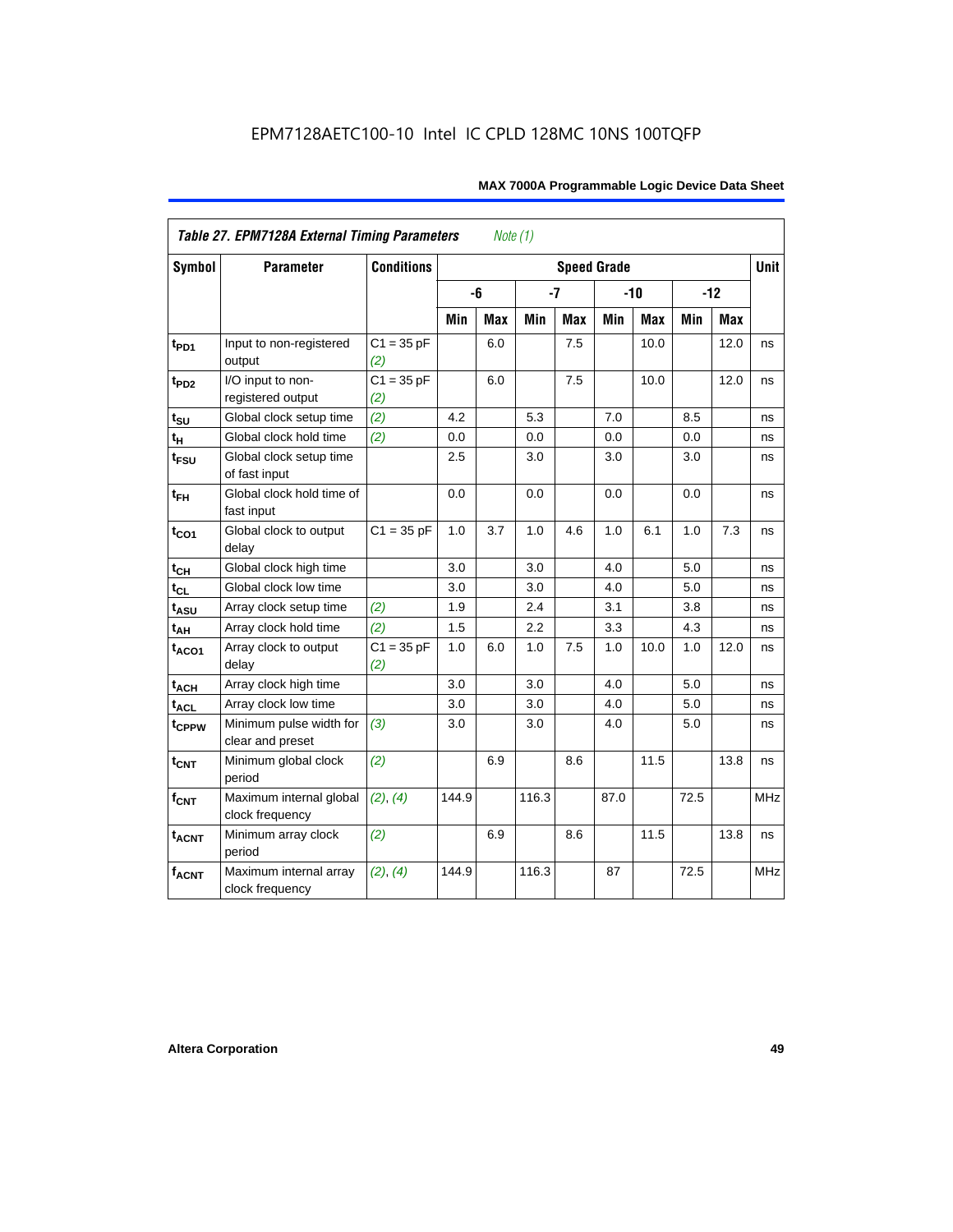|                             | Table 28. EPM7128A Internal Timing Parameters (Part 1 of 2)                                                |                     |     |     |     | Note (1) |                    |      |     |            |             |
|-----------------------------|------------------------------------------------------------------------------------------------------------|---------------------|-----|-----|-----|----------|--------------------|------|-----|------------|-------------|
| <b>Symbol</b>               | <b>Parameter</b>                                                                                           | <b>Conditions</b>   |     |     |     |          | <b>Speed Grade</b> |      |     |            | <b>Unit</b> |
|                             |                                                                                                            |                     |     | -6  |     | -7       |                    | -10  |     | $-12$      |             |
|                             |                                                                                                            |                     | Min | Max | Min | Max      | Min                | Max  | Min | <b>Max</b> |             |
| $t_{IN}$                    | Input pad and buffer delay                                                                                 |                     |     | 0.6 |     | 0.7      |                    | 0.9  |     | 1.1        | ns          |
| $t_{IO}$                    | I/O input pad and buffer<br>delay                                                                          |                     |     | 0.6 |     | 0.7      |                    | 0.9  |     | 1.1        | ns          |
| t <sub>FIN</sub>            | Fast input delay                                                                                           |                     |     | 2.7 |     | 3.1      |                    | 3.6  |     | 3.9        | ns          |
| t <sub>SEXP</sub>           | Shared expander delay                                                                                      |                     |     | 2.5 |     | 3.2      |                    | 4.3  |     | 5.1        | ns          |
| t <sub>PEXP</sub>           | Parallel expander delay                                                                                    |                     |     | 0.7 |     | 0.8      |                    | 1.1  |     | 1.3        | ns          |
| $t_{LAD}$                   | Logic array delay                                                                                          |                     |     | 2.4 |     | 3.0      |                    | 4.1  |     | 4.9        | ns          |
| $t_{LAC}$                   | Logic control array delay                                                                                  |                     |     | 2.4 |     | 3.0      |                    | 4.1  |     | 4.9        | ns          |
| $t_{\text{IOE}}$            | Internal output enable<br>delay                                                                            |                     |     | 0.0 |     | 0.0      |                    | 0.0  |     | 0.0        | ns          |
| $t_{OD1}$                   | Output buffer and pad<br>delay, slow slew rate = off<br>$VCCIO = 3.3 V$                                    | $C1 = 35 pF$        |     | 0.4 |     | 0.6      |                    | 0.7  |     | 0.9        | ns          |
| $t_{OD2}$                   | Output buffer and pad<br>delay, slow slew rate = off<br>$VCCIO = 2.5 V$                                    | $C1 = 35 pF$<br>(5) |     | 0.9 |     | 1.1      |                    | 1.2  |     | 1.4        | ns          |
| $t_{OD3}$                   | Output buffer and pad<br>delay, slow slew rate = on<br>$V_{\text{CCIO}} = 2.5 \text{ V or } 3.3 \text{ V}$ | $C1 = 35 pF$        |     | 5.4 |     | 5.6      |                    | 5.7  |     | 5.9        | ns          |
| t <sub>ZX1</sub>            | Output buffer enable<br>$delay$ , slow slew rate = off<br>$VCCIO = 3.3 V$                                  | $C1 = 35 pF$        |     | 4.0 |     | 4.0      |                    | 5.0  |     | 5.0        | ns          |
| $t_{ZX2}$                   | Output buffer enable<br>$delay$ , slow slew rate = off<br>$VCCIO = 2.5 V$                                  | $C1 = 35 pF$<br>(5) |     | 4.5 |     | 4.5      |                    | 5.5  |     | 5.5        | ns          |
| t <sub>ZX3</sub>            | Output buffer enable<br>delay, slow slew rate = on<br>$VCCIO = 3.3 V$                                      | $C1 = 35 pF$        |     | 9.0 |     | 9.0      |                    | 10.0 |     | 10.0       | ns          |
| $t_{XZ}$                    | Output buffer disable<br>delay                                                                             | $C1 = 5$ pF         |     | 4.0 |     | 4.0      |                    | 5.0  |     | 5.0        | ns          |
| $t_{\scriptstyle\text{SU}}$ | Register setup time                                                                                        |                     | 1.9 |     | 2.4 |          | 3.1                |      | 3.8 |            | ns          |
| $t_{\mathcal{H}}$           | Register hold time                                                                                         |                     | 1.5 |     | 2.2 |          | 3.3                |      | 4.3 |            | ns          |
| $t_{\mathsf{FSU}}$          | Register setup time of fast<br>input                                                                       |                     | 0.8 |     | 1.1 |          | 1.1                |      | 1.1 |            | ns          |
| $t_{FH}$                    | Register hold time of fast<br>input                                                                        |                     | 1.7 |     | 1.9 |          | 1.9                |      | 1.9 |            | ns          |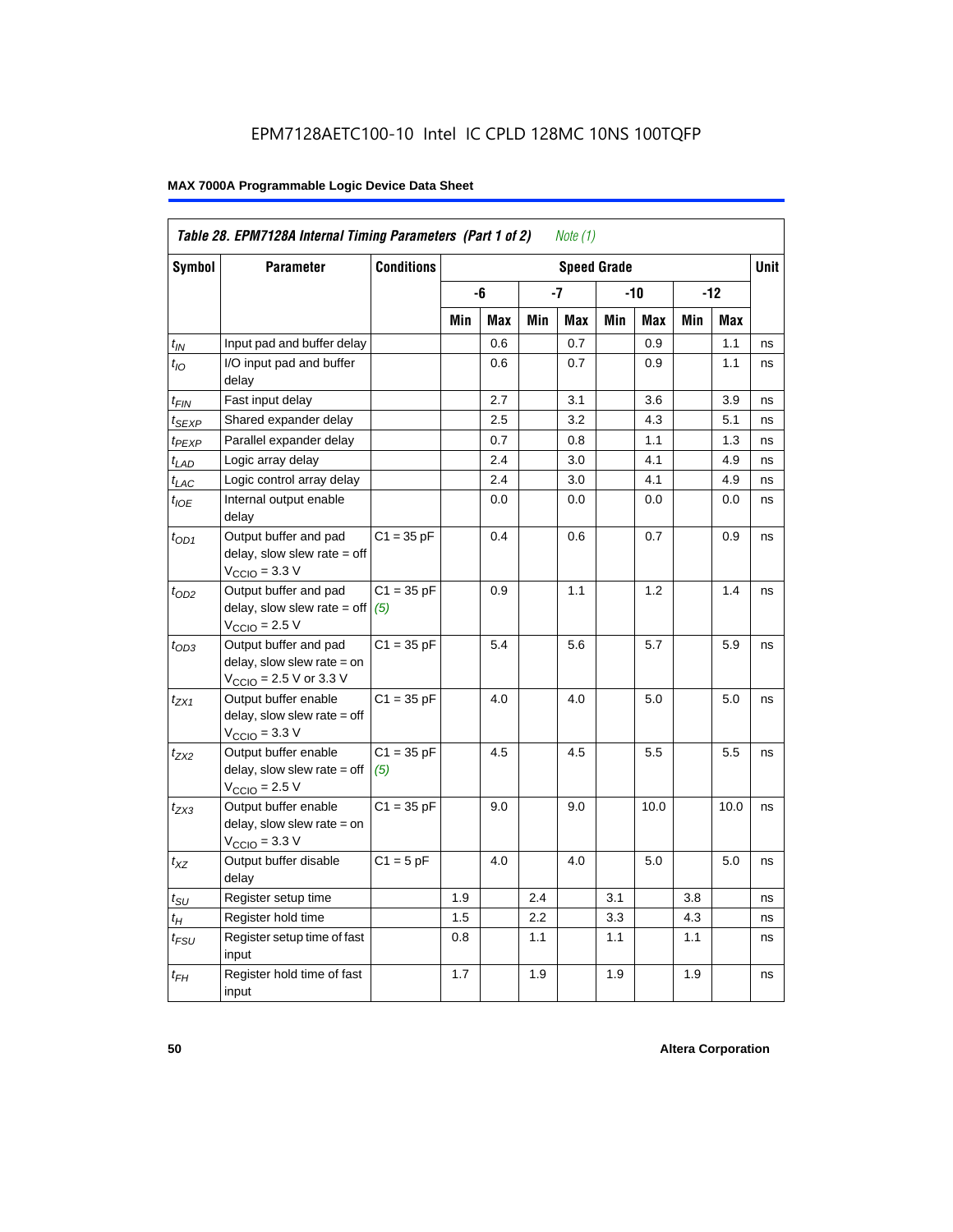| <i>Note</i> $(1)$<br>Table 28. EPM7128A Internal Timing Parameters (Part 2 of 2) |                      |                   |                    |      |     |            |       |            |       |             |    |
|----------------------------------------------------------------------------------|----------------------|-------------------|--------------------|------|-----|------------|-------|------------|-------|-------------|----|
| Symbol                                                                           | <b>Parameter</b>     | <b>Conditions</b> | <b>Speed Grade</b> |      |     |            |       |            |       | <b>Unit</b> |    |
|                                                                                  |                      |                   |                    | -6   | -7  |            | $-10$ |            | $-12$ |             |    |
|                                                                                  |                      |                   | Min                | Max  | Min | <b>Max</b> | Min   | <b>Max</b> | Min   | Max         |    |
| $t_{RD}$                                                                         | Register delay       |                   |                    | 1.7  |     | 2.1        |       | 2.8        |       | 3.3         | ns |
| $t_{COMB}$                                                                       | Combinatorial delay  |                   |                    | 1.7  |     | 2.1        |       | 2.8        |       | 3.3         | ns |
| $t_{IC}$                                                                         | Array clock delay    |                   |                    | 2.4  |     | 3.0        |       | 4.1        |       | 4.9         | ns |
| $t_{EN}$                                                                         | Register enable time |                   |                    | 2.4  |     | 3.0        |       | 4.1        |       | 4.9         | ns |
| $t_{\text{GLOB}}$                                                                | Global control delay |                   |                    | 1.0  |     | 1.2        |       | 1.7        |       | 2.0         | ns |
| $t_{PRE}$                                                                        | Register preset time |                   |                    | 3.1  |     | 3.9        |       | 5.2        |       | 6.2         | ns |
| $t_{CLR}$                                                                        | Register clear time  |                   |                    | 3.1  |     | 3.9        |       | 5.2        |       | 6.2         | ns |
| $t_{PIA}$                                                                        | PIA delay            | (2)               |                    | 0.9  |     | 1.1        |       | 1.5        |       | 1.8         | ns |
| $t_{LPA}$                                                                        | Low-power adder      | (6)               |                    | 11.0 |     | 10.0       |       | 10.0       |       | 10.0        | ns |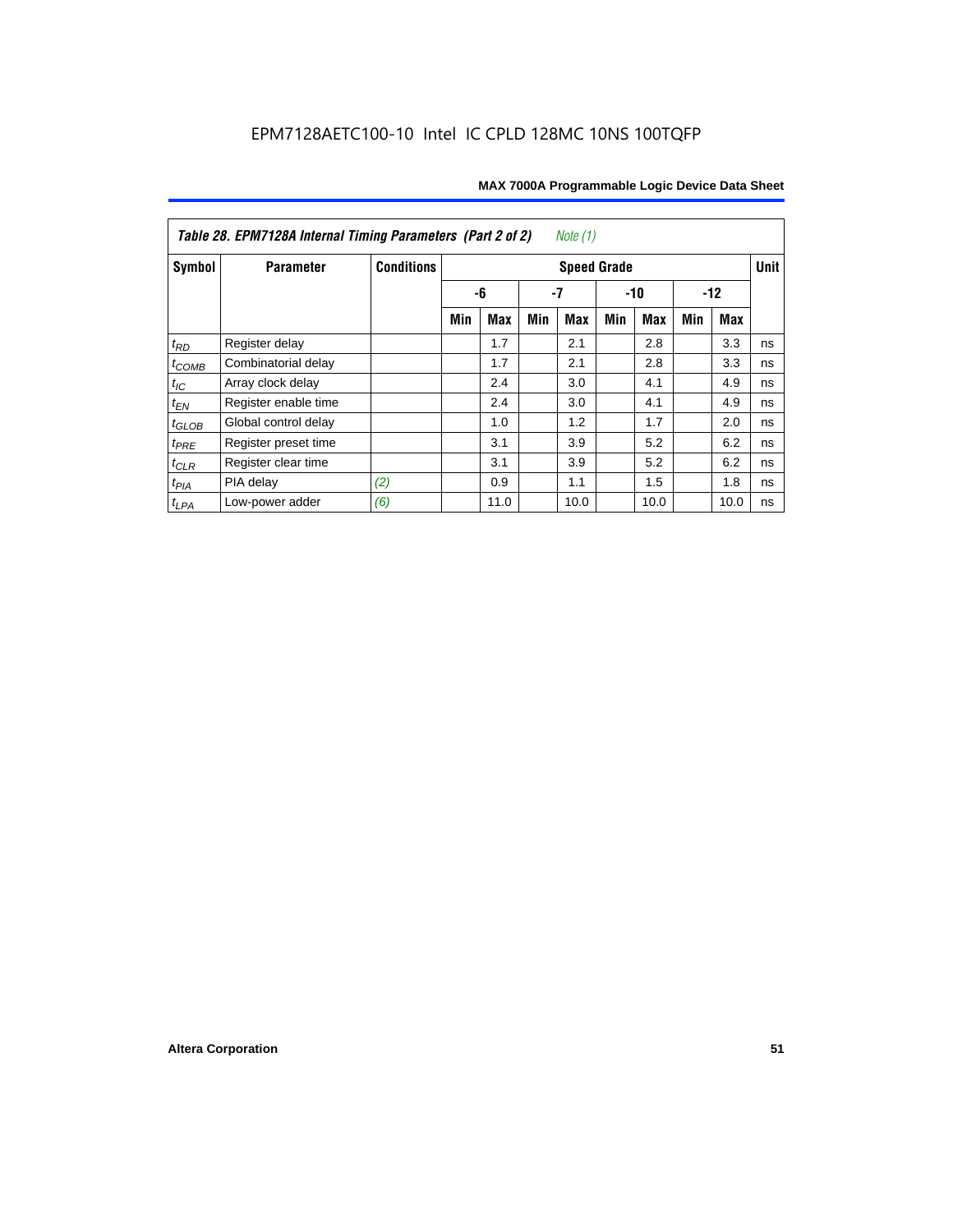|                   | Table 29. EPM7256A External Timing Parameters<br>Note (1) |                     |       |                                   |       |            |      |       |       |            |            |
|-------------------|-----------------------------------------------------------|---------------------|-------|-----------------------------------|-------|------------|------|-------|-------|------------|------------|
| Symbol            | <b>Parameter</b>                                          | <b>Conditions</b>   |       | <b>Unit</b><br><b>Speed Grade</b> |       |            |      |       |       |            |            |
|                   |                                                           |                     |       | -6                                |       | $-7$       |      | $-10$ | $-12$ |            |            |
|                   |                                                           |                     | Min   | Max                               | Min   | <b>Max</b> | Min  | Max   | Min   | <b>Max</b> |            |
| t <sub>PD1</sub>  | Input to non-registered<br>output                         | $C1 = 35 pF$<br>(2) |       | 6.0                               |       | 7.5        |      | 10.0  |       | 12.0       | ns         |
| t <sub>PD2</sub>  | I/O input to non-<br>registered output                    | $C1 = 35 pF$<br>(2) |       | 6.0                               |       | 7.5        |      | 10.0  |       | 12.0       | ns         |
| $t_{\text{SU}}$   | Global clock setup time                                   | (2)                 | 3.7   |                                   | 4.6   |            | 6.2  |       | 7.4   |            | ns         |
| $t_H$             | Global clock hold time                                    | (2)                 | 0.0   |                                   | 0.0   |            | 0.0  |       | 0.0   |            | ns         |
| $t_{\text{FSU}}$  | Global clock setup time<br>of fast input                  |                     | 2.5   |                                   | 3.0   |            | 3.0  |       | 3.0   |            | ns         |
| $t_{FH}$          | Global clock hold time of<br>fast input                   |                     | 0.0   |                                   | 0.0   |            | 0.0  |       | 0.0   |            | ns         |
| $t_{CO1}$         | Global clock to output<br>delay                           | $C1 = 35 pF$        | 1.0   | 3.3                               | 1.0   | 4.2        | 1.0  | 5.5   | 1.0   | 6.6        | ns         |
| $t_{CH}$          | Global clock high time                                    |                     | 3.0   |                                   | 3.0   |            | 4.0  |       | 4.0   |            | ns         |
| $t_{CL}$          | Global clock low time                                     |                     | 3.0   |                                   | 3.0   |            | 4.0  |       | 4.0   |            | ns         |
| t <sub>ASU</sub>  | Array clock setup time                                    | (2)                 | 0.8   |                                   | 1.0   |            | 1.4  |       | 1.6   |            | ns         |
| $t_{AH}$          | Array clock hold time                                     | (2)                 | 1.9   |                                   | 2.7   |            | 4.0  |       | 5.1   |            | ns         |
| $t_{ACO1}$        | Array clock to output<br>delay                            | $C1 = 35 pF$<br>(2) | 1.0   | 6.2                               | 1.0   | 7.8        | 1.0  | 10.3  | 1.0   | 12.4       | ns         |
| $t_{ACH}$         | Array clock high time                                     |                     | 3.0   |                                   | 3.0   |            | 4.0  |       | 4.0   |            | ns         |
| $t_{\text{ACL}}$  | Array clock low time                                      |                     | 3.0   |                                   | 3.0   |            | 4.0  |       | 4.0   |            | ns         |
| t <sub>CPPW</sub> | Minimum pulse width for<br>clear and preset               | (3)                 | 3.0   |                                   | 3.0   |            | 4.0  |       | 4.0   |            | ns         |
| $t_{\text{CNT}}$  | Minimum global clock<br>period                            | (2)                 |       | 6.4                               |       | 8.0        |      | 10.7  |       | 12.8       | ns         |
| $f_{CNT}$         | Maximum internal global<br>clock frequency                | (2), (4)            | 156.3 |                                   | 125.0 |            | 93.5 |       | 78.1  |            | <b>MHz</b> |
| t <sub>ACNT</sub> | Minimum array clock<br>period                             | (2)                 |       | 6.4                               |       | 8.0        |      | 10.7  |       | 12.8       | ns         |
| <b>fACNT</b>      | Maximum internal array<br>clock frequency                 | (2), (4)            | 156.3 |                                   | 125.0 |            | 93.5 |       | 78.1  |            | <b>MHz</b> |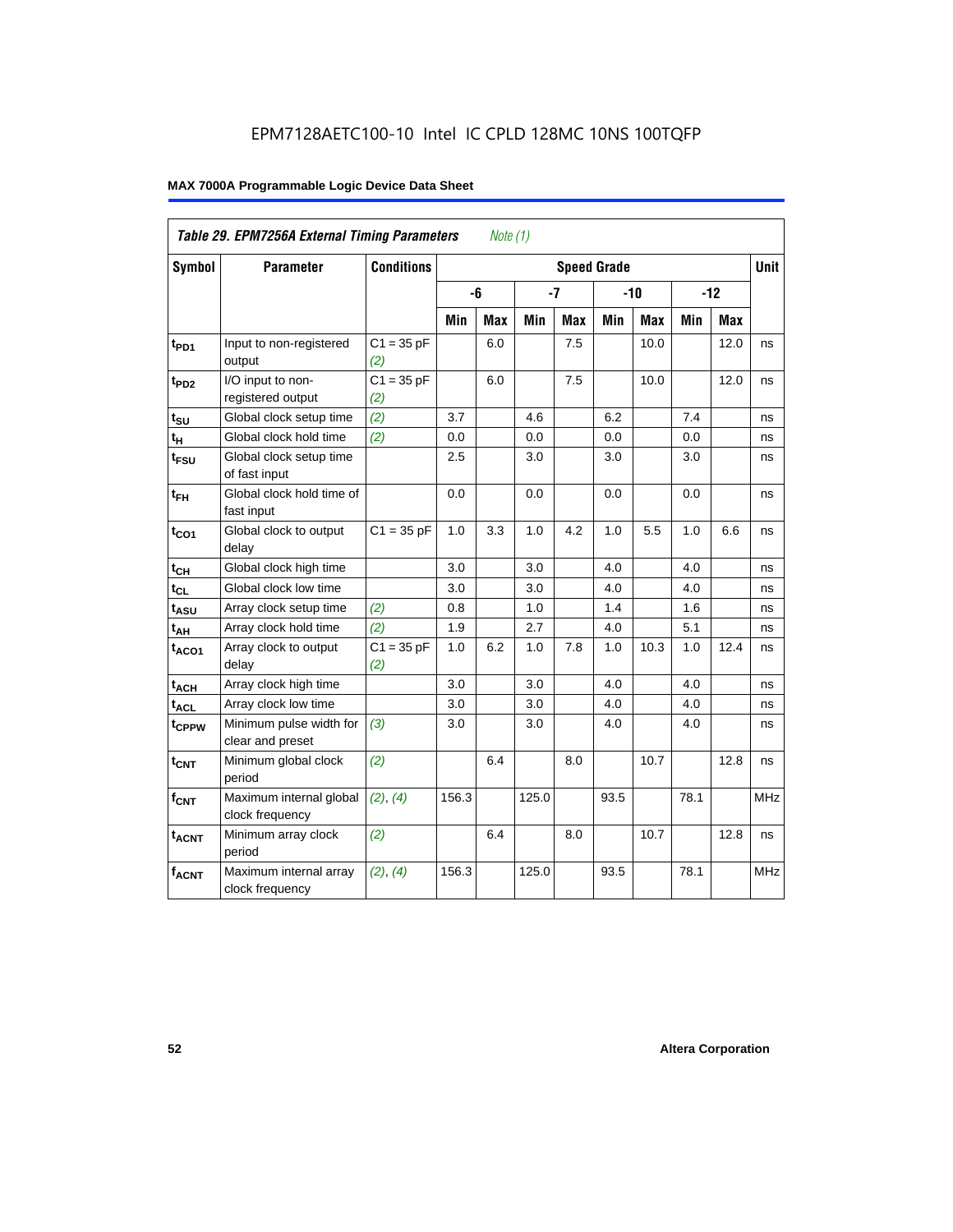| Symbol                      | <b>Parameter</b>                                                                                            | <b>Conditions</b>   |     |            | <b>Unit</b> |            |     |            |     |            |    |
|-----------------------------|-------------------------------------------------------------------------------------------------------------|---------------------|-----|------------|-------------|------------|-----|------------|-----|------------|----|
|                             |                                                                                                             |                     |     | -6         |             | $-7$       |     | -10        |     | $-12$      |    |
|                             |                                                                                                             |                     | Min | <b>Max</b> | Min         | <b>Max</b> | Min | <b>Max</b> | Min | <b>Max</b> |    |
| $t_{IN}$                    | Input pad and buffer delay                                                                                  |                     |     | 0.3        |             | 0.4        |     | 0.5        |     | 0.6        | ns |
| $t_{IO}$                    | I/O input pad and buffer<br>delay                                                                           |                     |     | 0.3        |             | 0.4        |     | 0.5        |     | 0.6        | ns |
| t <sub>FIN</sub>            | Fast input delay                                                                                            |                     |     | 2.4        |             | 3.0        |     | 3.4        |     | 3.8        | ns |
| $t_{SEXP}$                  | Shared expander delay                                                                                       |                     |     | 2.8        |             | 3.5        |     | 4.7        |     | 5.6        | ns |
| t <sub>PEXP</sub>           | Parallel expander delay                                                                                     |                     |     | 0.5        |             | 0.6        |     | 0.8        |     | 1.0        | ns |
| $t_{L\underline{AD}}$       | Logic array delay                                                                                           |                     |     | 2.5        |             | 3.1        |     | 4.2        |     | 5.0        | ns |
| t <sub>LAC</sub>            | Logic control array delay                                                                                   |                     |     | 2.5        |             | 3.1        |     | 4.2        |     | 5.0        | ns |
| $t_{\mathit{IOE}}$          | Internal output enable<br>delay                                                                             |                     |     | 0.2        |             | 0.3        |     | 0.4        |     | 0.5        | ns |
| $t_{OD1}$                   | Output buffer and pad<br>delay, slow slew rate = off<br>V <sub>CCIO</sub> = 3.3 V                           | $C1 = 35 pF$        |     | 0.3        |             | 0.4        |     | 0.5        |     | 0.6        | ns |
| $t_{OD2}$                   | Output buffer and pad<br>$delay$ , slow slew rate = off<br>$VCCIO = 2.5 V$                                  | $C1 = 35 pF$<br>(5) |     | 0.8        |             | 0.9        |     | 1.0        |     | 1.1        | ns |
| $t_{OD3}$                   | Output buffer and pad<br>delay slow slew rate $=$ on<br>$V_{\text{CCIO}} = 2.5 \text{ V or } 3.3 \text{ V}$ | $C1 = 35 pF$        |     | 5.3        |             | 5.4        |     | 5.5        |     | 5.6        | ns |
| $t_{ZX1}$                   | Output buffer enable<br>$delay$ slow slew rate = off<br>$VCCIO = 3.3 V$                                     | $C1 = 35 pF$        |     | 4.0        |             | 4.0        |     | 5.0        |     | 5.0        | ns |
| t <sub>ZX2</sub>            | Output buffer enable<br>delay slow slew rate $=$ off<br>$VCCIO = 2.5 V$                                     | $C1 = 35 pF$<br>(5) |     | 4.5        |             | 4.5        |     | 5.5        |     | 5.5        | ns |
| $t_{ZX3}$                   | Output buffer enable<br>delay slow slew rate $=$ on<br>$V_{\text{CCIO}}$ = 2.5 V or 3.3 V                   | $C1 = 35 pF$        |     | 9.0        |             | 9.0        |     | 10.0       |     | 10.0       | ns |
| $t_{XZ}$                    | Output buffer disable<br>delay                                                                              | $C1 = 5pF$          |     | 4.0        |             | 4.0        |     | 5.0        |     | 5.0        | ns |
| $t_{\scriptstyle\text{SU}}$ | Register setup time                                                                                         |                     | 1.0 |            | 1.3         |            | 1.7 |            | 2.0 |            | ns |
| $t_{H}$                     | Register hold time                                                                                          |                     | 1.7 |            | 2.4         |            | 3.7 |            | 4.7 |            | ns |
| $t_{FSU}$                   | Register setup time of fast<br>input                                                                        |                     | 1.2 |            | 1.4         |            | 1.4 |            | 1.4 |            | ns |
| $t_{FH}$                    | Register hold time of fast<br>input                                                                         |                     | 1.3 |            | 1.6         |            | 1.6 |            | 1.6 |            | ns |
| $t_{RD}$                    | Register delay                                                                                              |                     |     | 1.6        |             | 2.0        |     | 2.7        |     | 3.2        | ns |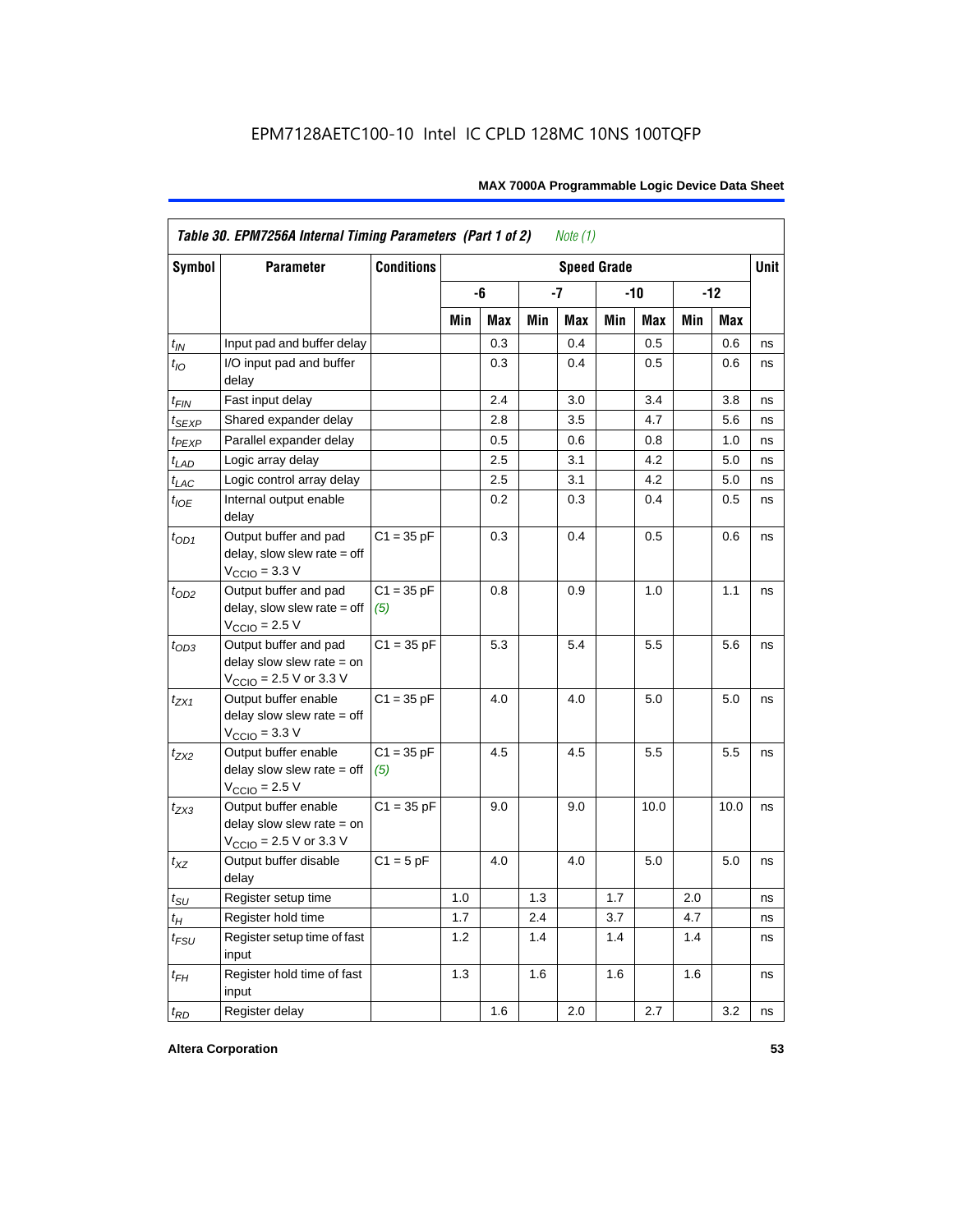| Table 30. EPM7256A Internal Timing Parameters (Part 2 of 2)<br>Note (1) |                      |                   |                    |            |     |      |       |            |       |      |    |
|-------------------------------------------------------------------------|----------------------|-------------------|--------------------|------------|-----|------|-------|------------|-------|------|----|
| <b>Symbol</b>                                                           | <b>Parameter</b>     | <b>Conditions</b> | <b>Speed Grade</b> |            |     |      |       |            |       |      |    |
|                                                                         |                      |                   | -6                 |            | -7  |      | $-10$ |            | $-12$ |      |    |
|                                                                         |                      |                   | Min                | <b>Max</b> | Min | Max  | Min   | <b>Max</b> | Min   | Max  |    |
| $t_{COMB}$                                                              | Combinatorial delay  |                   |                    | 1.6        |     | 2.0  |       | 2.7        |       | 3.2  | ns |
| $t_{IC}$                                                                | Array clock delay    |                   |                    | 2.7        |     | 3.4  |       | 4.5        |       | 5.4  | ns |
| $t_{EN}$                                                                | Register enable time |                   |                    | 2.5        |     | 3.1  |       | 4.2        |       | 5.0  | ns |
| $t_{GLOB}$                                                              | Global control delay |                   |                    | 1.1        |     | 1.4  |       | 1.8        |       | 2.2  | ns |
| $t_{PRE}$                                                               | Register preset time |                   |                    | 2.3        |     | 2.9  |       | 3.8        |       | 4.6  | ns |
| $t_{CLR}$                                                               | Register clear time  |                   |                    | 2.3        |     | 2.9  |       | 3.8        |       | 4.6  | ns |
| t <sub>PIA</sub>                                                        | PIA delay            | (2)               |                    | 1.3        |     | 1.6  |       | 2.1        |       | 2.6  | ns |
| $t_{LPA}$                                                               | Low-power adder      | (6)               |                    | 11.0       |     | 10.0 |       | 10.0       |       | 10.0 | ns |

#### *Notes to tables:*

(1) These values are specified under the recommended operating conditions shown in Table 14 on page 28. See Figure 12 for more information on switching waveforms.

- (2) These values are specified for a PIA fan-out of one LAB (16 macrocells). For each additional LAB fan-out in these devices, add an additional 0.1 ns to the PIA timing value.
- (3) This minimum pulse width for preset and clear applies for both global clear and array controls. The  $t_{LPA}$  parameter must be added to this minimum width if the clear or reset signal incorporates the  $t_{LAD}$  parameter into the signal path.
- (4) This parameter is measured with a 16-bit loadable, enabled, up/down counter programmed into each LAB.
- (5) Operating conditions:  $V_{\text{CCIO}} = 2.5 \pm 0.2 \text{ V}$  for commercial and industrial use.<br>(6) The  $t_{I/A}$  parameter must be added to the  $t_{I AD}$ ,  $t_{I AC}$ ,  $t_{I C}$ ,  $t_{F N}$ ,  $t_{S F Y P}$ ,  $t_{A C I}$ , and
- The  $t_{LPA}$  parameter must be added to the  $t_{LAD}$ ,  $t_{LAC}$ ,  $t_{IC}$ ,  $t_{EN}$ ,  $t_{SEXP}$ ,  $t_{ACL}$  and  $t_{CPPW}$  parameters for macrocells running in low-power mode.

### **Power Consumption**

Supply power (P) versus frequency  $(f_{MAX}$ , in MHz) for MAX 7000A devices is calculated with the following equation:

 $P = P_{INT} + P_{IO} = I_{CCINT} \times V_{CC} + P_{IO}$ 

The  $P_{IO}$  value, which depends on the device output load characteristics and switching frequency, can be calculated using the guidelines given in *Application Note 74 (Evaluating Power for Altera Devices)*.

The  $I_{\text{CUNT}}$  value depends on the switching frequency and the application logic. The  $I_{\text{CCINT}}$  value is calculated with the following equation:

 $I_{\text{CCMT}} =$ 

 $(A \times MC_{TON}) + [B \times (MC_{DEV} - MC_{TON})] + (C \times MC_{LISED} \times f_{MAX} \times tog_{LC})$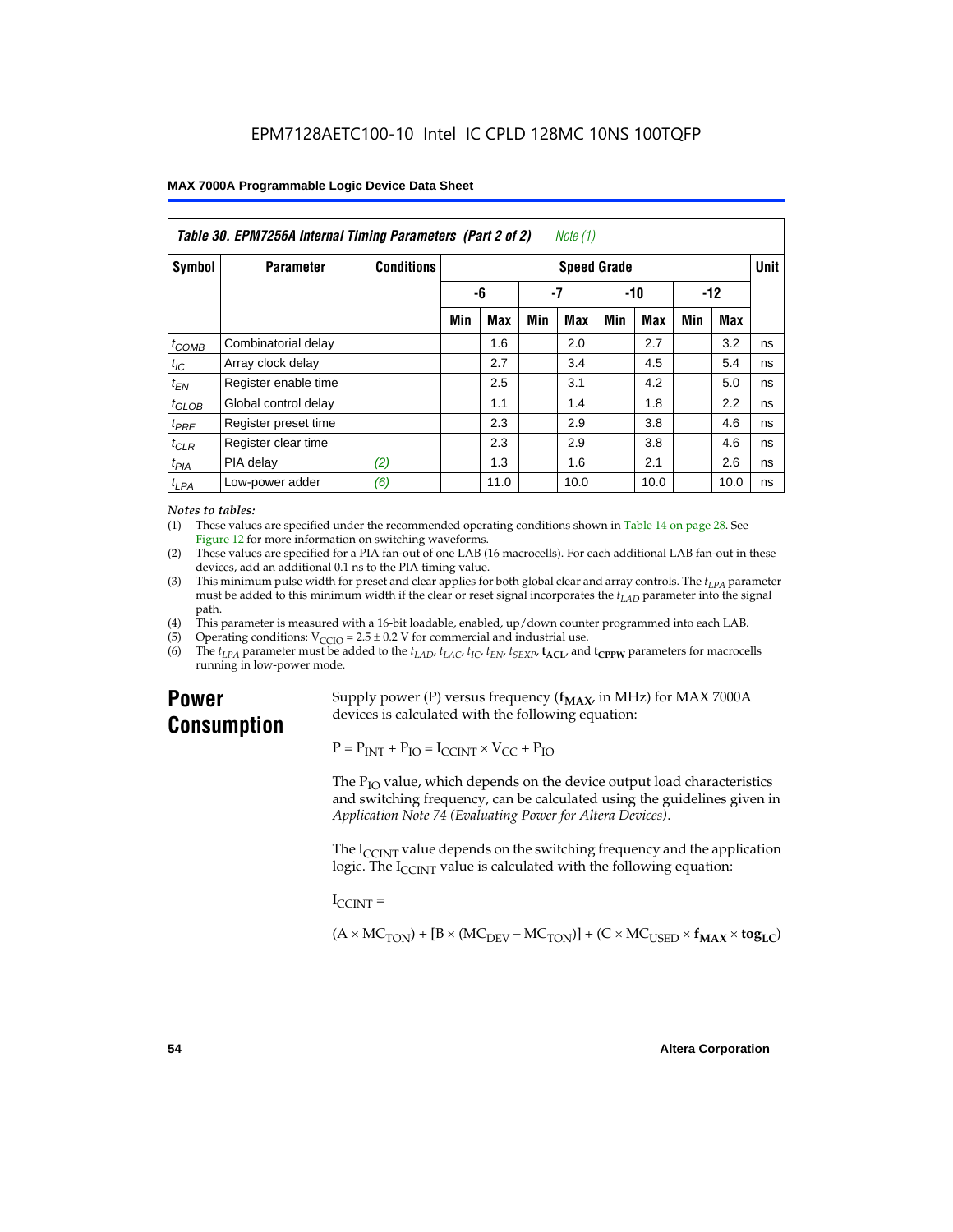The parameters in this equation are:

| MC <sub>TON</sub> | = Number of macrocells with the Turbo Bit option turned<br>on, as reported in the MAX+PLUS II Report File (.rpt) |
|-------------------|------------------------------------------------------------------------------------------------------------------|
| MC <sub>DFV</sub> | = Number of macrocells in the device                                                                             |
| $MC_{LISED}$      | = Total number of macrocells in the design, as reported in                                                       |
|                   | the Report File                                                                                                  |
| $f_{MAX}$         | = Highest clock frequency to the device                                                                          |
| $tog_{LC}$        | = Average percentage of logic cells toggling at each clock                                                       |
|                   | (typically 12.5%)                                                                                                |
| A, B, C           | = Constants, shown in Table 31                                                                                   |

| Table 31. MAX 7000A I <sub>CC</sub> Equation Constants |      |      |       |  |  |
|--------------------------------------------------------|------|------|-------|--|--|
| <b>Device</b>                                          | A    | B    | C     |  |  |
| EPM7032AE                                              | 0.71 | 0.30 | 0.014 |  |  |
| EPM7064AE                                              | 0.71 | 0.30 | 0.014 |  |  |
| <b>EPM7128A</b>                                        | 0.71 | 0.30 | 0.014 |  |  |
| EPM7128AE                                              | 0.71 | 0.30 | 0.014 |  |  |
| <b>EPM7256A</b>                                        | 0.71 | 0.30 | 0.014 |  |  |
| EPM7256AE                                              | 0.71 | 0.30 | 0.014 |  |  |
| EPM7512AE                                              | 0.71 | 0.30 | 0.014 |  |  |

This calculation provides an  $I_{CC}$  estimate based on typical conditions using a pattern of a 16-bit, loadable, enabled, up/down counter in each LAB with no output load. Actual  $I_{CC}$  should be verified during operation because this measurement is sensitive to the actual pattern in the device and the environmental operating conditions.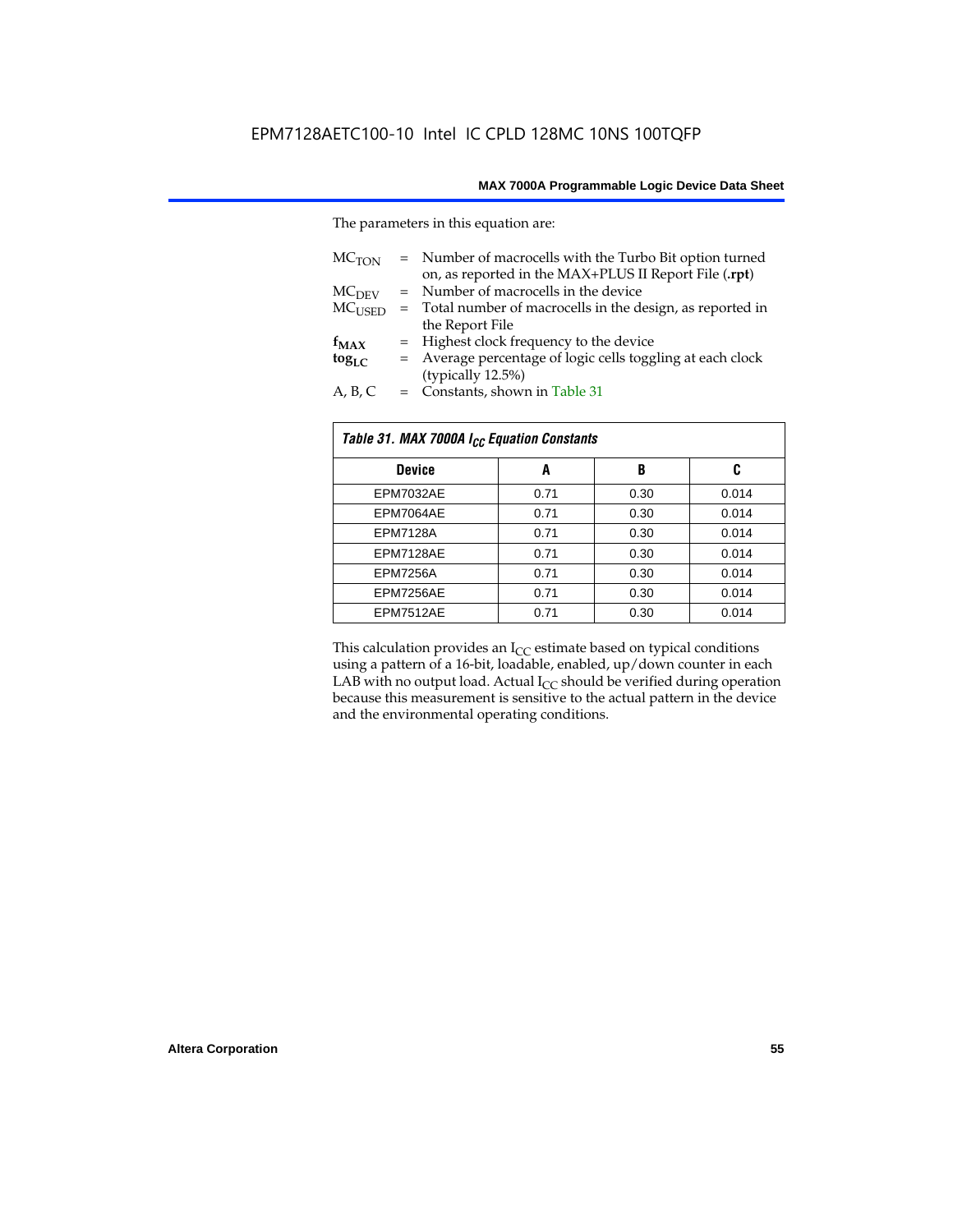Figure 13 shows the typical supply current versus frequency for MAX 7000A devices.

#### *Figure 13. I<sub>CC</sub> vs. Frequency for MAX 7000A Devices (Part 1 of 2)*



#### **EPM7128A & EPM7128AE**

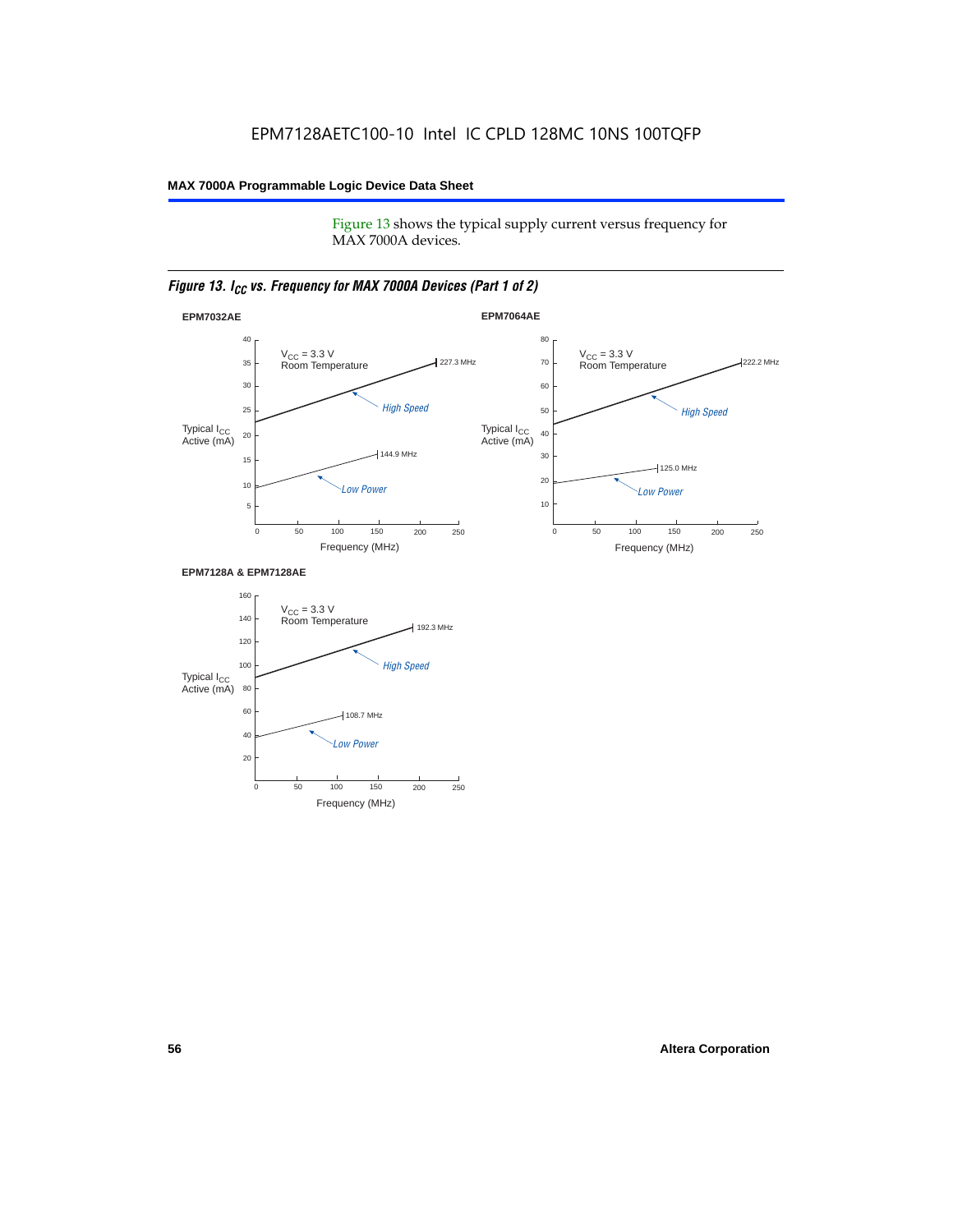



### **Device Pin-Outs**

See the Altera web site (**http://www.altera.com**) or the *Altera Digital Library* for pin-out information.

Figures 14 through 23 show the package pin-out diagrams for MAX 7000A devices.

#### *Figure 14. 44-Pin PLCC/TQFP Package Pin-Out Diagram*

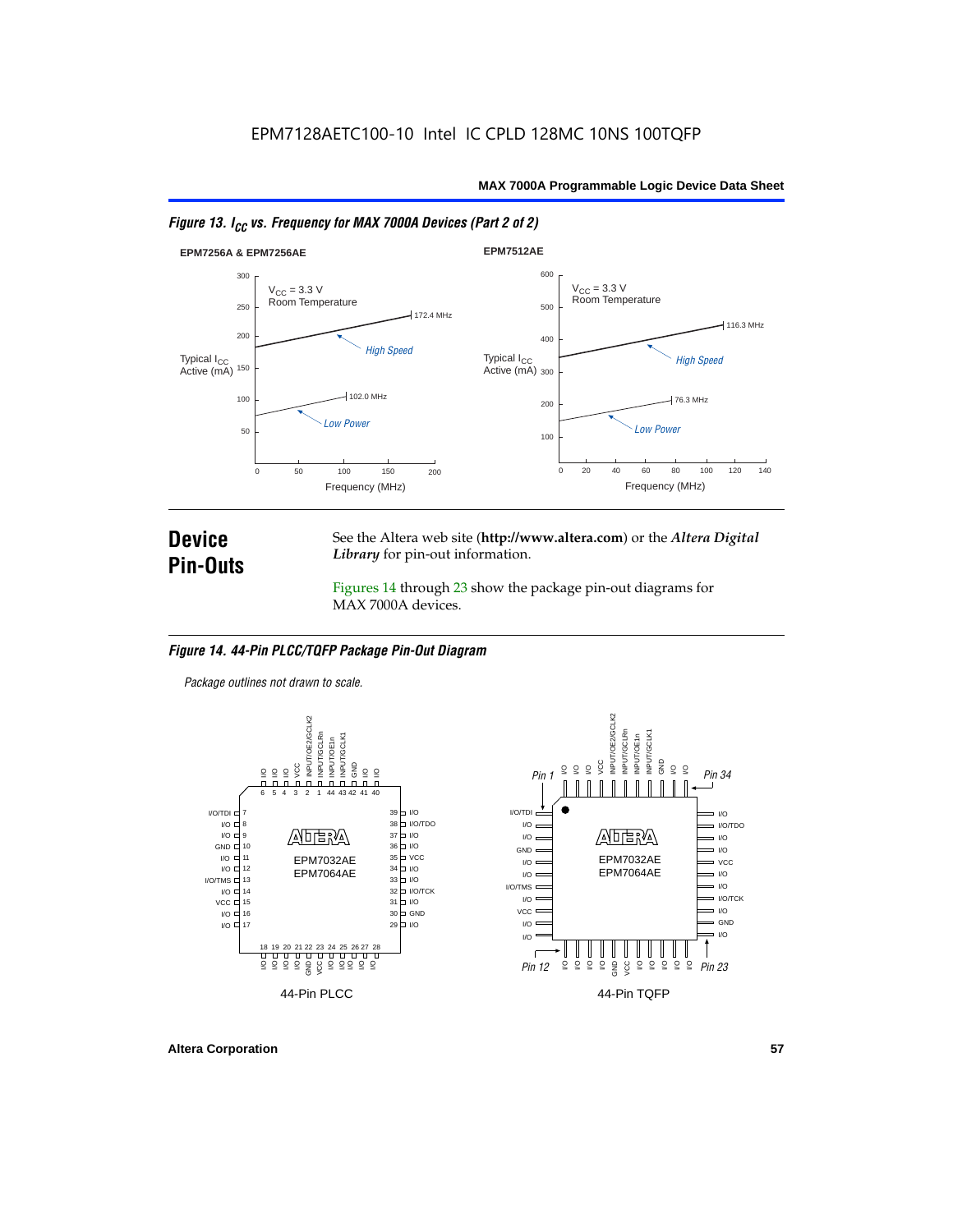#### *Figure 15. 49-Pin Ultra FineLine BGA Package Pin-Out Diagram*

*Package outlines not drawn to scale.*



#### *Figure 16. 84-Pin PLCC Package Pin-Out Diagram*

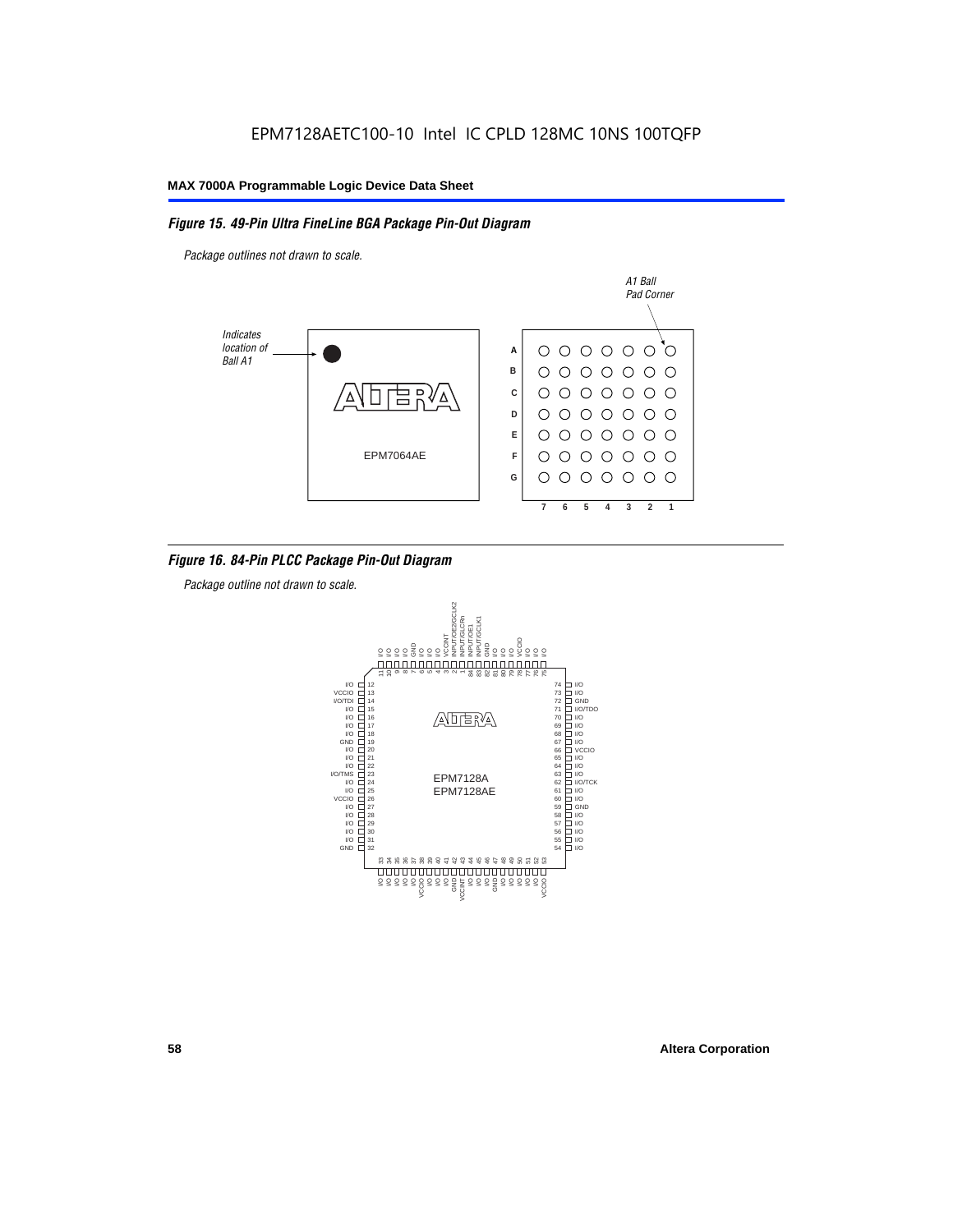#### *Figure 17. 100-Pin TQFP Package Pin-Out Diagram*



*Figure 18. 100-Pin FineLine BGA Package Pin-Out Diagram*

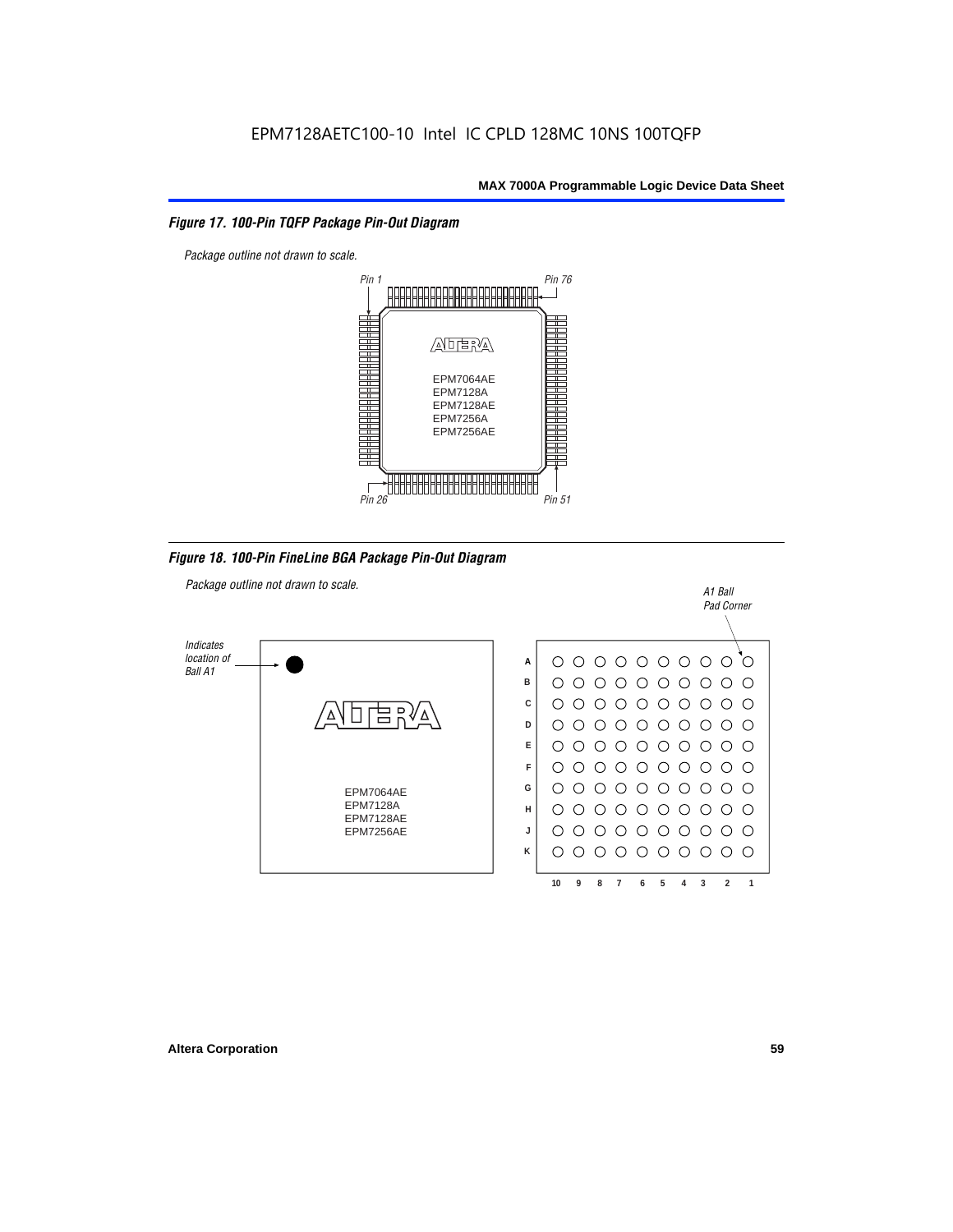#### *Figure 19. 144-Pin TQFP Package Pin-Out Diagram*

*Package outline not drawn to scale*.



*Figure 20. 169-Pin Ultra FineLine BGA Package Pin-Out Diagram*

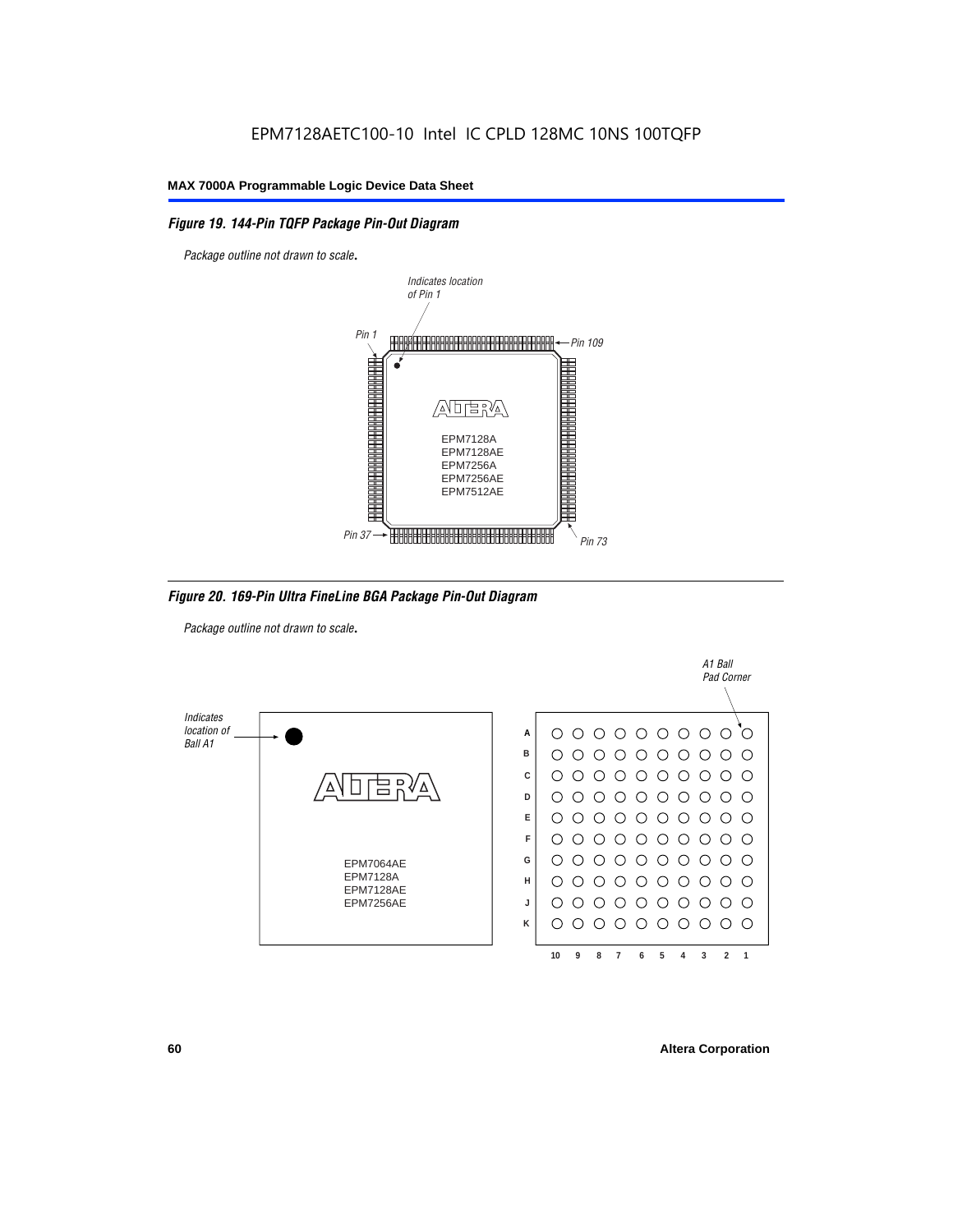#### *Figure 21. 208-Pin PQFP Package Pin-Out Diagram*

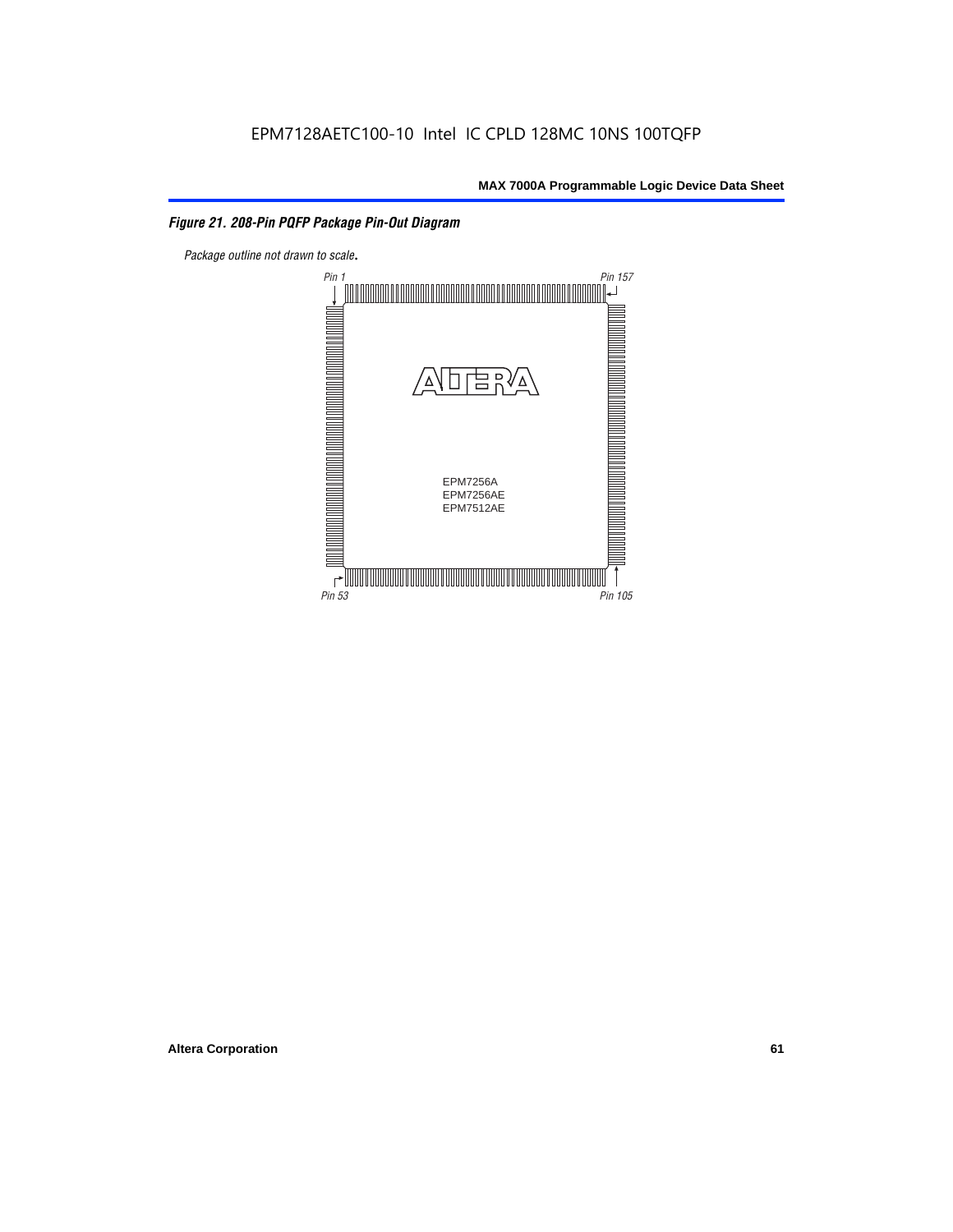#### *Figure 22. 256-Pin BGA Package Pin-Out Diagram*

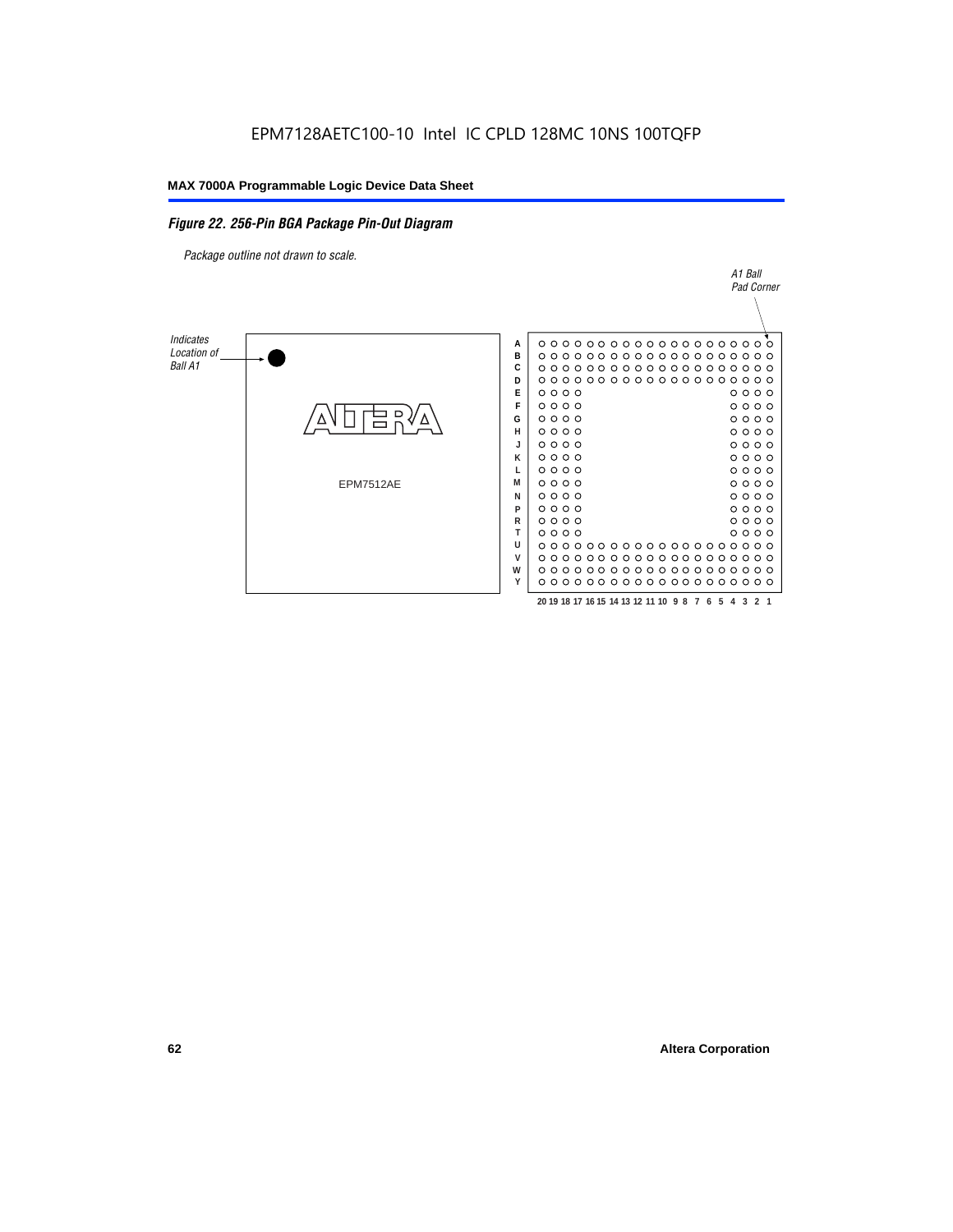#### *Figure 23. 256-Pin FineLine BGA Package Pin-Out Diagram*

*Package outline not drawn to scale*.



### **Revision History**

The information contained in the *MAX 7000A Programmable Logic Device Data Sheet* version 4.5 supersedes information published in previous versions.

#### **Version 4.5**

The following changes were made in the *MAX 7000A Programmable Logic Device Data Sheet* version 4.5:

Updated text in the "Power Sequencing & Hot-Socketing" section.

#### **Version 4.4**

The following changes were made in the *MAX 7000A Programmable Logic Device Data Sheet* version 4.4:

- Added Tables 5 through 7.
	- Added "Programming Sequence" on page 17 and "Programming Times" on page 18.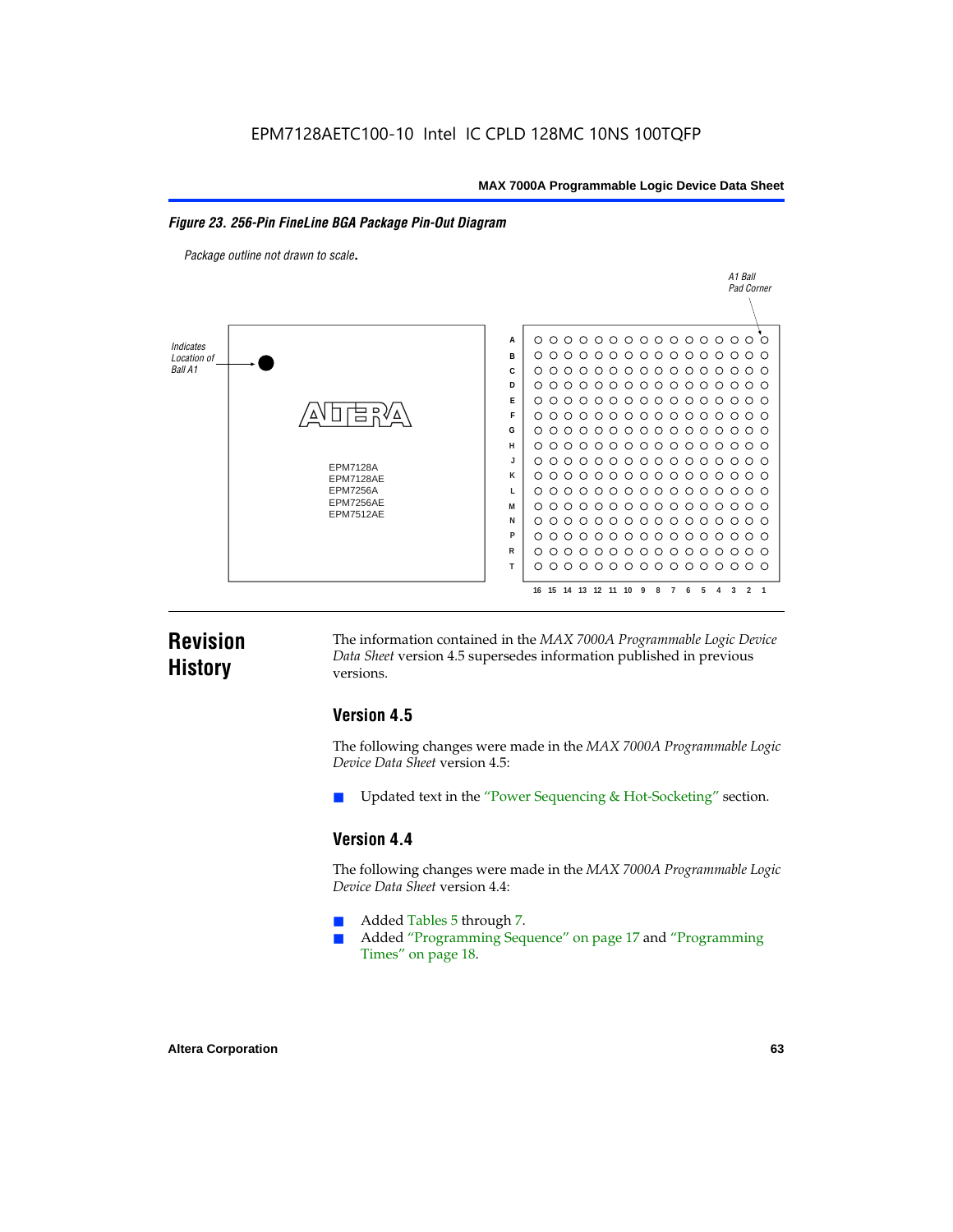#### **Version 4.3**

The following changes were made in the *MAX 7000A Programmable Logic Device Data Sheet* version 4.3:

- Added extended temperature devices to document
- Updated Table 14.

#### **Version 4.2**

The following changes were made in the *MAX 7000A Programmable Logic Device Data Sheet* version 4.2:

- Removed *Note (1)* from Table 2.
- Removed *Note (4)* from Tables 3 and 4.

#### **Version 4.1**

The following changes were made in the *MAX 7000A Programmable Logic Device Data Sheet* version 4.1:

- Updated leakage current information in Table 15.
- Updated *Note (9)* of Table 15.
- Updated *Note* (1) of Tables 17 through 30.



101 Innovation Drive San Jose, CA 95134 (408) 544-7000 http://www.altera.com Applications Hotline: (800) 800-EPLD Literature Services: lit\_req@altera.com

Copyright © 2003 Altera Corporation. All rights reserved. Altera, The Programmable Solutions Company, the stylized Altera logo, specific device designations, and all other words and logos that are identified as trademarks and/or service marks are, unless noted otherwise, the trademarks and service marks of Altera Corporation in the U.S. and other countries. All other product or service names are the property of their respective holders. Altera products are protected under numerous U.S. and foreign patents and pending applications, maskwork rights, and copyrights. Altera warrants performance of its semiconductor products to current specifications in accordance with Altera's standard warranty, but reserves the right **TSAI** to make changes to any products and services at any time without notice. Altera assumes no responsibility or liability arising out of the application or use of any information, product, or service described herein except as expressly agreed to in writing by Altera Corporation. Altera customers are advised to obtain the latest version of device specifications before relying on any published information and before placing orders for products or services.



**I.S. EN ISO 9001** 

**64 Altera Corporation**